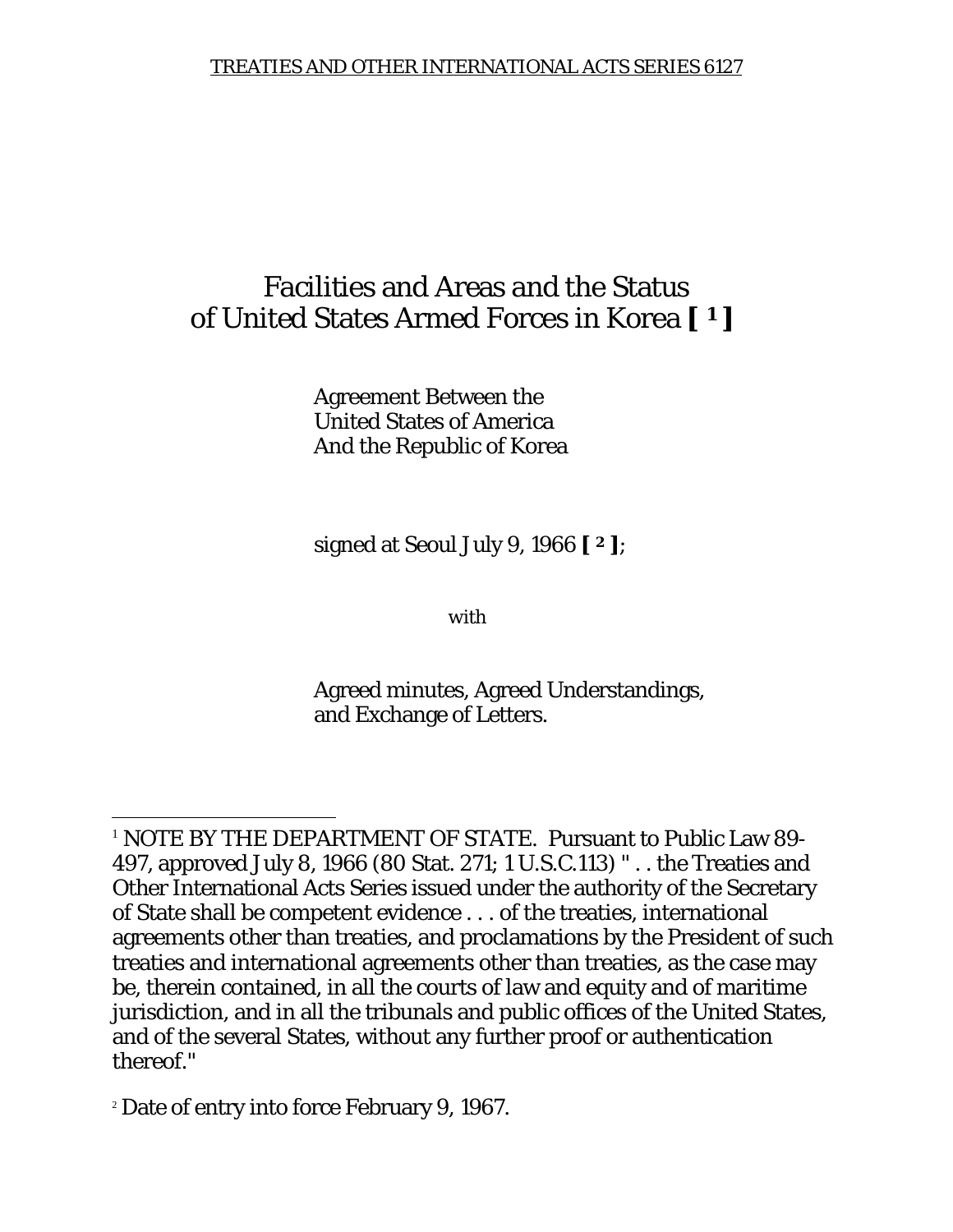#### AGREEMENT UNDER ARTICLE IV OF THE MUTUAL DEFENSE TREATY BETWEEN THE UNITED STATES OF AMERICA AND THE REPUBLIC OF KOREA, REGARDING FACILITIES AND AREAS AND THE STATUS OF UNITED STATES ARMED FORCES IN THE REPUBLIC OF KOREA

 Whereas the United States of America has disposed its armed forces in and about the territory of the Republic of Korea pursuant, to the resolutions of the United Nations Security Council of June 25, 1950, June 27, 1950, and July 7, 1950, and pursuant to Article IV of the Mutual Defense Treaty between the United States of America and the Republic of Korea, signed on October 1, 1953; **[ 3 ]**

 Therefore, the United States of America and the Republic of Korea, in order to strengthen the close bonds of mutual interest between their two countries, have entered into this Agreement regarding facilities and areas and the status of United States armed forces in the Republic of Korea in terms as set forth below

## **ARTICLE I**

### Definitions

In this Agreement the expression:

 (a). "members of the United States armed forces" means the personnel on active duty belonging to the land, sea, or air armed services of the United States of America when in the territory of the Republic of Korea except for personnel of the United States armed forces attached to the United States Embassy and personnel for whom status has been provided in the Military Advisory Group Agreement of January 26,1950, as amended; **[ 4 ]**

 (b). "civilian component" means the civilian persons of United States nationality who are in the employ of, serving with, or accompanying the United States armed forces in the Republic of Korea, but excludes persons who are ordinarily resident in the Republic of Korea or who are mentioned in paragraph 1 of Article XV; for the purposes of this Agreement only, dual

 3 TIAS 3097; 5 UST (pt. 3) 2373

<sup>4</sup> TIAS 2436, 4613; 3 UST (pt.2) 2696; 11 UST 2348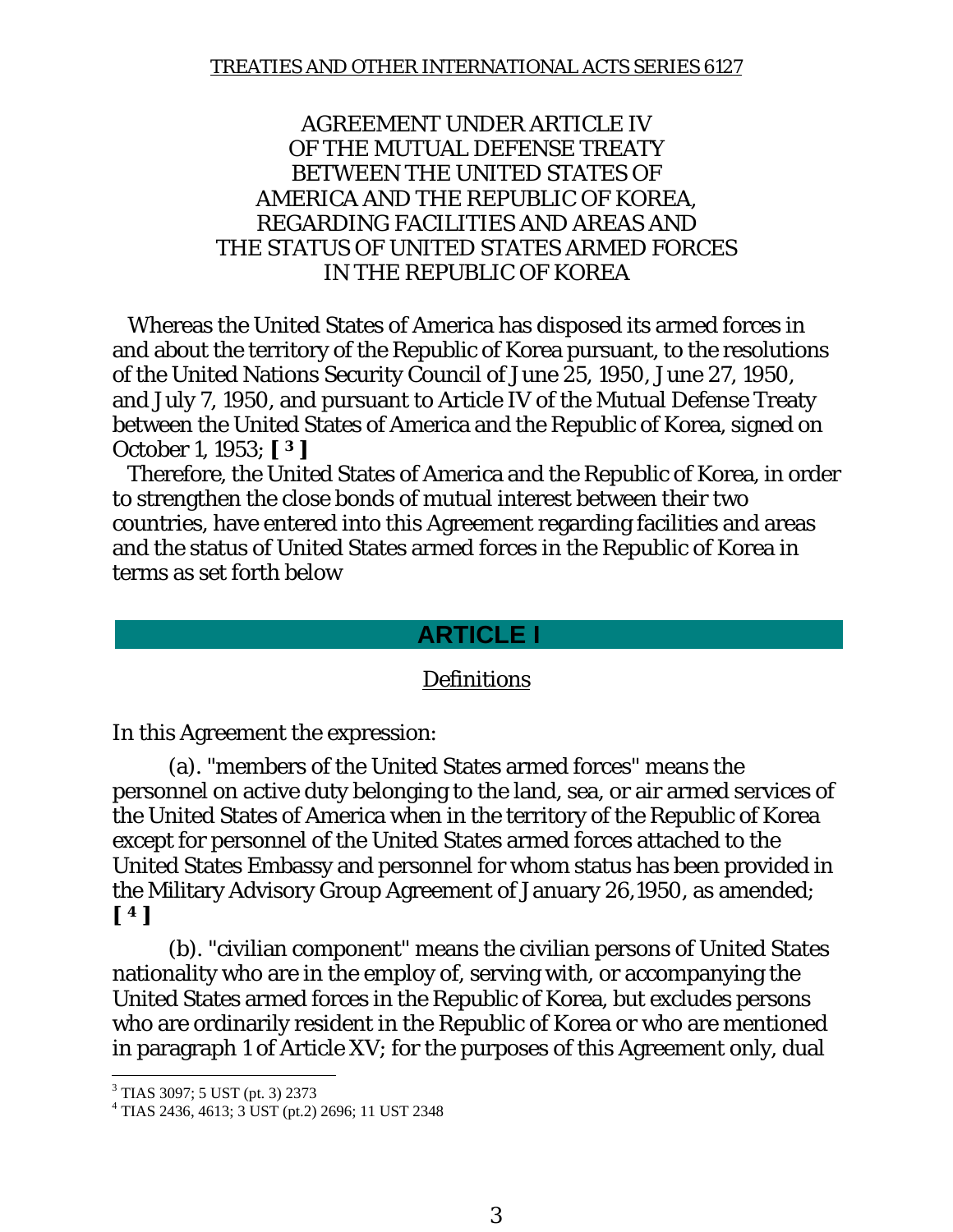nationals, i.e., persons having the nationality of both the United States and the Republic of Korea, who are brought into the Republic of Korea by the United States shall be considered United States nationals;

(c). "dependents" means

(i) spouse and children under 21;

 (ii) parents, children over 21, or others relatives dependent for over half their support upon a member of the United States armed forces or civilian component.

## **ARTICLE II**

## Facilities and Areas - Grant and Return

1. (a) The United States is granted, under Article IV of the Mutual Defense Treaty, the use of facilities and areas in the Republic of Korea. Agreements as to specific facilities and areas shall be concluded by the two Governments through the Joint Committee provided for in Article XXVIII of this Agreement. "Facilities and areas" include existing furnishings, equipment, and fixtures, wherever located, used in the operation of such facilities and areas.

 (b) The facilities and areas of which the United States armed forces have the use at the effective date of this Agreement together with those facilities and areas which the United States armed forces have returned to the Republic of Korea with the reserved right of re-entry, when these facilities and areas have been re-entered by the United States armed forces, shall be considered as the facilities and areas agreed upon between the two Governments in accordance with subparagraph (a) above. Records of facilities and areas of which the United States armed forces have the use or the right of re-entry shall be maintained through the Joint Committee after this Agreement comes into force.

2. At the request of either Government, the Governments of the United States and the Republic of Korea shall review such agreements and may agree that such facilities and areas or portions thereof shall be returned to the Republic of Korea or that additional facilities and areas may be provided.

3. The facilities and areas used by the United States shall be returned to the Republic of Korea under such conditions as may be agreed through the Joint Committee whenever they are no longer needed for the purposes of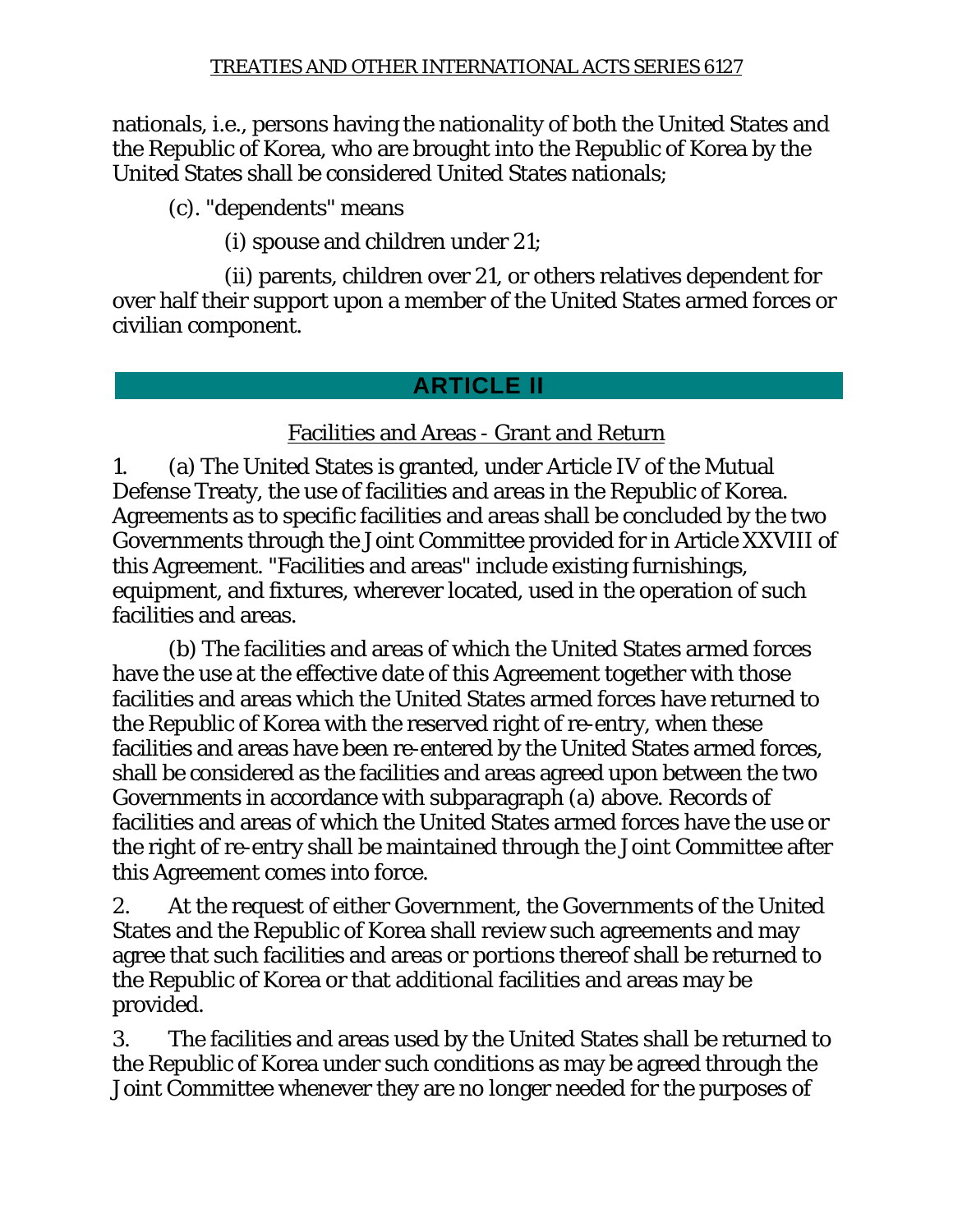this Agreement and the United States agrees to keep the needs for facilities and areas under continual observation with a view toward such return.

4. (a) When facilities and areas are temporarily not being used and the Government of the Republic of Korea is so advised, the Government of the Republic of Korea may make, or permit nationals of the Republic of Korea to make, interim use of such facilities and areas provided that it is agreed between the two Governments through the Joint Committee that such use would not be harmful to the purposes for which the facilities and areas are normally used by the United States armed forces.

 (b) With respect to facilities and areas which are to be used by the United States armed forces for limited periods of time, the Joint Committee shall specify in the agreements covering such facilities and areas the extent to which the provisions of this Agreement shall not apply.

# **ARTICLE III**

## Facilities and Areas - Security Measures

1. Within the facilities and areas, the United States may take all the measures necessary for their establishment, operation, safeguarding and control. In order to provide access for the United States armed forces to the facilities and areas for their support, safeguarding, and control, the Government of the Republic of Korea shall, at the request of the United States armed forces and upon consultation between the two Governments through the Joint Committee, take necessary measures, within the scope of applicable laws and regulations, with respect to land, territorial waters and airspace adjacent to, or in the vicinities of the facilities and areas. The United States may also take necessary measures for such purposes upon consultation between the two Governments through the Joint Committee.

2. (a) The United States agrees not to take the measures referred to in paragraph 1 in such a manner as to interfere unnecessarily with navigation, aviation, communication, or land travel, to, from, or within the territories of the Republic of Korea.

 (b) All questions relating to telecommunications including radio frequencies for electromagnetic radiating devices, or like matters, shall continue to be resolved expeditiously in the utmost spirit of coordination and cooperation by arrangement between the designated communications authorities of the two Governments.

(c) The Government of the Republic of Korea shall, within the scope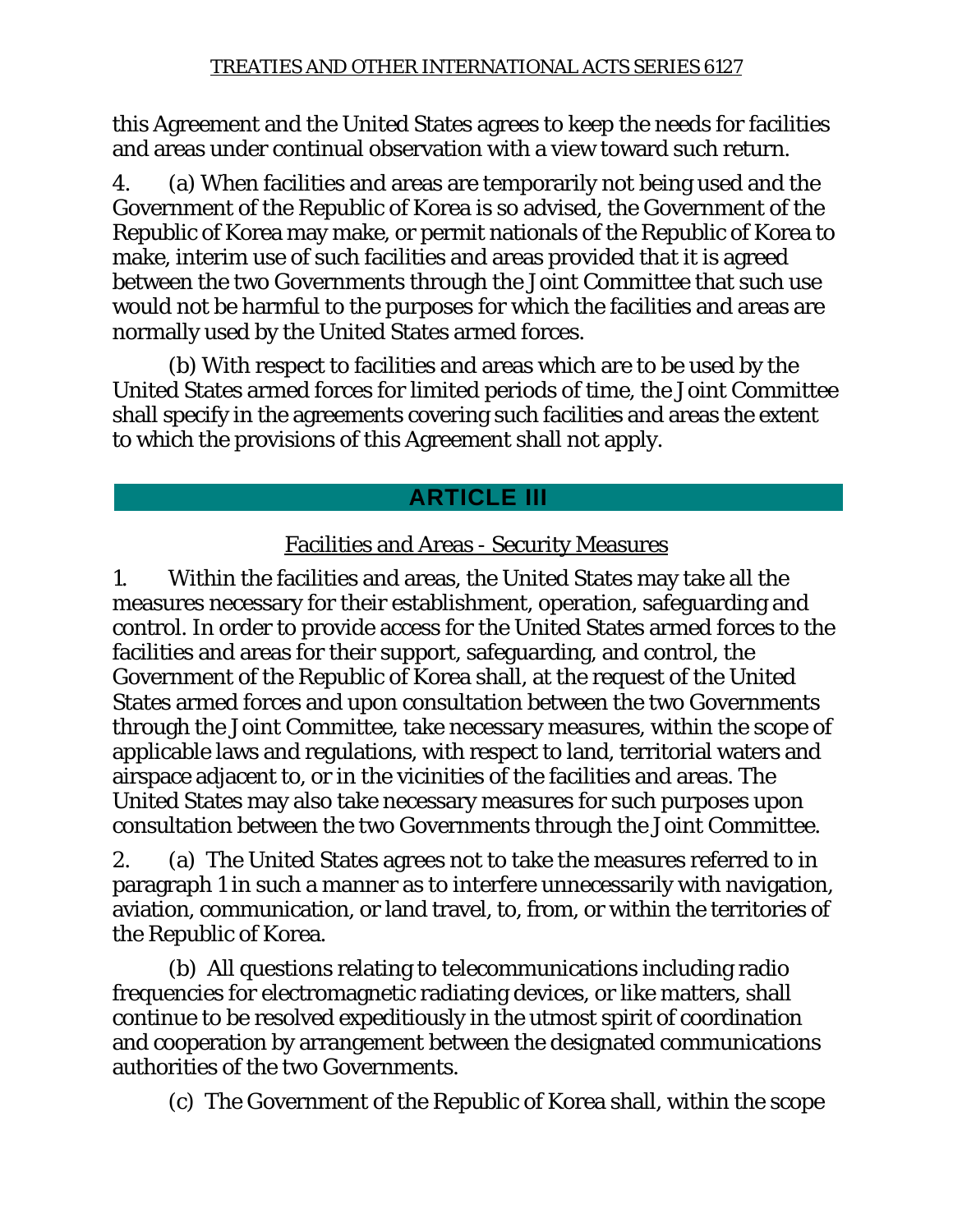of applicable laws, regulations and agreements, take all reasonable measures to avoid or eliminate interference with electromagnetic radiation sensitive devices, telecommunications devices, or other apparatus required by the United States armed forces.

3. Operations in the facilities and areas in use by the Government of the United States shall be carried on with due regard to the public safety.

# **ARTICLE IV**

## Facilities and Areas - Return of Facilities

1. The Government of the United States is not obliged, when it returns facilities and areas to the Government of the Republic of Korea on the expiration of this Agreement or at an earlier date, to restore the facilities and areas to the condition in which they were at the time they became available to the United States armed forces, or to compensate 'the Government of the Republic of Korea in lieu of such restoration.

2. The Government of the Republic, of Korea is not obliged to make any compensation to the Government of the United States for any improvements made in facilities and areas or for the buildings and structures left thereon on the expiration of this Agreement or the earlier return of the facilities and areas.

3. The foregoing provisions shall not apply to any construction which the Government of the United States may undertake under special arrangements with the Government of the Republic of Korea.

# **ARTICLE V**

# Facilities and Areas -- Cost and Maintenance

1. It is agreed that the United States will bear for the duration of this Agreement without cost to the Republic of Korea all expenditures incident to the maintenance of the United States armed forces in the Republic of Korea, except those to be borne by the Republic of Korea as provided in paragraph 2.

2. It is agreed that the Republic of Korea will furnish for the duration of this Agreement without cost to the United States and make compensation where appropriate to the owners and suppliers thereof all facilities and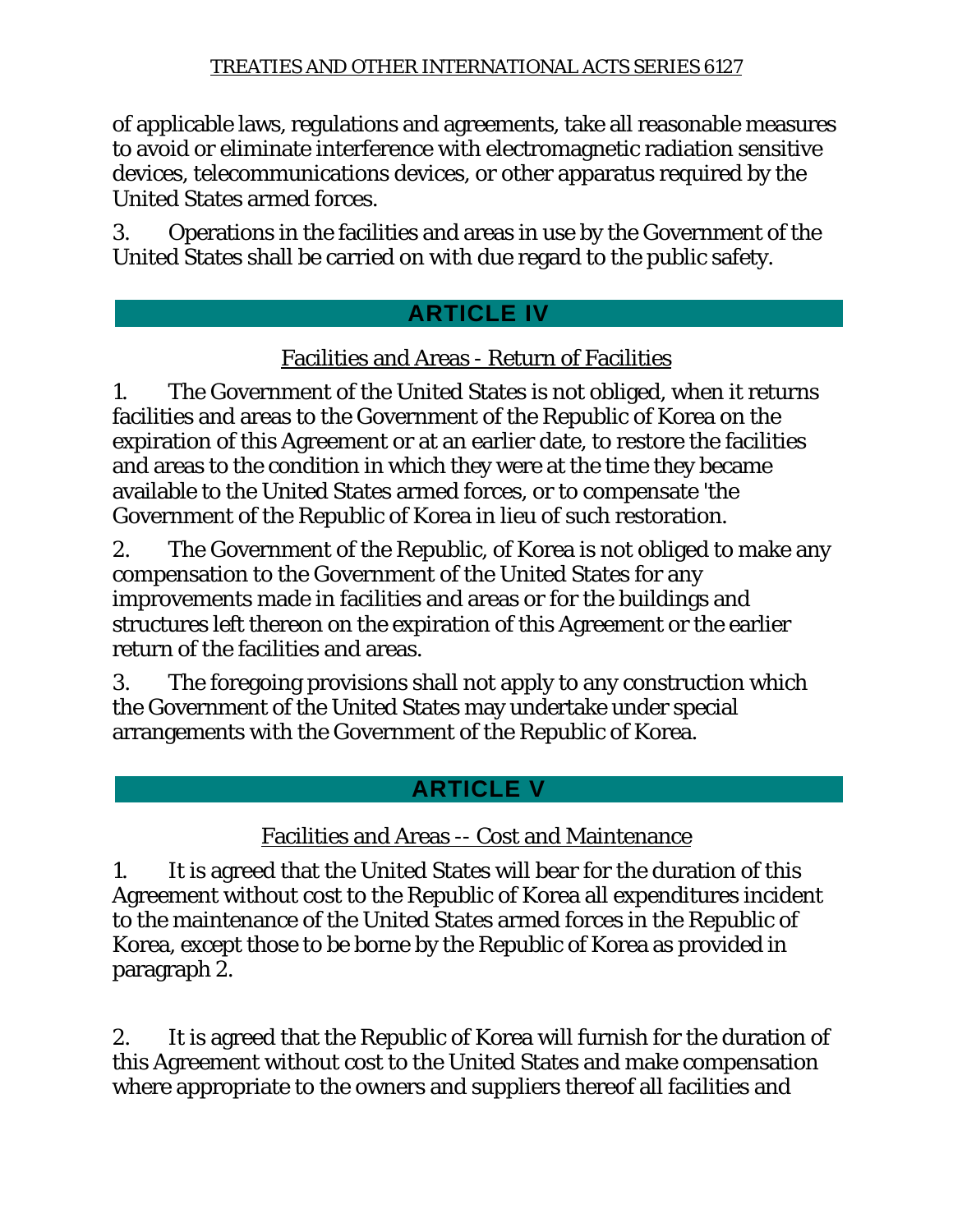areas and rights of way, including facilities and areas jointly used, such as those at airfields and ports as provided in Articles II and III. The Government of the Republic of Korea assures the use of such facilities and areas to the Government of the United States and will hold the Government of the United States as well as its agencies and employees harmless .from any third party claims which may be advanced in connection with such use.

## **ARTICLE VI**

## Utilities and Services

1. The United States armed forces shall have the use of all utilities and services which are owned, controlled or regulated by the Government of the Republic of Korea or local administrative subdivisions thereof. The term "utilities and services" shall include, but not be limited to, transportation and communications facilities and systems, electricity, -gas, water, steam, heat, light, power, and sewage disposal. The use of utilities and services as provided herein shall not prejudice the right of the United States to operate military transportation, communication power and such other utilities and services deemed necessary for the operations of the United States armed forces. This right shall not be exercised in a manner inconsistent with the operation by the Government of the Republic of Korea of its utilities and services.

2. The use of such utilities and services by the United States shall be in accordance with priorities, conditions, and rates or tariffs no less favorable than those accorded any other user.

## **ARTICLE VII**

## Respect for Local Law

 It is the duty of members of the United States armed forces, the civilian component, the persons who are present in the Republic of Korea pursuant to Article XV, and their dependents, to respect the law of the Republic of Korea and to abstain from any activity inconsistent with the spirit of, this Agreement, and, in particular, from any political activity in the Republic of Korea.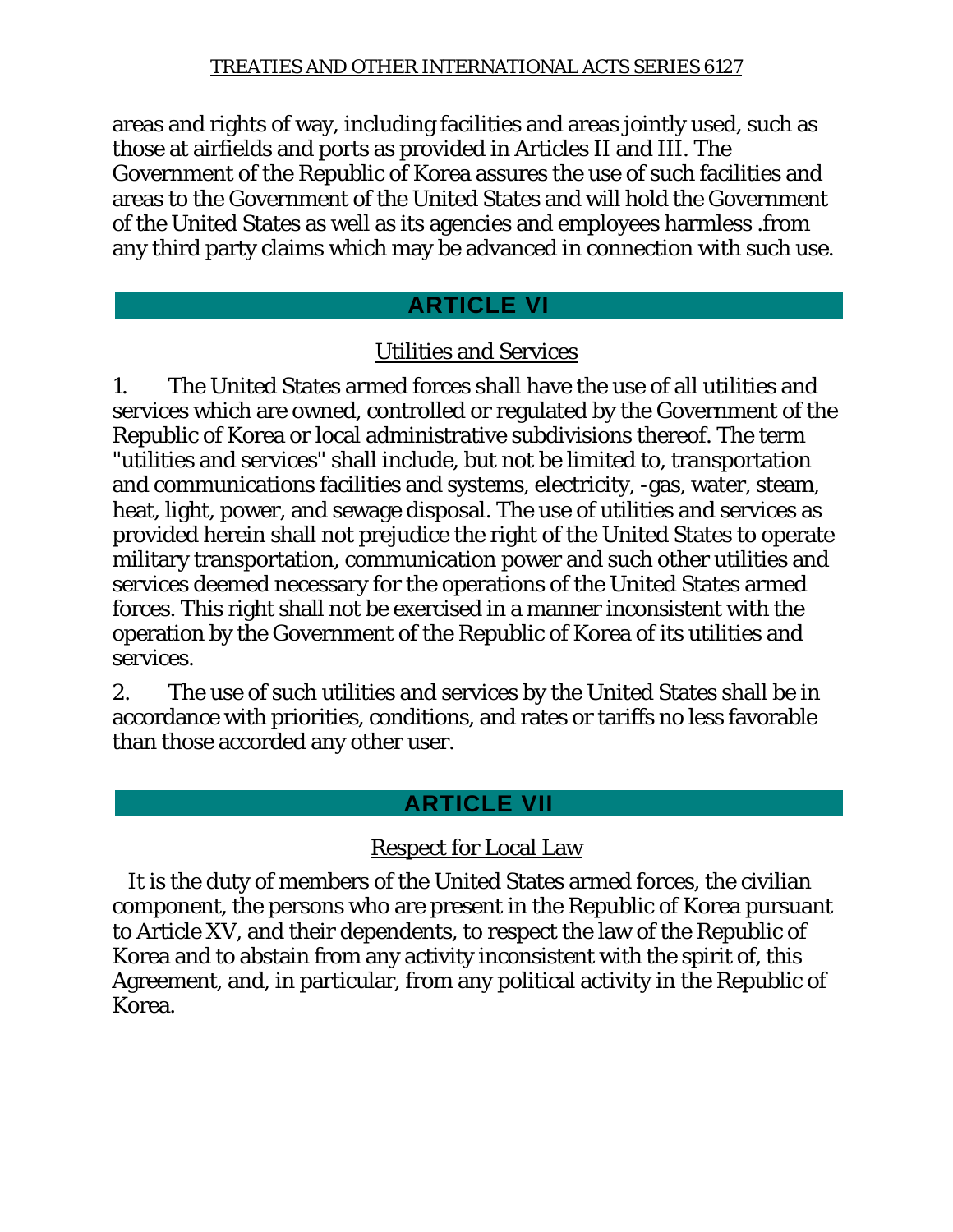## **ARTICLE VIII**

## Entry and Exit

1. The United States may bring into the Republic of Korea persons who are members of the United States armed forces, the civilian component, and their dependents, subject to the provisions of this Article. The Government of the Republic of Korea will be notified at regular intervals, in accordance with procedures to be agreed between the two Governments, of numbers and categories of persons entering and departing.

2. Members of the United States armed forces shall be exempt from passport and visa laws and regulations of the Republic of Korea. Members of the United States armed forces, the civilian component, and their dependents shall be exempt from laws and regulations of the Republic of Korea on the registration and control of aliens, but shall not be considered as acquiring any right to permanent residence or domicile in the territory of the Republic of Korea.

3. Upon entry into or departure from the Republic of Korea members of the United States armed forces shall be in possession of the following documents

 (a) personal identity card showing name, date of birth, rank and service number, service, and photograph; and

 (b) individual or collective travel order certifying to the status of the individual or group as a member or members of the United states armed forces and to the travel ordered. For purposes of their identification while in the Republic of Korea, members of the United States armed forces shall be in possession of the foregoing personal identity card which must be presented on request to the appropriate authorities of the Republic of Korea.

4. Members of the civilian component, their dependents, and the dependents of members of the United States armed forces shall be in possession of appropriate documentation issued by the United States authorities so that their status may be verified by the authorities of the Republic of Korea upon their entry into or departure from the Republic of Korea, or while in the Republic of Korea.

5. If the status of any person brought into the Republic of Korea under paragraph 1 of this Article is altered so that he would no longer be entitled to such admission, the authorities of the United States shall notify the authorities of the Republic of Korea and shall, if such person be required by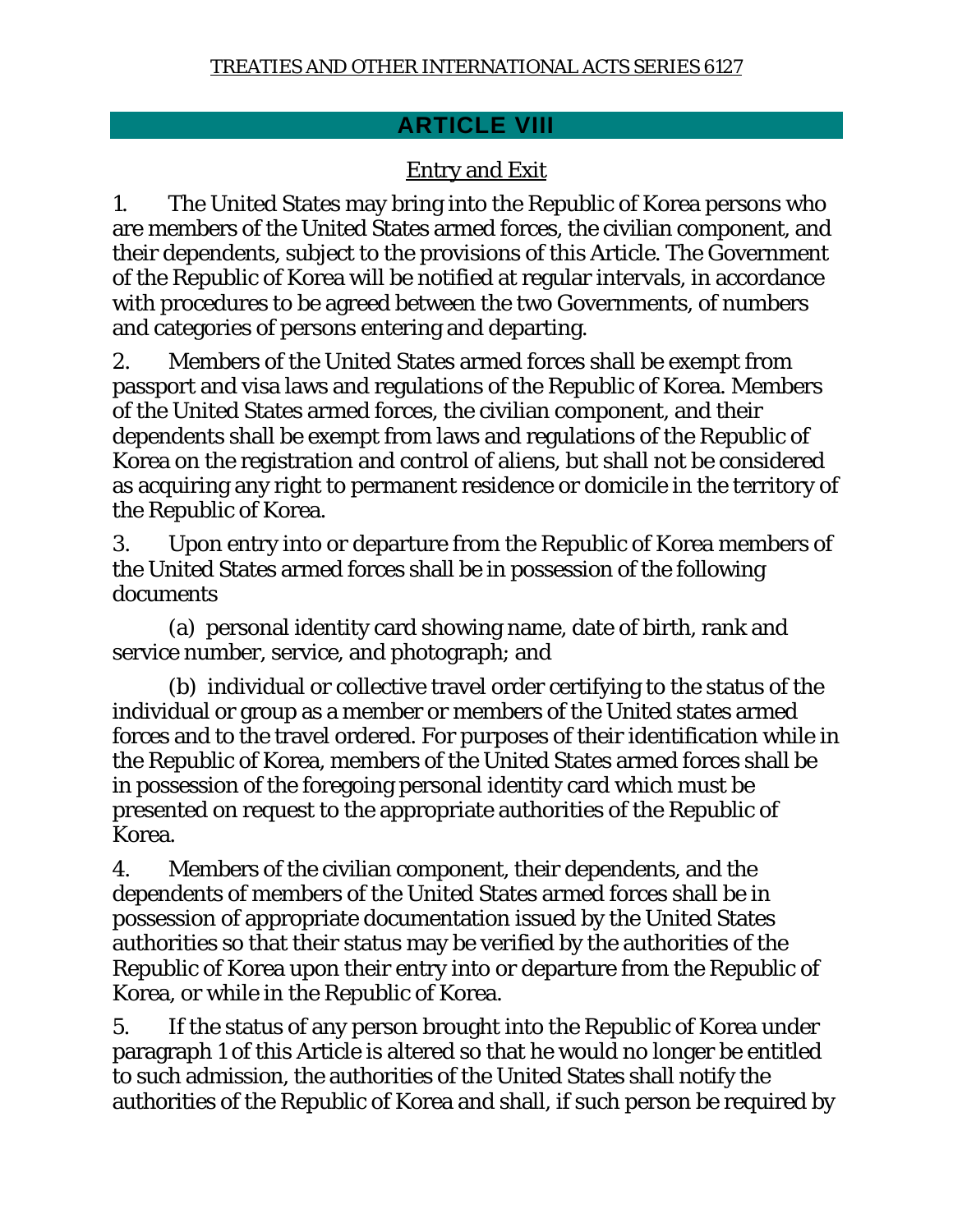the authorities of the Republic of Korea to leave the Republic of Korea, assure that transportation from the Republic of Korea will be provided within a reasonable time at no cost to the Government of the Republic of Korea.

6. If the Government of the Republic of 'Korea has requested the removal from its territory of a member of the United States armed forces or civilian component or has made an expulsion order against an ex-member of the United States armed forces or the civilian component or against a dependent of a member or an ex-member, the authorities of the United States shall be responsible for receiving the person concerned into its own territory or otherwise disposing of him outside the Republic of Korea. This paragraph shall apply only to persons who are not nationals of the Republic of Korea and have entered the Republic of Korea as members of the United States armed forces or civilian component or for the purpose of becoming such members; and to the dependents of such persons.

# **ARTICLE IX**

## Customs and Duties

1. Save as provided in this Agreement, members of the United States armed forces, the civilian component, and their dependents shall be subject to the laws and regulations administered by the customs authorities of the Republic of Korea.

2. All materials, supplies and equipment imported by the United States armed forces (including their authorized procurement agencies and their nonappropriated fund organizations provided for in Article XIII), for the official use of the United States armed forces or for the use of the members of the United States armed forces, the civilian component, and their dependents, and materials, supplies and equipment which are to be used exclusively by the United States armed forces or are ultimately to be incorporated into articles or facilities used by such forces, shall be permitted entry into the Republic of Korea; such entry shall be free from customs duties and other such charges. Appropriate certification shall be made that such materials, supplies and equipment are being imported by the United States armed forces (including their authorized procurement agencies and their nonappropriated fund organizations provided for in Article XIII), or, in the case of materials, supplies and equipment to be used exclusively by the United States armed forces or ultimately to be incorporated into articles or facilities used by such forces, that delivery thereof is to be taken by the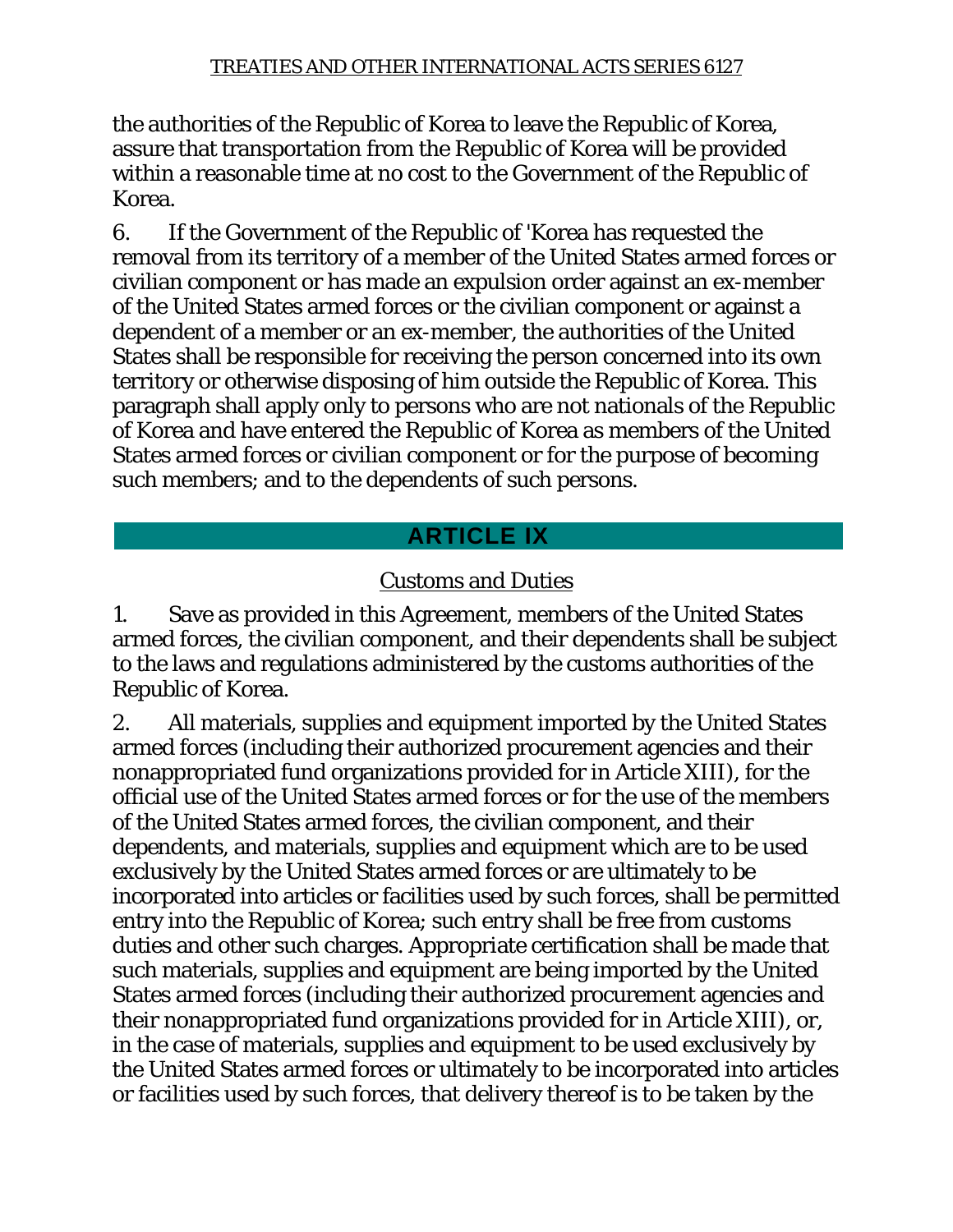United States armed forces for the purposes specified above. The exemptions provided in this paragraph shall extend to materials, supplies and equipment imported by the United States armed forces for the use of other armed forces in the Republic of Korea under the Unified Command which receive logistical support from the United States armed forces.

3. Property consigned to and for the personal use of members of the United States armed forces, the civilian component, and their dependents, shall be subject to customs duties and other such charges, except that no duties or charges shall be paid with respect to:

 (a) furniture, household goods, and personal effects for their private use imported by the members of the United States armed forces or civilian component when they first arrive to serve in the Republic of Korea or by their dependents when they first arrive for reunion with members of such forces or civilian component:

 (b) vehicles and parts imported by members of the United States armed forces or civilian component for the private use of themselves or their dependent;

 (c) reasonable quantities of personal effects and household goods of a type which would ordinarily be purchased in the United States for the private use of members of the United States armed forces, civilian component, and their dependents, which are mailed into the Republic of Korea through United States military post offices.

4. The exemptions granted in paragraphs 2 and 3 shall apply only to cases of importation of goods and shall not be interpreted as refunding customs duties and domestic excises collected by the customs authorities at the time of entry in cases of purchase of goods on which such duties and excises have already been collected.

5. Customs examination shall not be made in the following cases:

 (a) members of the United States armed forces under orders, other than leave orders, entering or leaving the Republic of Korea:

 (b) official documents under official seal and First Class letter mail in the United States military postal channels under official postal seal:

(c) military cargo consigned to the United States armed forces.

6. Except as such disposal may be authorized by the authorities of the United States and of the Republic of Korea in accordance with mutually agreed conditions, goods imported into the Republic of Korea free of duty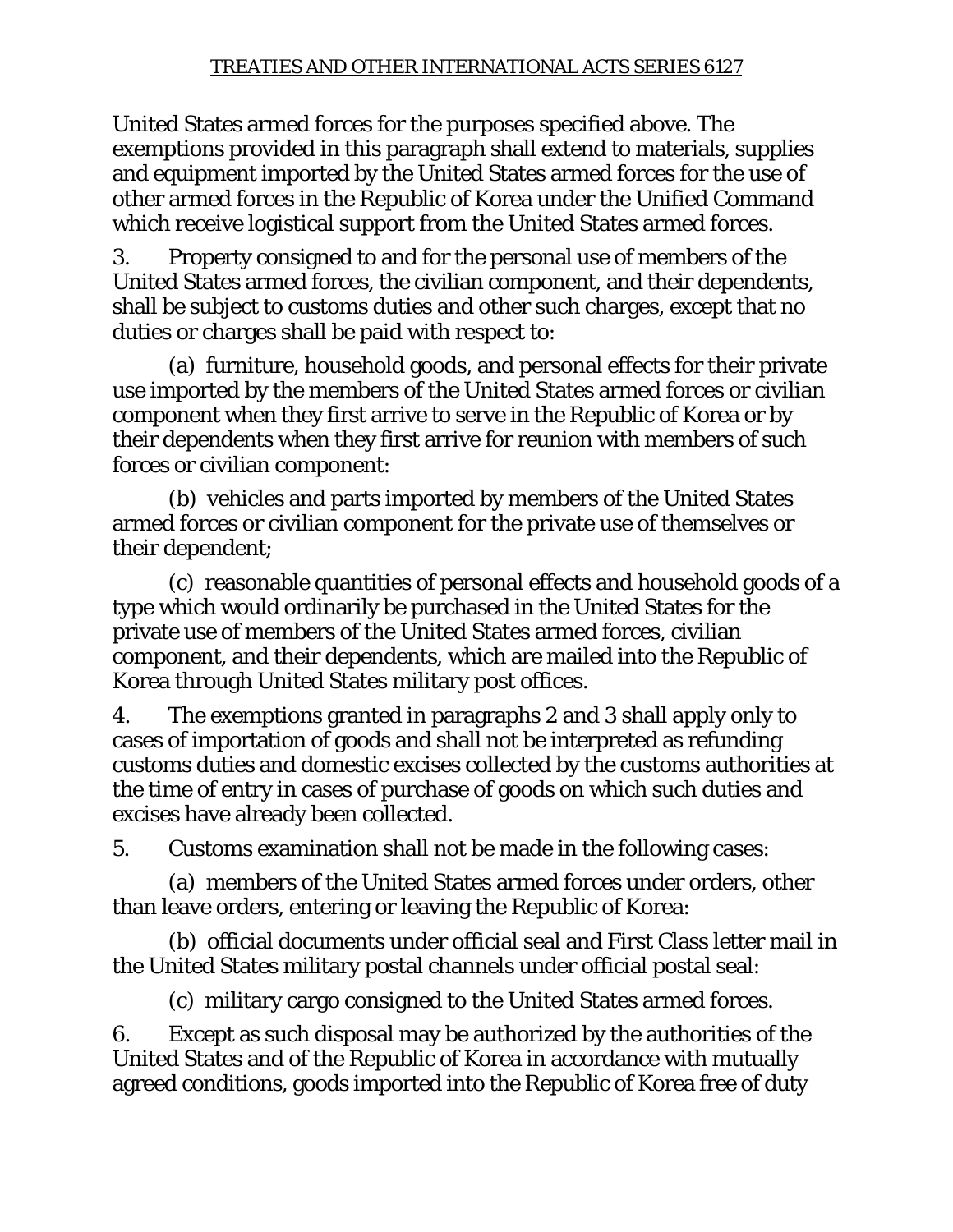shall not be disposed of in the Republic of Korea to persons not entitled to import such goods free of duty.

7. Goods imported into the Republic of Korea free from customs duties and other such charges pursuant to paragraphs 2 and 3, may be reexported free from customs duties and other such charges.

8. The United States armed forces, in cooperation with the authorities of the Republic of Korea, shall take such steps as are necessary to prevent abuse of privileges granted to the United States armed forces, members of such forces, the civilian component, and their dependents in accordance with this Article.

9. (a) In order to prevent offenses against laws and regulations administered by the customs authorities of the Government of the Republic of Korea, the authorities of the Republic of Korea and the United States armed forces shall assist each other in the conduct of inquiries and the collection of evidence.

 (b) The United States armed forces shall render all assistance within their power to ensure that articles liable to seizure by, or on behalf of, the customs authorities of the Government of the Republic of Korea are handed over to those authorities.

 (c) The United States armed forces shall render all assistance within their power to ensure the payment of duties, taxes, and penalties payable by members of such forces or of the civilian component, or their dependents.

 (d) The authorities of the United States armed forces shall provide all practicable assistance to the customs officials dispatched to military controlled piers and airports for the purpose of customs inspection.

 (e) Vehicles and articles belonging to the United States armed forces seized by the customs authorities of the Government of the Republic of Korea in connection with an offense against its customs or fiscal laws or regulations shall be' handed over to the appropriate authorities of such forces.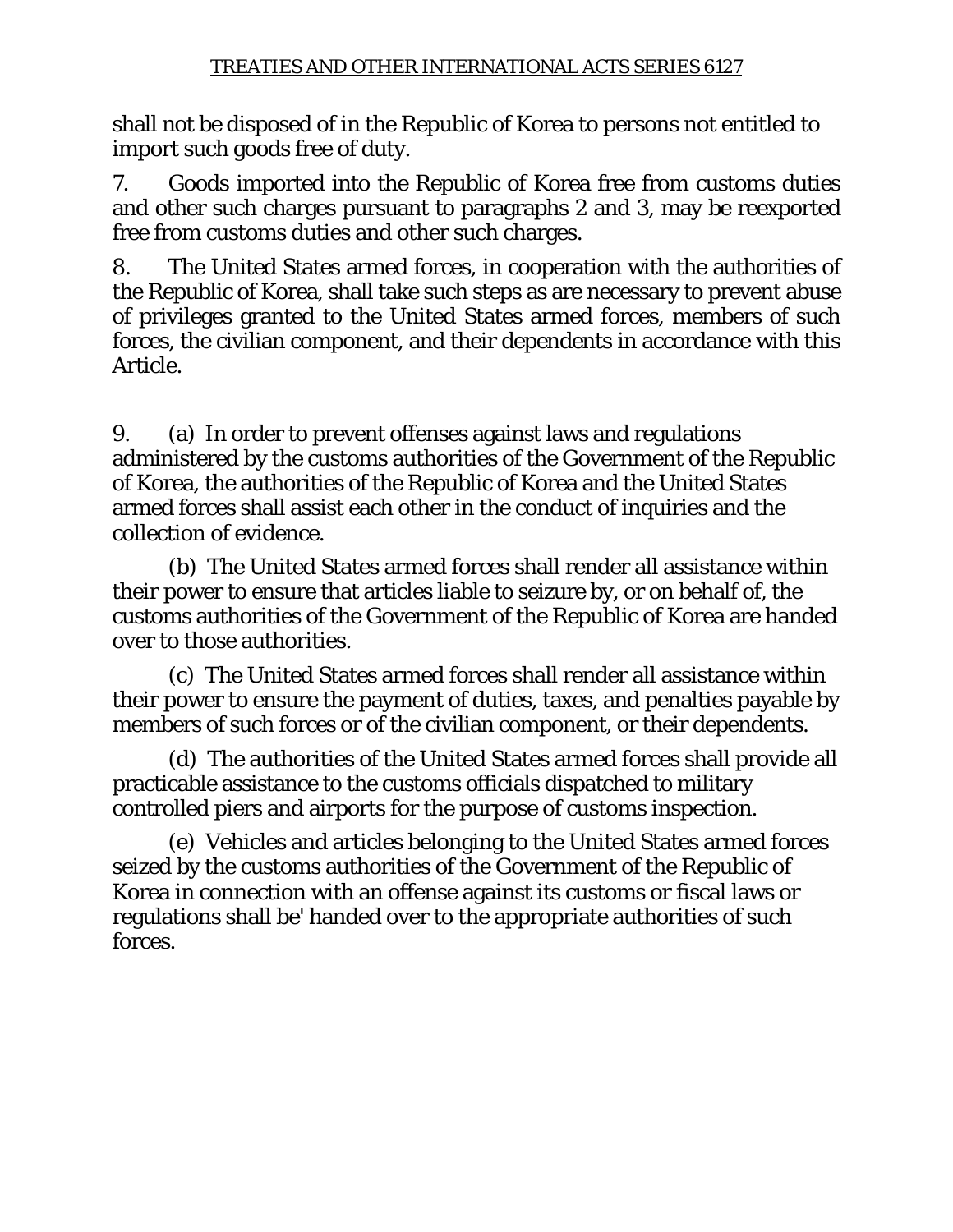## **ARTICLE X**

## Access of Vessels and Aircraft

1. United States and foreign vessels and aircraft operated by, for, or under the control of the United States for official purposes shall be accorded access to any port or airport of the Republic of Korea free from toll or landing charges. When cargo or passengers not accorded the exemptions of this Agreement are carried on such vessels and aircraft, notification shall be given to the appropriate authorities of the Republic of Korea, and the entry into and departure from the Republic of Korea of such cargo and passengers shall be according to the laws and regulations of the Republic of Korea.

2. The vessels and aircraft mentioned in paragraph 1, United States Government-owned vehicles including armor, and members of the United States armed forces, the civilian component, and their dependents shall be accorded access to and movement between facilities and areas in use by the United States armed forces and between such facilities and areas and the ports or airports of the Republic of Korea. Such access to and movement between facilities and areas by United States military vehicles shall be free from toll and other charges.

3. When the vessels mentioned in paragraph 1 enter ports of the Republic of Korea, appropriate notification shall, under normal conditions, be made to the proper authorities of the Republic of Korea. Such vessels shall have freedom from compulsory pilotage, but if a pilot is taken pilotage shall be paid for at appropriate rates.

## **ARTICLE XI**

## Meteorological Services

 The Government of the Republic of Korea undertakes to furnish the United States armed forces with the following meteorological services in accordance with arrangements between the appropriate authorities of the two Governments:

 (a) meteorological observations from land and ocean areas including observations from ships;

 (b) climatological information including periodic summaries and historical data wherever available;

(c) telecommunications service to disseminate meteorological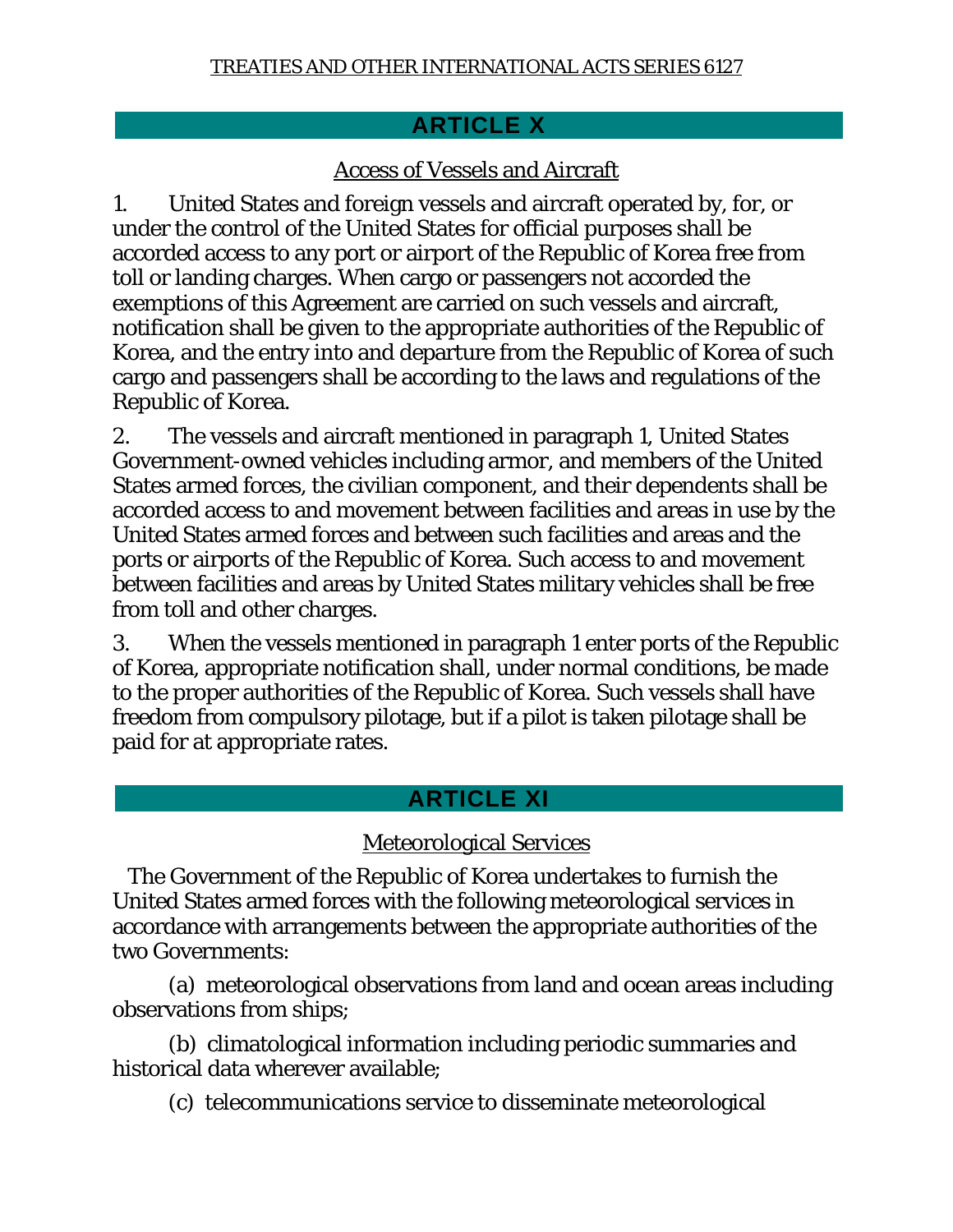information:

(d) seismographic data.

# **ARTICLE XII**

## Air Traffic Control and Navigational Aids

1. All civil and military air traffic control shall be developed in close coordination and shall be integrated to the extent necessary for the operation of this Agreement. Procedures, and any subsequent changes thereto, necessary to effect this coordination and integration will be established by arrangement between the appropriate authorities of the two Governments.

2. The United States is authorized to establish, construct and maintain aids to navigation for vessels and aircraft, both visual and electronic as required, throughout the Republic of Korea and in the territorial waters thereof. Such navigation aids shall conform generally to the system in use in the Republic of Korea. The authorities of the United States and the Republic of Korea which have established navigation aids shall duly notify each other of their positions and characteristics and shall give advance notification where practicable before making any changes in them or establishing additional navigation aids.

# **ARTICLE XIII**

# Non-appropriated Fund Organizations

1. (a) Military exchanges, messes, social clubs, theaters, newspapers and other nonappropriated fund organizations authorized and regulated by the United States military authorities may be established by the United States armed forces for the use of members of such forces, the civilian component, and their dependents. Except as otherwise provided in this Agreement, such organizations shall not be subject to Korean regulations, licenses, fees, taxes, or similar controls.

 (b) when a newspaper authorized and regulated by the United States military authorities is sold to the general public, it shall be subject to Korean regulations, licenses, fees, taxes, or similar controls so far as such circulation is concerned.

2. No Korean tax shall be imposed on sales of merchandise or services by such organizations, except as provided in paragraph 1(b) of this Article.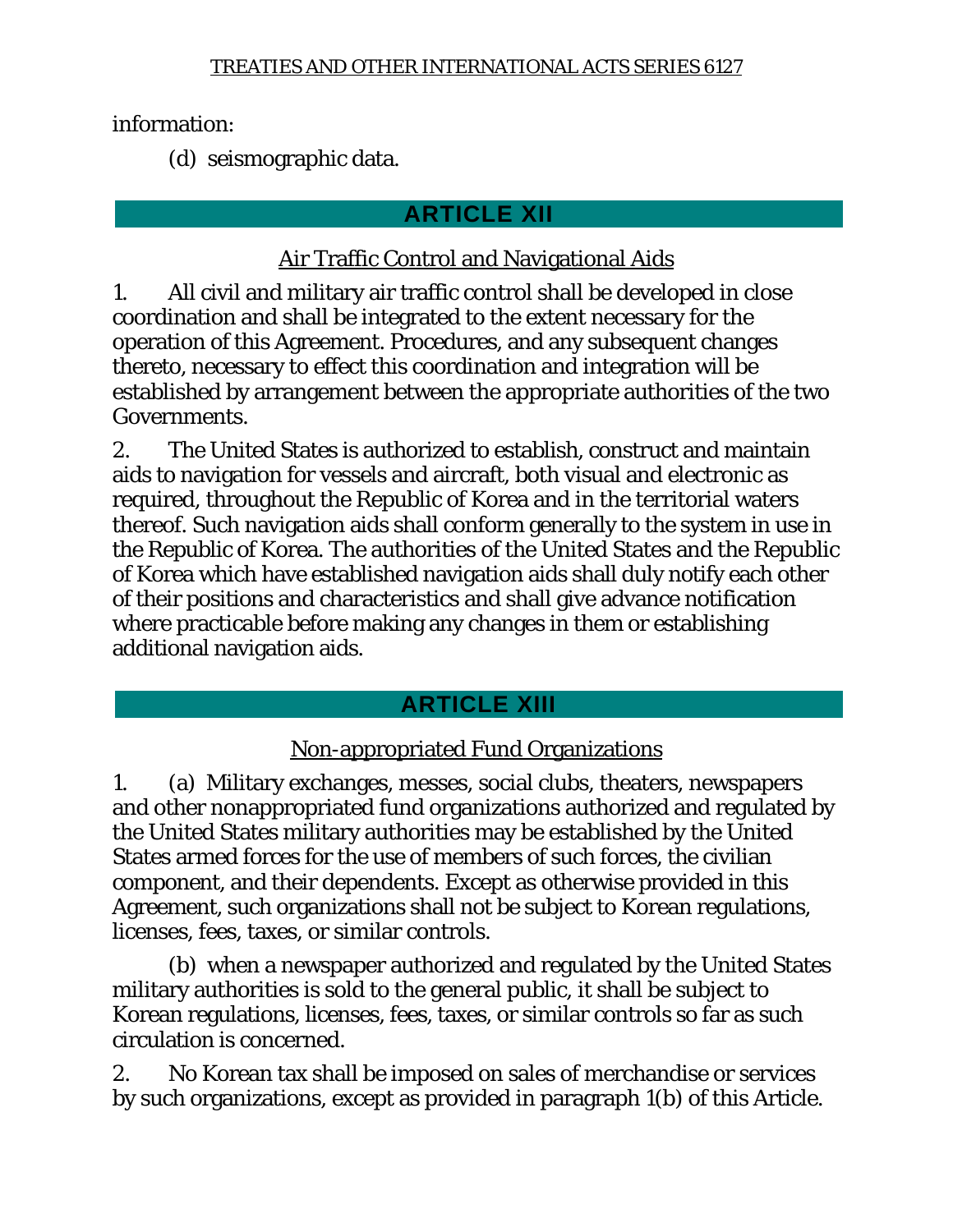Purchases within the Republic of Korea of merchandise and supplies by such organizations shall be subject to the Korean taxes to which other purchasers of such merchandise and supplies are subject unless otherwise agreed between the two Governments.

3. Except as such disposal may be permitted by the authorities of the United States and the Republic of Korea in accordance with mutually agreed conditions, goods which are sold by such organizations shall not be disposed of in the Republic of Korea to persons not authorized to make purchases from such organizations.

4. The organizations referred to in this Article shall, through consultation between the representatives of the two Governments in the Joint Committee, provide such information to the tax authorities of the Republic of Korea as is required by tax legislation of the Republic of Korea.

# **ARTICLE XIV**

# Taxation

1. The United States armed forces shall not be subject to taxes or similar charges on property held, used or transferred by such forces in the Republic of Korea.

2. Members of the United States armed forces, the civilian component, and their dependents shall not be liable to pay any Korean taxes to the Government of the Republic of Korea or to any other taxing agency in the Republic of Korea on income received as a result of their service with or employment by the United States armed forces, including the organizations provided for in Article XIII. Persons in the Republic of Korea solely by reason of being members of the United States armed forces, the civilian component, or their dependents shall not be liable to pay any Korean taxes to the Government of the Republic of Korea or to any taxing agency in the Republic of Korea on income derived from sources outside of the Republic of Korea, nor shall periods during which such persons are in the Republic of Korea be considered as periods of residence or domicile in the Republic of Korea for the purpose of Korean taxation. The provisions of this Article do not exempt such persons from payment of Korean taxes on income derived from Korean sources, other than those sources referred to in the first sentence of this paragraph, nor do they exempt United States citizens who claim residence in the Republic of Korea for United States income tax purposes from payment of Korean taxes on income.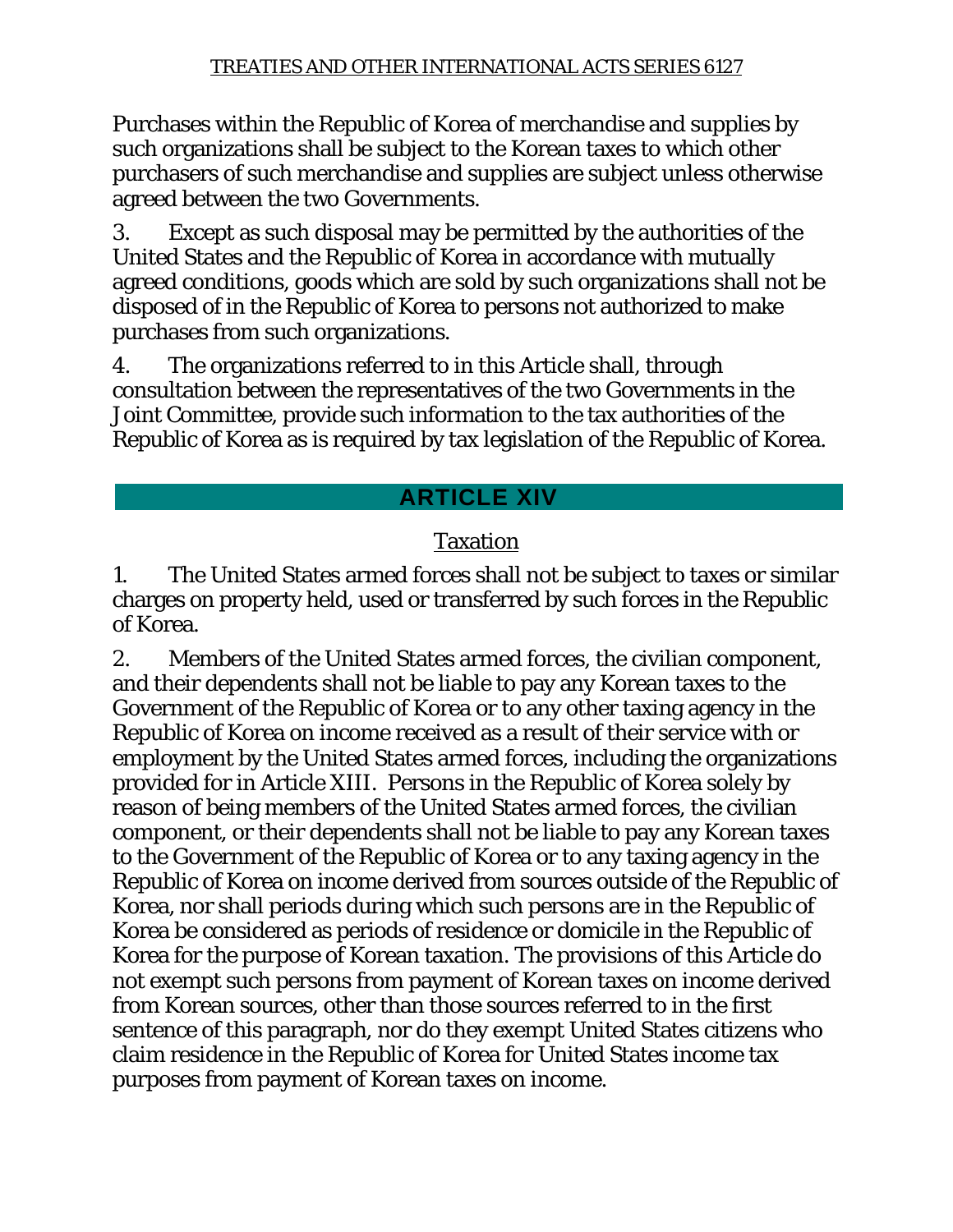3. Members of the United States armed forces, the civilian component, and their dependents shall be exempt from taxation in the Republic of Korea on the holding, use, transfer inter se, or transfer by death of movable property, tangible or intangible, the presence of which in the Republic of Korea is due solely to the temporary presence of these persons in the Republic of Korea, provided that such exemption shall not apply to property held for the purpose of investment or the conduct of business in the Republic of Korea or to any intangible property registered in the Republic of Korea.

## **ARTICLE XV**

## Invited Contractors

1. Persons, including (a) corporations organized under the laws of the United States, (b) their employees who are ordinarily resident in the United States, and (c) the dependents of the foregoing, present in the Republic of Korea solely for the purpose of executing contracts with the United States for the benefit of the United States armed forces or other armed forces in the Republic of Korea under the Unified Command receiving logistical support from the United States armed forces, who are designated by the Government of the United States in accordance with the provisions of paragraph 2 below, shall, except as provided in this Article, be subject to the laws and regulations of the Republic of Korea.

2. The designation referred to in paragraph 1 above shall be made upon consultation with the Government of the Republic of Korea and shall be restricted to cases where open competitive bidding is not practicable due to security considerations, to the technical qualifications of the contractors involved, to the unavailability of materials or services required by the United States standards, or to limitations. of United States law. The designation shall be withdrawn by the Government of the United States:

 (a) upon completion of contracts with the United States armed forces or other armed forces in the Republic of Korea under the Unified Command receiving logistical support .from the United States armed forces:

 (b) upon proof that such persons are engaged in business activities in the Republic of Korea other than those pertaining to the United States armed forces or other armed forces in the Republic of Korea under the Unified Command receiving logistical support from the United States armed forces;

(c) upon proof that such persons are engaged in practices illegal in the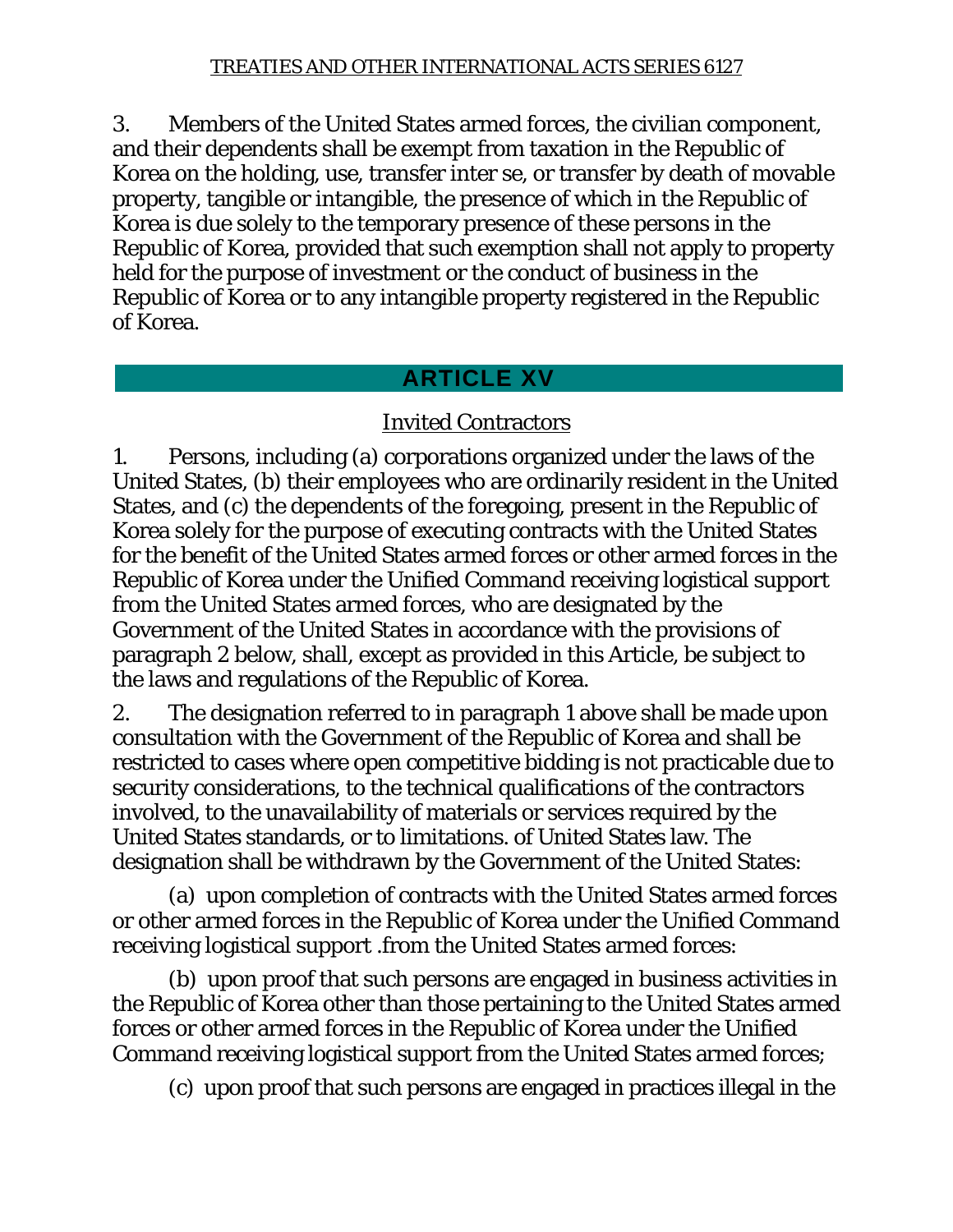Republic of Korea.

3. Upon certification by the appropriate United States authorities as to their identify, such persons shall be accorded the following benefits of this Agreement:

 (a) accession and movement, as provided for in Article X, paragraph 2;

 (b) entry into the Republic of Korea in accordance with the provisions of Article VIII;

 (c) the exemption from customs duties, and other such charges provided for in Article IX, paragraph 3, for members of the United States armed forces, the civilian component, and their dependents;

 (d) if authorized by the Government of the United States, the use of the services of the organizations provided for in Article XIII;

 (e) those provided in Article XVIII, paragraph 2, for members of the United States armed forces, the civilian component, and their dependents;

 (f) if authorized by the Government of the United States, the use of military payment certificates, as provided for in Article XIX;

(g) the use of postal facilities provided for in Article XX;

 (h) the use of utilities and services in accordance with those priorities, conditions, rates or tariffs accorded the United States armed forces by Article VI relating to utilities and services;

 (i) exemption from the laws and regulations of the Republic of Korea with respect to terms and conditions of employment, and licensing and registration of businesses and corporations.

4. The arrival, departure, and place of residence in the Republic of Korea of such persons shall from time to time be notified by the United States armed forces to the authorities of the Republic of Korea.

5. Upon certification by an authorized representative of the United States armed forces, depreciable assets, except houses, held, used or transferred by such persons exclusively for the execution of contracts referred to in paragraph 1 shall not be subject to taxes or similar charges of the Republic of Korea.

6. Upon certification by an authorized representative of the United States armed forces, such persons shall be exempt from taxation in the Republic of Korea on the holding, use, transfer by death, or transfer to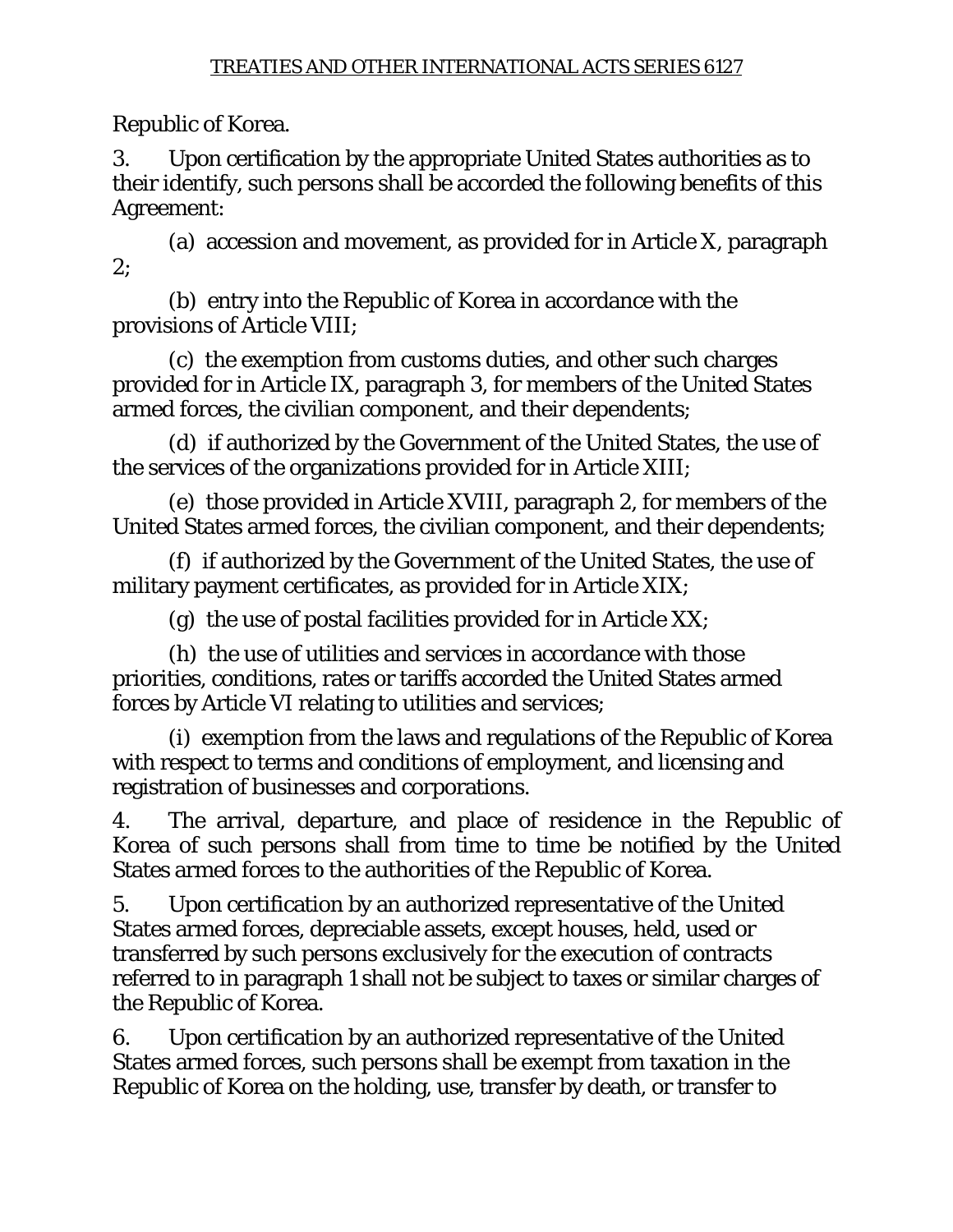persons or agencies entitled to tax exemption under this Agreement, of movable property, tangible or intangible, the presence of which in the Republic of Korea is due solely to the temporary presence of these persons in the Republic of Korea, provided that such exemption shall not apply to property held for the purpose of investment or the conduct of other business in the Republic of Korea or to any intangible property registered in the Republic of Korea.

7. Such persons shall not be liable to pay income or corporation taxes to the Government of the Republic of Korea or to any other taxing agency in the Republic of Korea on any income derived under a contract with the Government of the United States in connection with the construction, maintenance or operation of any of the facilities or areas covered by this Agreement. Such persons shall not be liable to pay any Korean taxes to the Government of the Republic of Korea or to any taxing agency in the Republic of Korea on income derived from sources outside of the Republic of Korea nor shall periods during which such persons are in the Republic of Korea be considered periods of residence or domicile in the Republic of Korea for the purposes of Korean taxation. The provisions of this paragraph do not exempt such persons from payment of income or corporation taxes on income derived from Korean sources, other than those sources referred to in the first sentence of this paragraph, nor do they exempt such persons who claim residence in the Republic of Korea for United States income tax purposes from payment of Korean taxes on income.

8. The authorities of the Republic of Korea shall have the right to exercise jurisdiction over such persons for offenses committed in the Republic of Korea and punishable by the law of the Republic of Korea. In recognition of the role of such persons in the defense of the Republic of Korea, they shall be subject to the provisions of paragraphs 5, 7(b), and 9 and the related Agreed Minutes, of Article XXII. **[ 5 ]** In those cases in which the authorities of the Republic of Korea decide not to exercise jurisdiction, they shall notify the military authorities of the United States as soon as possible. Upon such notification, the military authorities of the United States shall have the right to exercise such jurisdiction over the persons referred to as is conferred on them by the law of the United States.

 $\overline{a}$ 5 Post, pp. 20-22, 102, 141.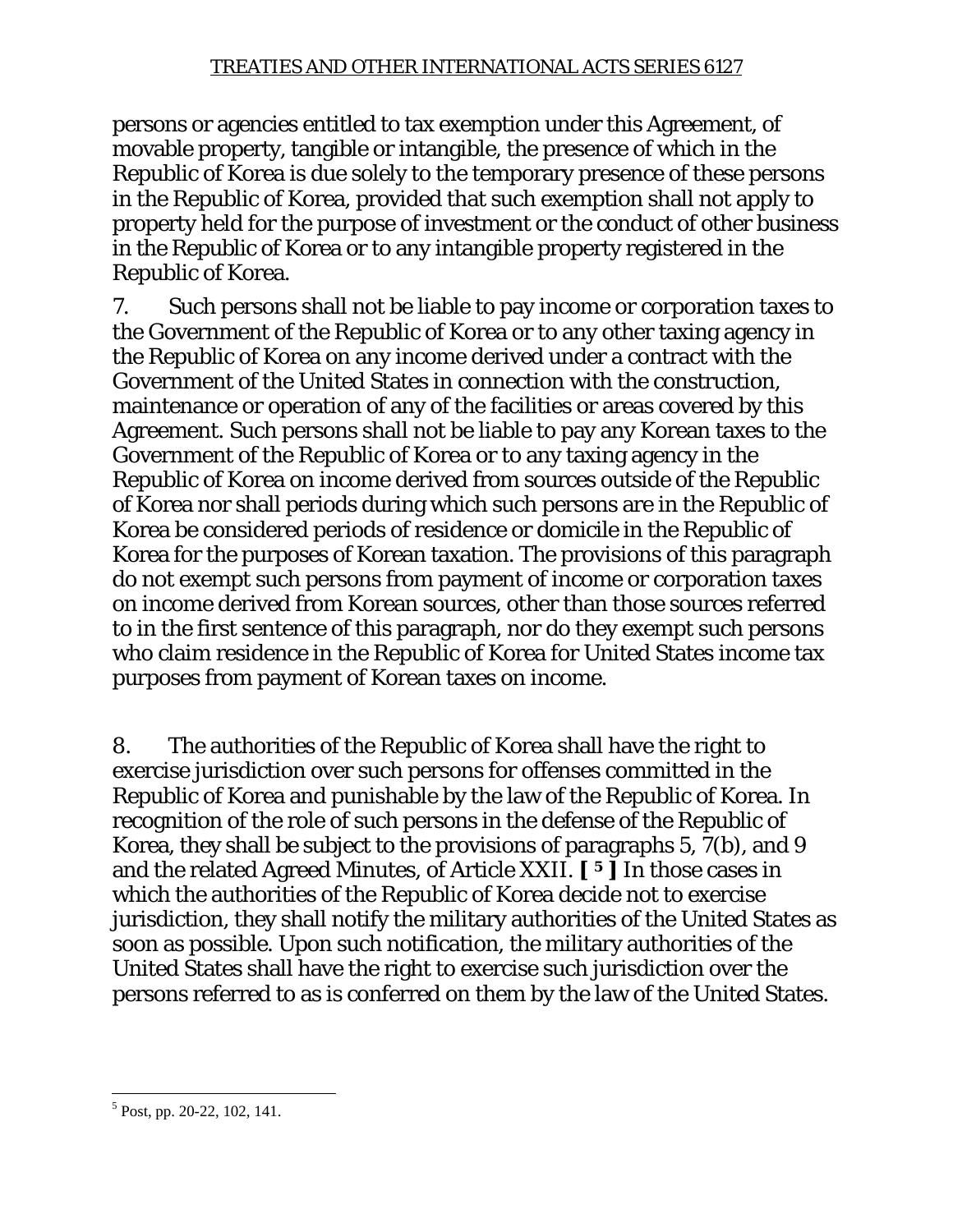## **ARTICLE XVI**

## Local Procurement

1. The United States may contract for any materials, supplies, equipment and services (including construction work) to be furnished or undertaken in the Republic of Korea for purposes of, or authorized by, this Agreement, without restriction as to choice of contractor, supplier or person who provides such services. Such materials, supplies, equipment and services may, upon agreement between the appropriate authorities of the two Governments, also be procured through the Government of the Republic of Korea.

2. Materials, supplies, equipment and services which are required from local sources for the maintenance of the United States armed forces and the procurement of which may have an adverse effect on the economy of the Republic of Korea shall be procured in coordination with, and, when desirable, through or with the assistance of, the competent authorities of the Republic of Korea.

3. Materials, supplies, equipment and services procured for official purposes in the Republic of Korea by the United States armed forces, including their authorized procurement agencies, or procured for ultimate use by the United States armed forces shall be exempt from the following Korean taxes upon appropriate certification in advance by the United States armed forces:

- (a) commodity tax;
- (b) traffic tax;
- (c) petroleum tax;
- (d) electricity and gas tax;
- (e) business tax.

 With respect to any present or future Korean taxes not specifically referred to in this Article which might be found to constitute a significant and readily identifiable part of the gross purchase price of materials, supplies, equipment and services procured by the United States armed forces, or for ultimate use by such forces, the two Governments will agree upon a procedure for granting such exemption or relief therefrom as is consistent with the purpose of this Article.

4. Neither members of the United States armed forces, civilian component, nor their dependents, shall by reason of this Article enjoy any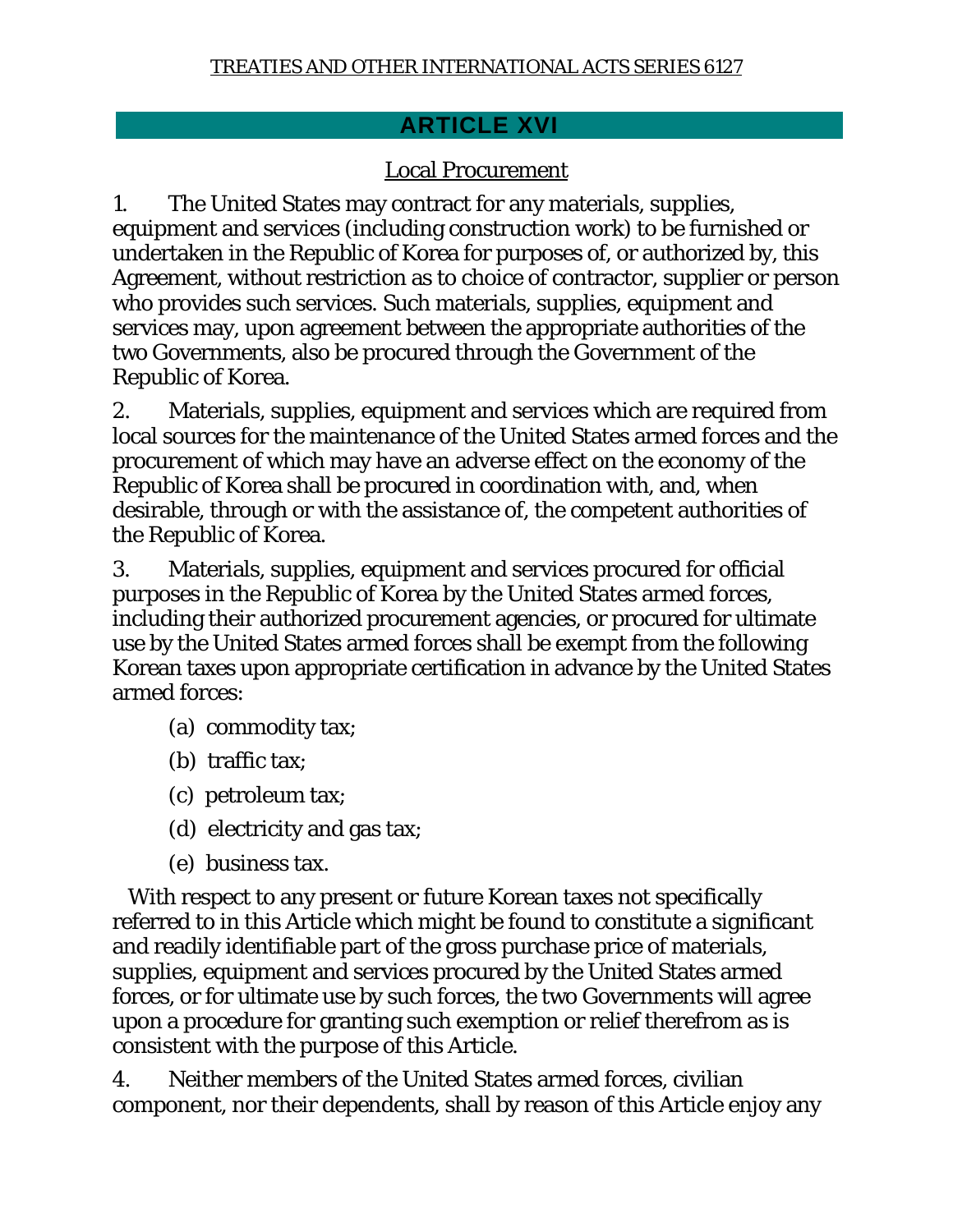exemption from taxes or similar charges relating to personal purchases of goods and services in the Republic of Korea chargeable under legislation of the Republic of Korea.

5. Except as such disposal may be authorized by the authorities of the United States and the Republic of Korea in accordance with mutually agreed conditions, goods purchased in the Republic of Korean exempt from taxes referred to in paragraph 3, shall not be disposed of in the Republic of Korea to persons not entitled to purchase such goods exempt from such taxes.

## **ARTICLE XVII**

## Labor

1. In this Article the expression:

 (a) "employer" refers to the United States armed forces (including nonappropriated fund organizations) and the persons referred to in the first paragraph of Article XV;

 (b) "employee" refers to any civilian (other than a member of the civilian component or a contractor employee under Article XV) employed by an employer, except (1) a member of the Korean Service Corps and (2) a domestic employed by an individual member of the United States armed forces, civilian component or dependent thereof. Such employees shall be nationals of the Republic of Korea.

2. Employers may recruit, employ and administer their personnel. Recruitment services of the Government of the Republic of Korea will be utilized insofar as is practicable. In case employers accomplish direct recruitment of employees, employers will provide such relevant information as may be required for labor administration to the Office of Labor Affairs of the Republic of Korea.

3. To the extent not inconsistent with the provisions of this Article or the military requirements of the United States armed forces, the conditions of employment, compensation, and labor-management relations established by the United States armed forces for their employees shall conform with provisions of labor legislation of the Republic of Korea.

4. (a) In consideration of provision for collective action in labor legislation of the Republic of Korea, any dispute between employers and employees or any recognized employee organization, which cannot be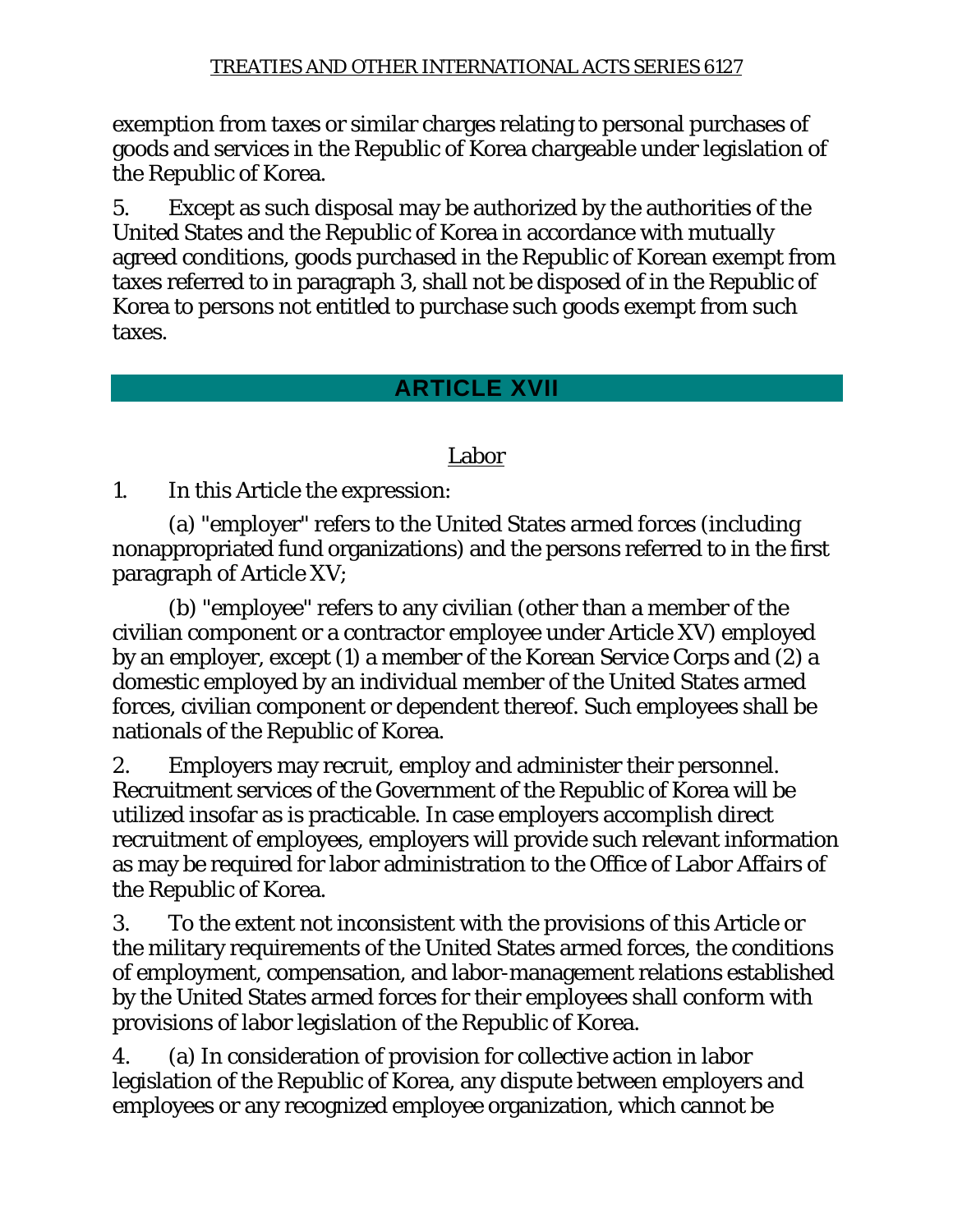settled through grievance or labor relations procedures of the United States armed forces, shall be settled as follows:

 (i) The dispute shall be referred to the Office of Labor Affairs of the Republic of Korea for conciliation.

 (ii) In the event that the dispute is not settled by the procedure described in (i) above, the matter will be referred to the Joint Committee, which may refer the matter to a special committee designated by the Joint Committee for further conciliation efforts.

 (iii) In the event that the dispute is not settled by the procedures outlined above, the Joint Committee will resolve the dispute, assuring that expeditious procedures are followed. The decisions of the Joint Committee shall be binding.

 (iv) Failure of any recognized employee organization or employee to abide by the decision of the Joint Committee on any dispute, or engaging in practices disruptive of normal work requirements during settlement procedures, shall be considered just cause for the withdrawal of recognition of that organization and the discharge of that employee.

 (v) Neither employee organizations nor employees shall engage in any practices disruptive of normal work requirements unless a period of at least 70 days has elapsed after the dispute is referred to the Joint Committee, as stipulated in subparagraph (ii), above.

 (b) Employees or any employee organization shall have the right of further collective action in the event a labor dispute is not resolved by the foregoing procedures except in cases where the Joint Committee determines such action seriously hampers military operations of the United States armed forces for the joint defense of the Republic of Korea. In the event an agreement cannot be reached on this question in the Joint Committee, it may be made the subject of review through discussions between appropriate officials of the Government of the Republic of Korea and the diplomatic mission of the United States of America.

 (c) In the event of a national emergency, such as war, hostilities, or situations where war or hostilities may be imminent, the application of this Article shall be limited in accordance with emergency measures taken by the Government of the Republic of Korea in consultation with the military authorities of the United States.

5. (a) Should the Republic of Korea adopt measures allocating labor, the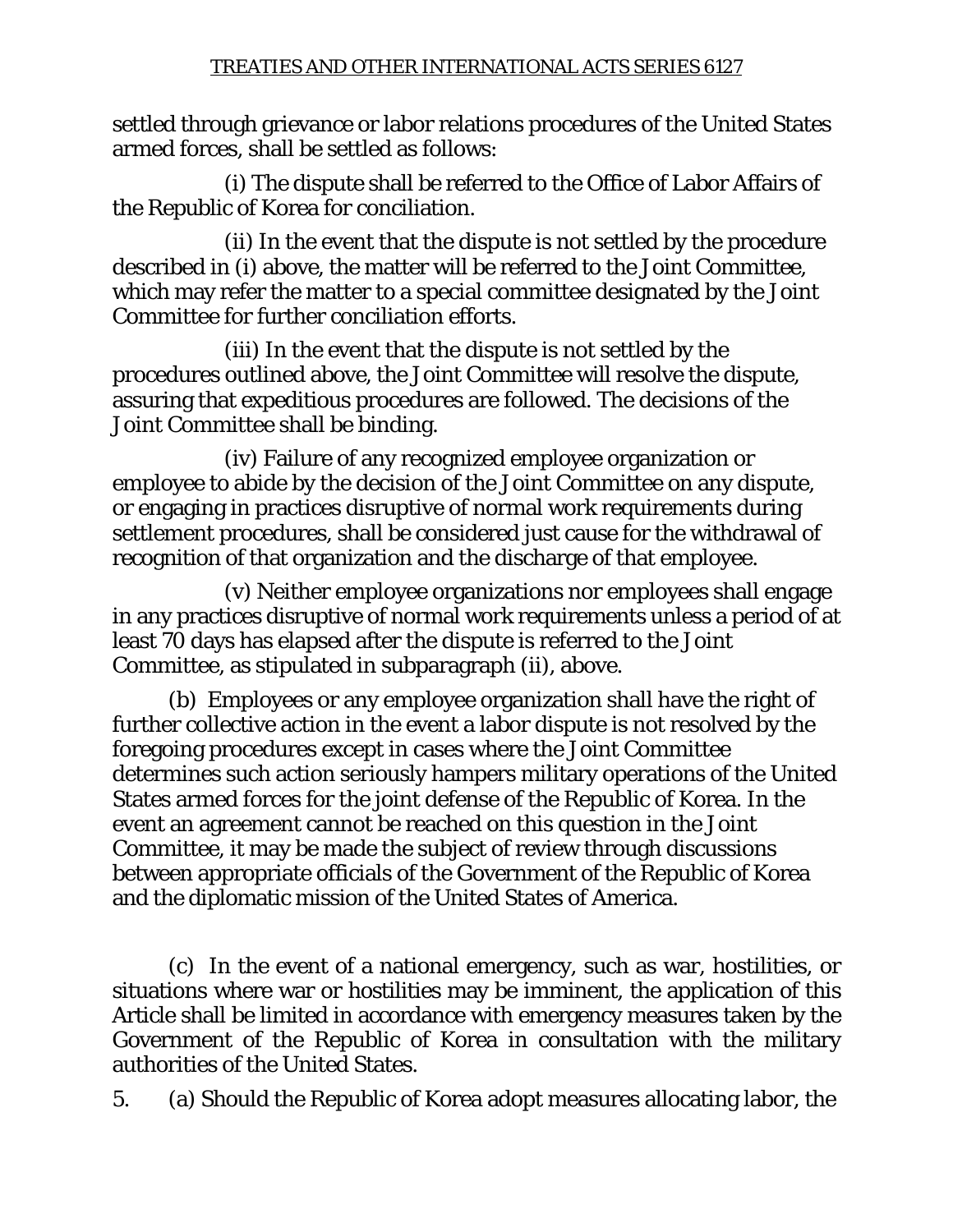United States armed forces shall be accorded allocation privileges no less favorable than those enjoyed by the armed forces of the Republic of Korea.

 (b) In the event of a national emergency, such as war, hostilities, or situations where war or hostilities may be imminent, employees who have acquired skills essential to the mission of the United States armed forces shall, upon request of the United States armed forces, be deferred through mutual consultation from Republic of Korea military service or other compulsory service. The United States armed forces shall furnish in advance to the Republic of Korea lists of those employees deemed essential.

6. Members of the civilian component shall not be subject to laws or regulations of the Republic of Korea with respect to their terms and condition of employment.

# **ARTICLE XVIII**

## Foreign Exchange Controls

1. Members of the United States armed forces, the civilian component and their dependents, shall be subject to the foreign exchange controls of the Government of the Republic of Korea.

2. The preceding paragraph shall not be construed to preclude the transmission into or out of the Republic of Korea of United States dollars or dollar instruments representing the official funds of the United States or realized as a result of service or employment in connection with this Agreement by members of the United States armed forces and the civilian component, or realized by such persons and their dependents from sources outside of the Republic of Korea.

3. The United States authorities shall take suitable measures to preclude the abuse of the privileges stipulated in the preceding paragraph or circumvention of the foreign exchange controls of the Republic of Korea.

# **ARTICLE XIX**

## Military Payment Certificates

1. (a) United States military payment certificates denominated in dollars may be used by persons authorized by the United States for internal transactions. The Government of the United States will take appropriate action to ensure that authorized personnel are prohibited from engaging in transactions involving military payment certificates except as authorized by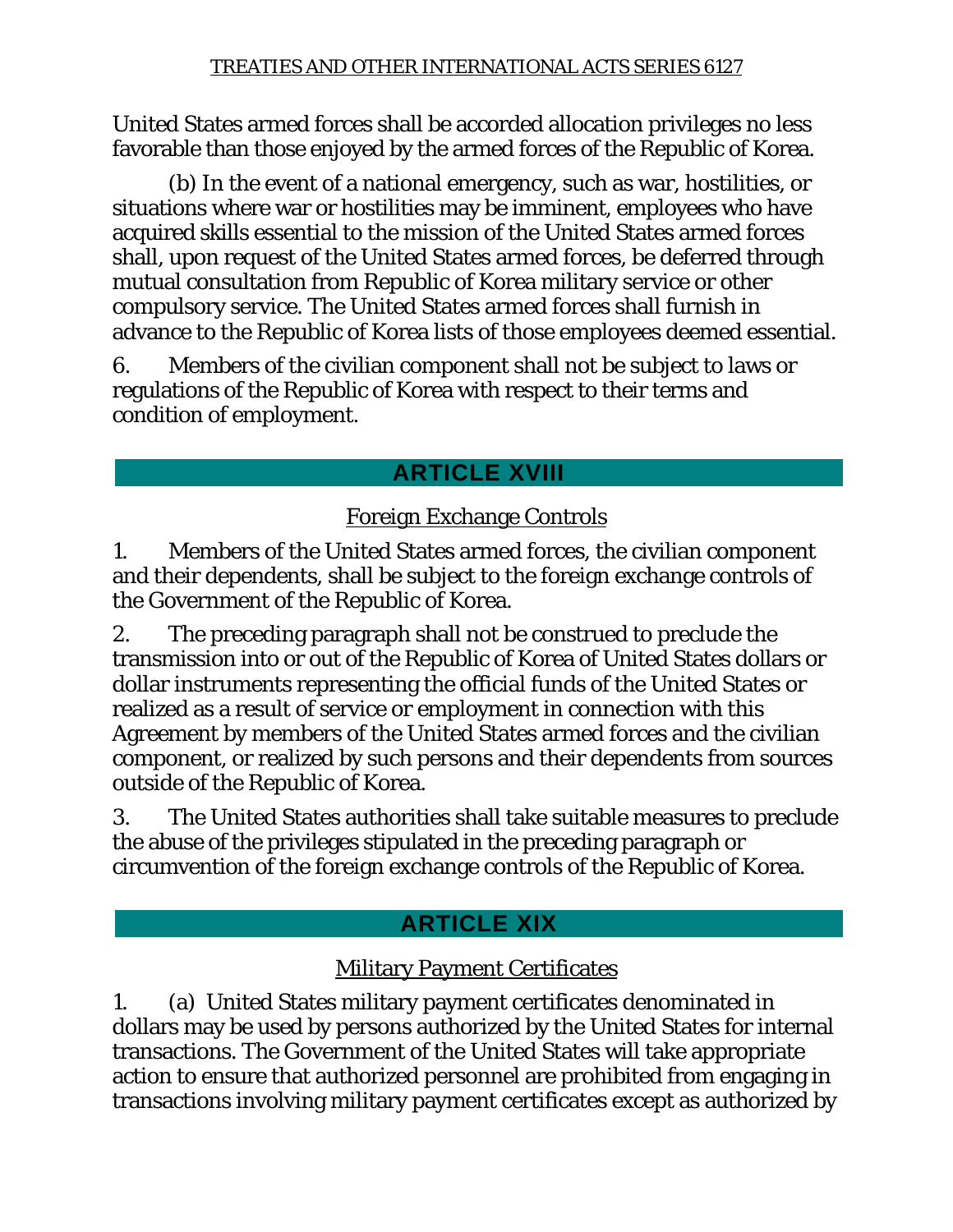United states regulations. The Government of the Republic of Korea will take necessary action to prohibit unauthorized persons from engaging in transactions involving military payment certificates and with the aid of United States authorities will undertake to apprehend and punish any person or persons under its jurisdiction involved in the counterfeiting or uttering of counterfeit military payment certificates.

 (b) It is agreed that the United States authorities will, to the extent authorized by United States law, apprehend and punish members of the United States armed forces, the civilian component, or their dependents, who tender military payment certificates to unauthorized persons and that no obligation will be due to such unauthorized persons or to the Government of the Republic of Korea or its agencies from the United States or any of its agencies as a result of any unauthorized use of military payment certificates within the Republic of Korea.

2. In order to exercise control of military payment certificates the United States may designate certain American financial institutions to maintain and operate, under United States supervision, facilities for the use of persons authorized by the United States to use military payment certificates. Institutions authorized to maintain military banking facilities will establish and maintain such facilities physically separated from their Korean commercial banking business, with personnel whose sole duty is to maintain and operate such facilities. Such facilities shall be permitted to maintain United States currency bank accounts and to perform all financial transactions in connection therewith including receipt and remission of funds to the extent provided by Article XVIII, paragraph 2, of this Agreement.

### **ARTICLE XX**

## Military Post Offices

 The United States may establish and operate, within the facilities and areas in use by the United States armed forces, United States military post offices for the use of members of the United States armed forces, the civilian component, and their dependents, for the transmission of mail between United States military post offices in the Republic of Korea and between such military post offices and other United States post offices.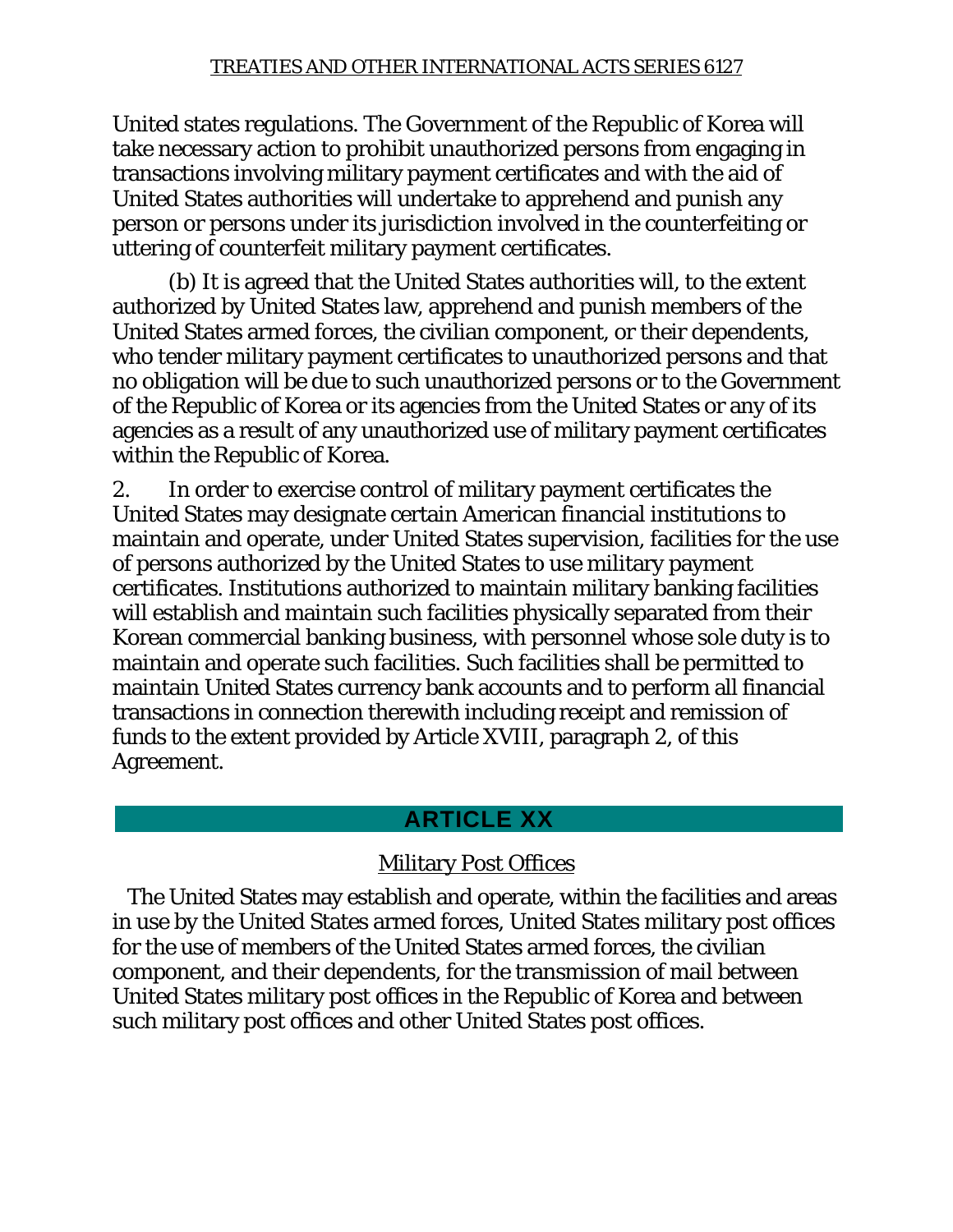## **ARTICLE XXI**

## Accounting Procedures

 It is agreed that arrangements will be effected between the Governments of the United States and the Republic of Korea for accounting applicable to financial transactions arising out of this Agreement.

## **ARTICLE XXII**

## Criminal Jurisdiction

1. Subject to the provisions of this Article,

 (a) the military authorities of the United States shall have the right to exercise within the Republic of Korea all criminal and disciplinary jurisdiction conferred on them by the law of the United States over members of the United States armed forces or civilian component, and their dependents;

 (b) the authorities of the Republic of Korea shall have jurisdiction over the members of the United States armed forces or civilian component, and their dependents, with respect to offenses committed within the territory of the Republic of Korea and punishable by the law of the Republic of Korea.

2. (a) The military authorities of the United States shall have the right to exercise exclusive jurisdiction over members of the United States armed forces or civilian component, and their dependents, with respect to offenses, including offenses relating to its security, punishable by the law of the United States, but not by the law of the Republic of Korea.

 (b) The authorities of the Republic of Korea shall have the right to exercise exclusive jurisdiction over members of the United States armed forces or civilian component, and their dependents, with respect to offenses, including offenses relating to the security of the Republic of Korea, punishable by its law but not by the law of the United States.

 (c) For the purpose of this paragraph and of paragraph 3 of this Article, a security offense against a State shall include:

(i) treason against the State;

 (ii) sabotage, espionage or violation of any law relating to official secrets of that State, or secrets relating to the national defense of that State.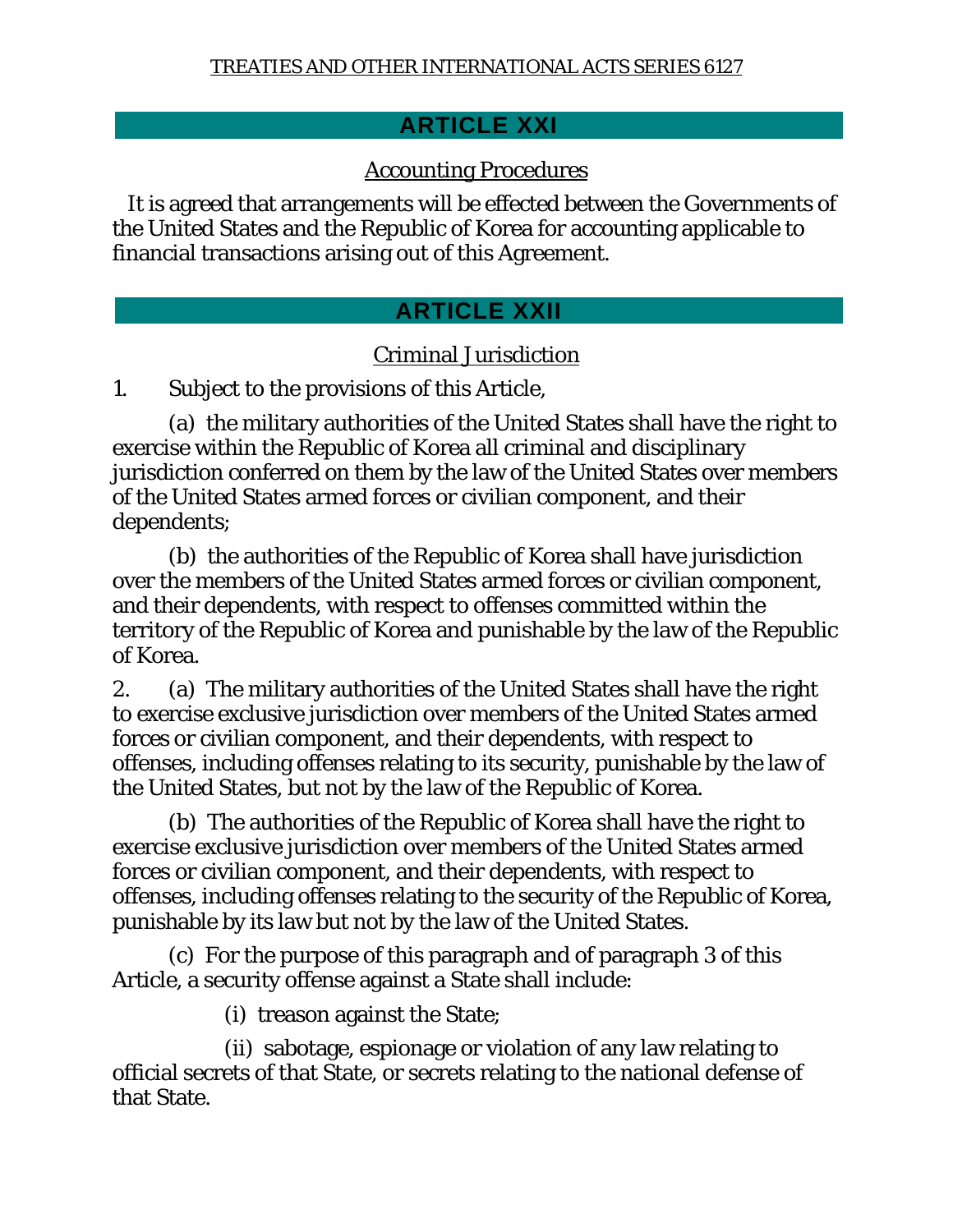3. In cases where the right to exercise jurisdiction is concurrent, the following rules shall apply:

 (a) The military authorities of the United States shall have the primary right to exercise jurisdiction over members of the United States armed forces or civilian component, and their dependents, in relation to:

 (i) offenses solely against the property or security of the United States, or offenses solely against the person or property of another member of the United States armed forces or civilian component or of a dependent:

 (ii) offenses arising out of any act or omission done in the performance of official duty.

 (b) In the case of any other offense, the authorities of the Republic of Korea shall have the primary right to exercise jurisdiction.

 (c) If the State having the primary right decides not to exercise jurisdiction, it shall not if the authorities of the other State as soon as practicable. The authorities of the State having the primary right shall give sympathetic consideration to a request from the authorities of the other State for a waiver of its right in cases where that other State considers such waiver to be of particular importance.

4. The foregoing provisions of this Article shall not imply any right for the military authorities of the United States to exercise jurisdiction over persons who are nationals of or ordinarily resident in the Republic of Korea, unless they are members of the United States armed forces.

5. (a) The military authorities of the United States and the authorities of the Republic of Korea shall assist each other in the arrest of members of the United States armed forces, the civilian component, or their dependents in the territory of the Republic of Korea and in handing them over to the authority which is to have custody in accordance with the following provisions.

 (b) The authorities of the Republic of Korea shall notify promptly the military authorities of the United States of the arrest of any member of the United States armed forces, or civilian component, or a dependent. The military authorities of the United States shall promptly notify the authorities of the Republic of Korea of the arrest of a member of the United States armed forces, the civilian component, or a dependent in any case in which the Republic of Korea has the primary right to exercise jurisdiction.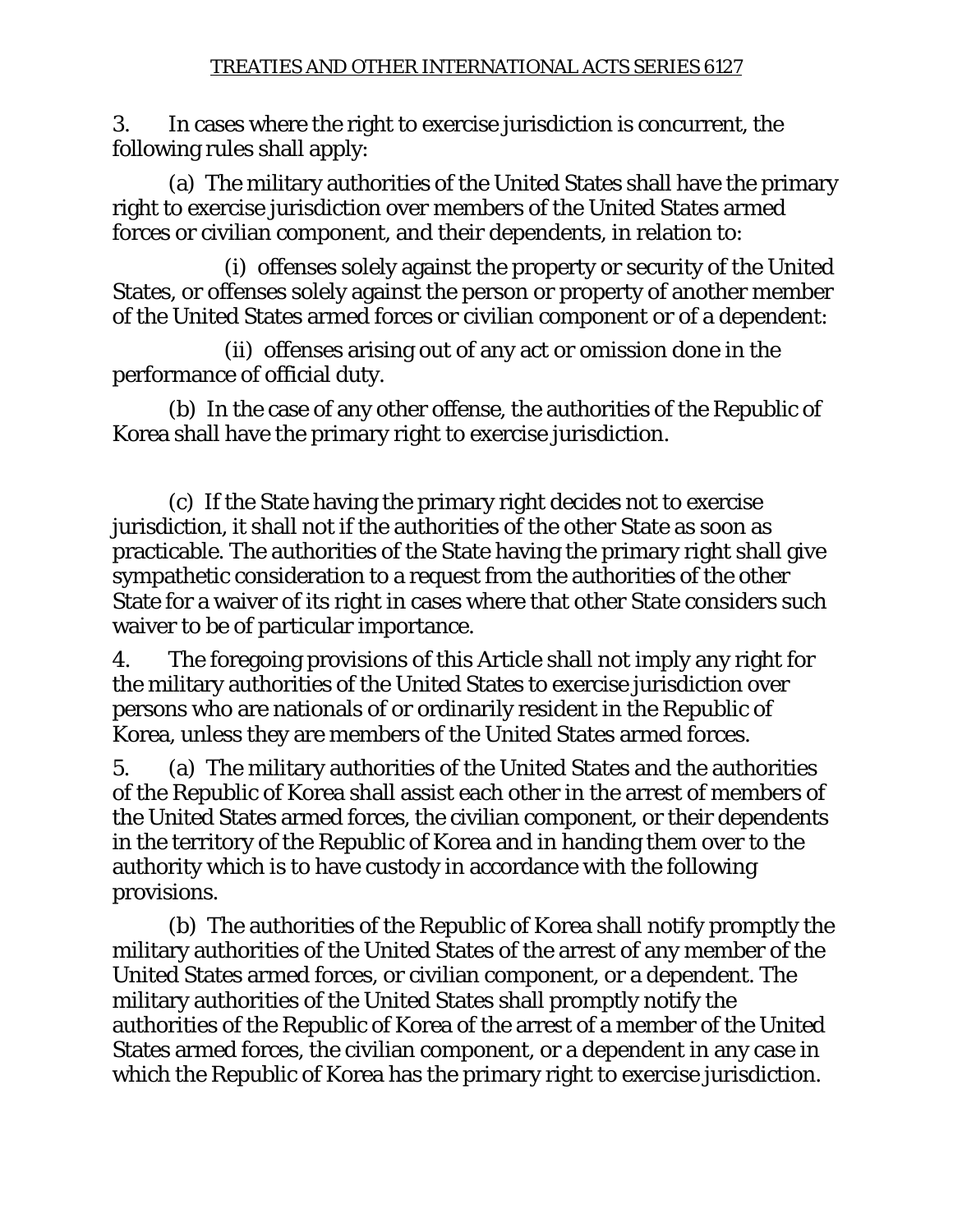(c) The custody of an accused member of the United States armed forces or civilian component, or of a dependent, over whom the Republic of Korea is to exercise jurisdiction shall, if he is in the hands of the military authorities of the United States remain with the military authorities of the United States pending the conclusion of all judicial proceedings and until custody is requested by the authorities of the Republic of Korea. If he is in the hands of the Republic of Korea, he shall, on request, be handed over to the military authorities of the United States and remain in their custody pending completion of all judicial proceedings and until custody is requested by the authorities of the Republic of Korea. When an accused has been in the custody of the military authorities of the United States, the military authorities of the United States may transfer custody to the authorities of the Republic of Korea at any time, and shall give sympathetic consideration to any request for the transfer of custody which may be made by the authorities of the Republic of Korea in specific cases. The military authorities of the United States shall promptly make any such accused available to the authorities of the Republic of Korea upon their request for purposes of investigation and trial, and shall take all appropriate measures to that end and to prevent any prejudice to the course of justice. They shall take full account of any special request regarding custody made by the authorities of the Republic of Korea. The authorities of the Republic of Korea shall give sympathetic consideration to a request from the military authorities of the United States for assistance in maintaining custody of an accused member of the United States armed forces, the civilian component, or a dependent.

 (d) In respect of offenses solely against the security of the Republic of Korea provided in paragraph 2©, an accused shall be in the custody of the authorities of the Republic of Korea.

6. (a) The military authorities of the United States and the authorities of the Republic of Korea shall assist each other in the carrying out of all necessary investigation into offenses, and in the collection and production of evidence, including the seizure and, in proper cases, the handing over of objects connected with an offense. The handing over of such objects may, however, be made subject to their return within the time specified by the authority delivering them.

 (b) The military authorities of the United States and the authorities of the Republic of Korea shall notify each other of the disposition of all cases in which there are concurrent rights to exercise jurisdiction.

7. (a) A death sentence shall not be carried out in the Republic of Korea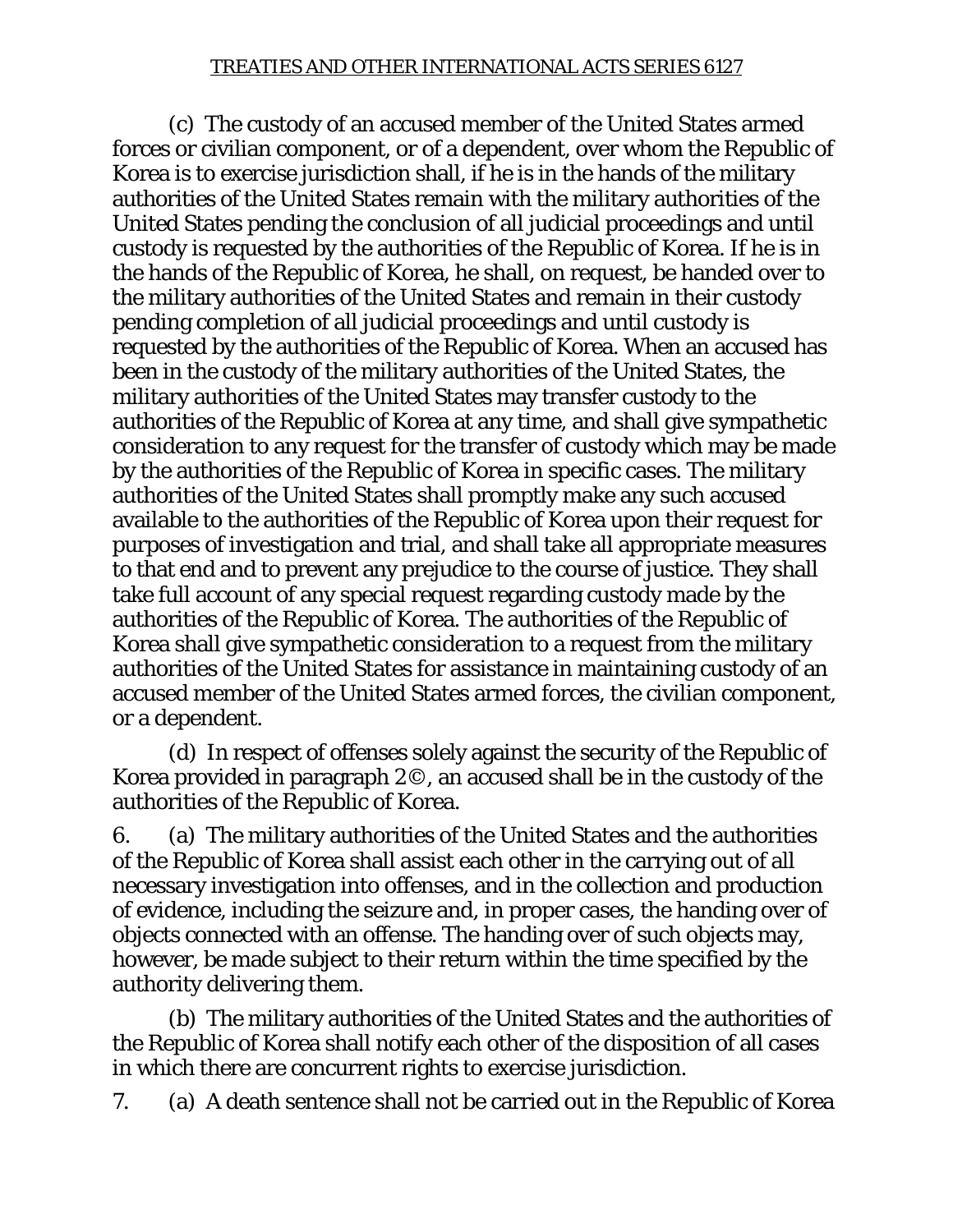by the military authorities of the United States if the legislation of the Republic of Korea does not provide for such punishment in a similar case.

 (b) The authorities of the Republic of Korea shall give sympathetic consideration to a request from the military authorities of the United States for assistance in carrying out a sentence of imprisonment pronounced by the military authorities of the United States under the provisions of this Article within the territory of the Republic of Korea. The authorities of the Republic of Korea shall also give sympathetic consideration to a request from the authorities of the United States for the custody of any member of the United States armed forces or civilian component or a dependent, who is serving a sentence of confinement imposed by a court of the Republic of Korea. If such custody is released to the military authorities of the United States, the United States shall be obligated to continue the confinement of the individual in an appropriate confinement facility of the United States until the sentence to confinement shall have been served in full or until release from such confinement shall be approved by competent authorities of the Republic of Korea. In such cases, the authorities of the United States shall furnish relevant information on a routine basis to the authorities of the Republic of Korea, and a representative of the Government of the Republic of Korea shall have the right to have access to a member of the United States armed forces, the civilian component, or a dependent who is serving a sentence imposed by a court of the Republic of Korea in confinement facilities of the United States.

8. Where an accused has been tried in accordance with the provisions of this Article either by the military authorities of the United States or the authorities of the Republic of Korea and has been acquitted, or has been convicted and is serving, or has served, his sentence, or his sentence has been remitted or suspended, or he has been pardoned, he may not be tried again for the same offense within the territory of the Republic of Korea by the authorities of the other State. However, nothing in this paragraph shall prevent the military authorities of the United States from trying a member of its armed forces for any violation of rules of discipline arising from an act or omission which constituted an offense for which he was tried by the authorities of the Republic of Korea.

9. Whenever a member of the United States armed forces or civilian component or a dependent is prosecuted under the jurisdiction of the Republic of Korea, he shall be entitled:

(a) to a prompt and speedy trial: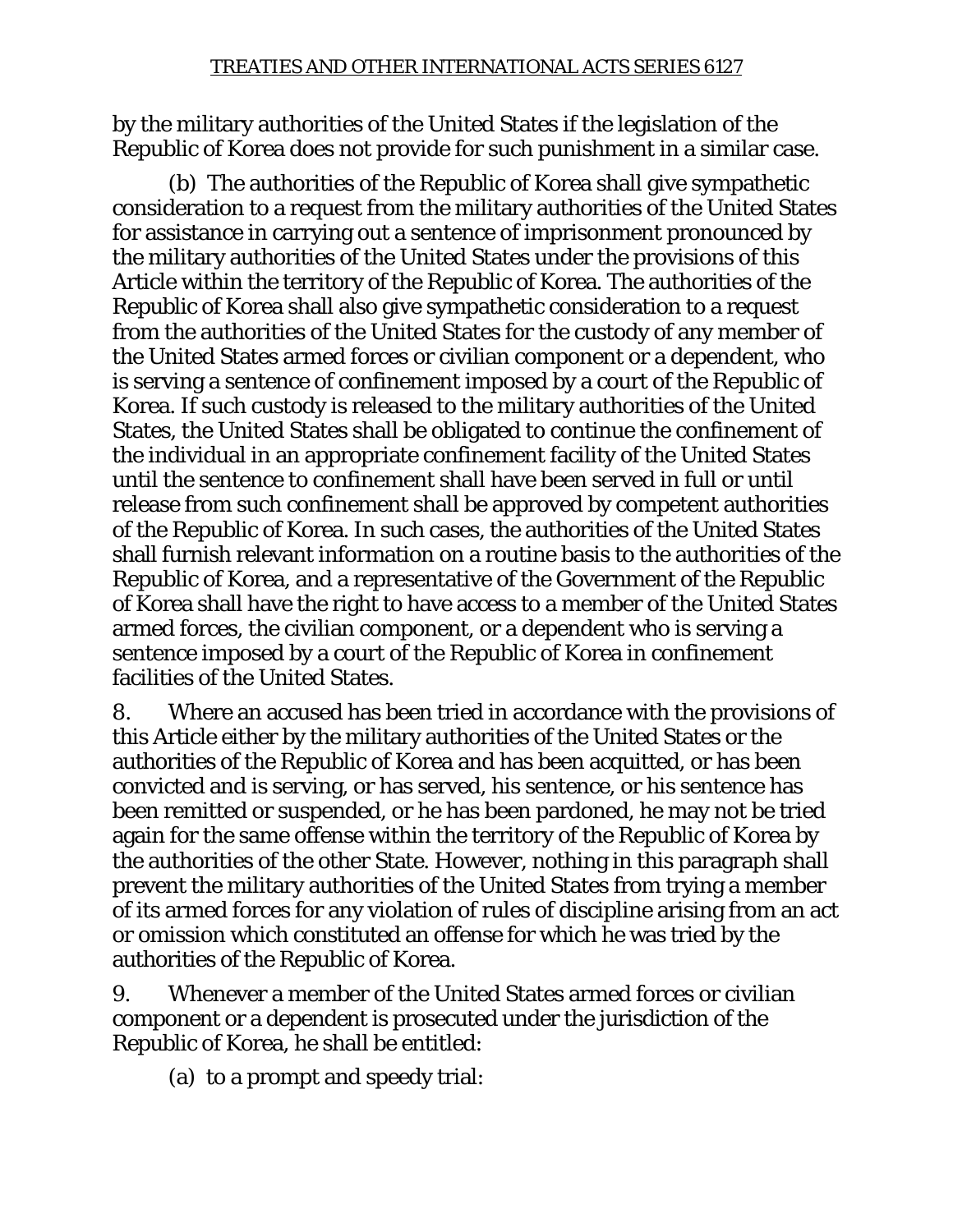(b) to be informed, in advance of trial, of the specific charge or charges made against him:

(c) to be confronted with the witnesses against him;

 (d) to have compulsory process for obtaining witnesses in his favor, if they are within the jurisdiction of the Republic of Korea:

 (e) to have legal representation of his own choice for his defense or to have free or assisted legal representation under the conditions prevailing for the time being in the Republic of Korea:

 (f) if he considers it necessary, to have the services of a competent interpreter: and

 (g) to communicate with a representative of the Government of the United States and to have such a representative present at his trial.

10. (a) Regularly constituted military units or formations of the United States armed forces shall have the right to police any facilities or areas which they use under Article II of this Agreement. The military police of such forces may take all appropriate measures to ensure the maintenance of order and security within such facilities and areas.

 (b) Outside these facilities and areas, such military police shall be employed only subject to arrangements with the authorities of the Republic of Korea and in liaison with those authorities, and insofar as such employment is necessary to maintain discipline and order among the members of the United States armed forces, or ensure their security.

11. In the event of hostilities to which the provisions of Article II of the Mutual Defense Treaty apply, the provisions. of this Agreement pertaining to criminal jurisdiction shall be immediately suspended and the military authorities of the United States shall have the right to exercise exclusive jurisdiction over members of the United States armed forces, the civilian component, and their dependents.

12. The provisions of this Article shall not apply to any offenses committed before the entry into force of this Agreement. Such cases shall be governed by the provisions of the Agreement between the United States of America and the Republic of Korea effected by an exchange of notes at Taejon on July 12, 1950. **[ 6 ]** 

 $\overline{a}$ 

<sup>6</sup> TIAS 3012; 5 UST (pt. 2) 1408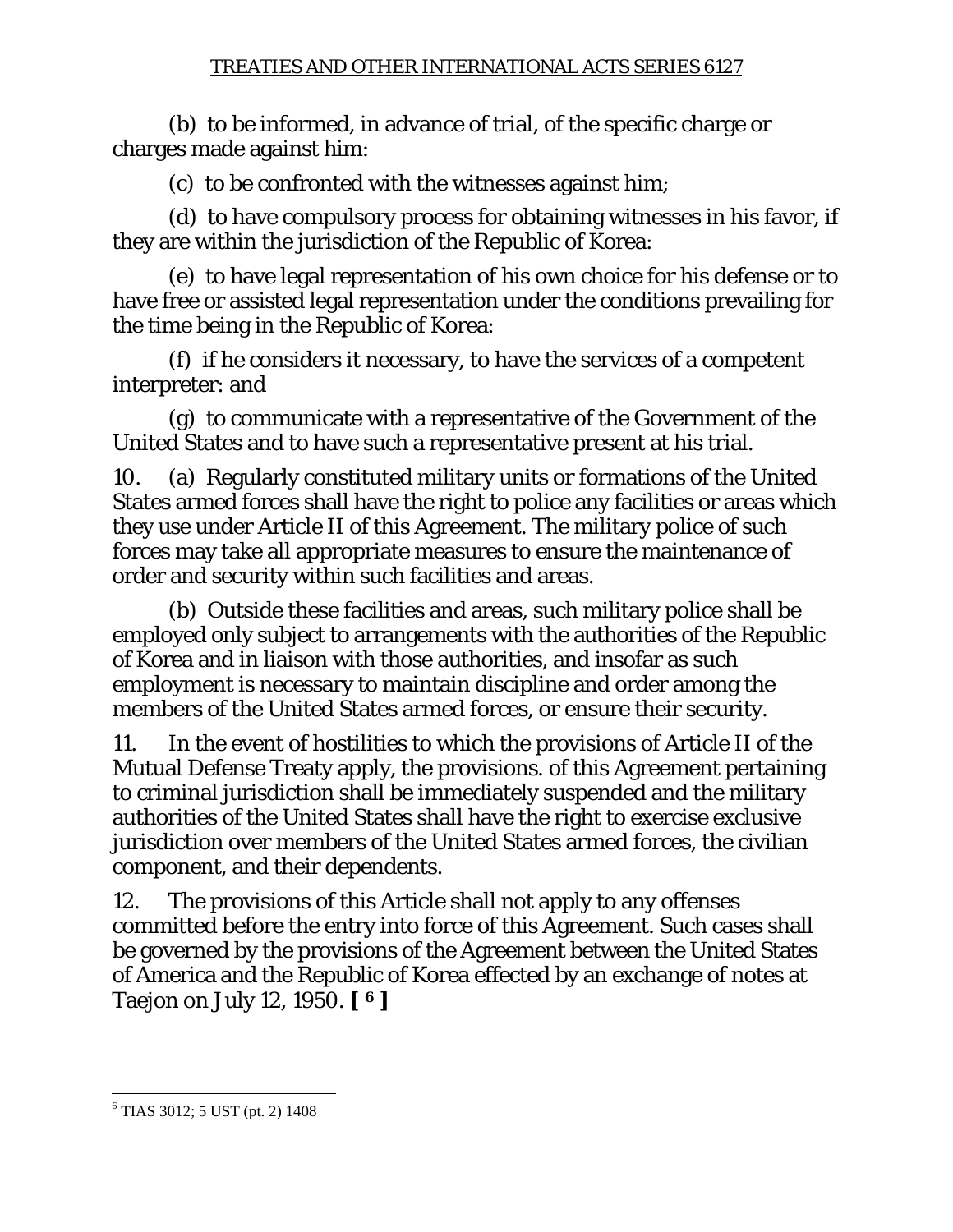## **ARTICLE XXIII**

### Claims

1. Each Party waives all its claims against the other Party for damage to any property owned by it and used by its armed forces, if such damage

 (a) was caused by a member or an employee of the armed forces of the other Party, in performance of his official duties; or

 (b) arose from the use of any vehicle, vessel or aircraft owned by the other Party and used by its armed forces, provided either that the vehicle, vessel or aircraft causing the damage was being used for official purposes or that the damage was caused to property being so used.

 Claims for maritime salvage by one Party against the other Party shall be waived, provided that the vessel or cargo salved was owned by the other Party and being used by its armed forces for official purposes.

2. (a) In the case of damage caused or arising as stated. in paragraph 1 to other property owned by either Party, the issue of liability of the other Party shall be determined and the amount of damage shall be assessed, unless the two Governments agree otherwise, by a sole arbitrator selected in accordance with subparagraph (b) of this paragraph. The arbitrator shall also decide any counterclaims arising out of the same incident.

 (b) The arbitrator referred to in subparagraph (a) above shall be selected by agreement between the two Governments from among the nationals of the Republic of Korea who hold or have held high judicial office.

 (c) Any decision taken by the arbitrator shall be binding and conclusive upon the Parties.

 (d) The amount of any compensation awarded by the arbitrator shall be distributed in accordance with the provisions of paragraph 5(e) (i), (ii) and (iii) of this Article.

 (e) The compensation of the arbitrator shall be fixed by agreement between the two Governments and shall, together with the necessary expenses incidental to the performance of his duties, be defrayed in equal proportions by them.

 (f) Each Party waives its claim in any such case up to the amount of 1,400 United States dollars or its equivalent in Korean currency at the rate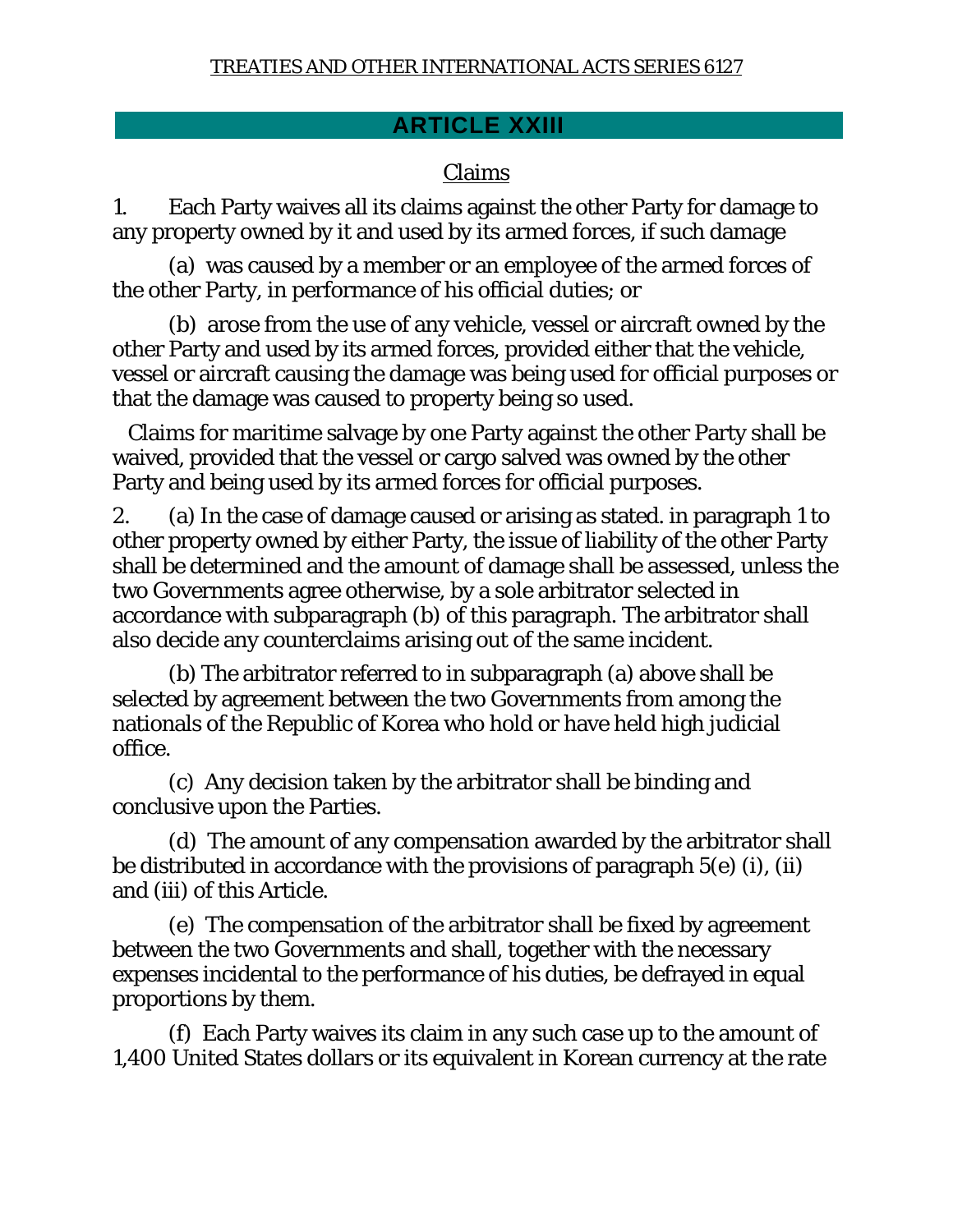of exchange provided for in the Agreed Minute to Article XVIII **[ 7 ]** at the time the claim is filed.

3. For the purpose of paragraphs 1 and 2 of this Article the expression "owned by a Party" in the case of a vessel includes a vessel on bare boat charter to that Party or requisitioned by it on bare boat terms or seized by it in prize (except to the extent that the risk of loss or liability is borne by some person other than such Party).

4. Each Party waives all its claims against the other Party for injury or death suffered by any member of its armed forces while such member was engaged in the performance of his official duties.

5. Claims (other than contractual claims and those to which paragraph 6 or 7 of this Article apply) arising out of acts or omissions of members or employees of the United States armed forces, including those employees who are nationals of or ordinarily resident in the Republic of Korea, done in the performance of official duty, or out of any other act, omission or occurrence for which the United States armed forces are legally responsible, and causing damage in the Republic of Korea to third parties, other than the Government of the Republic of Korea, shall be dealt with by the Republic of Korea in accordance with the following provisions:

 (a) Claims shall be filed, considered and settled or adjudicated in accordance with the laws and regulations of the Republic of Korea with respect to the claims arising from the activities of its own armed forces.

 (b) The Republic of Korea may settle any such claims, and payment of the amount agreed upon or determined by adjudication shall be made by the Republic of Korea in won.

 (c) Such payment, whether made pursuant to a settlement or to adjudication of the case by a competent tribunal of the Republic of Korea, or the final adjudication by such a tribunal denying payment, shall be binding and conclusive upon the Parties.

 (d) Every claim paid by the Republic of Korea shall be communicated to the appropriate United States authorities together with full particulars and a proposed distribution in conformity with subparagraph (e) (i) and (ii) below. In default of a reply within two months, the proposed distribution shall be regarded as accepted.

 (e) The cost incurred in satisfying claims pursuant to the preceding subparagraph and paragraph 2 of this Article shall be distributed between

 $\overline{a}$  $<sup>7</sup>$  Post, p. 98.</sup>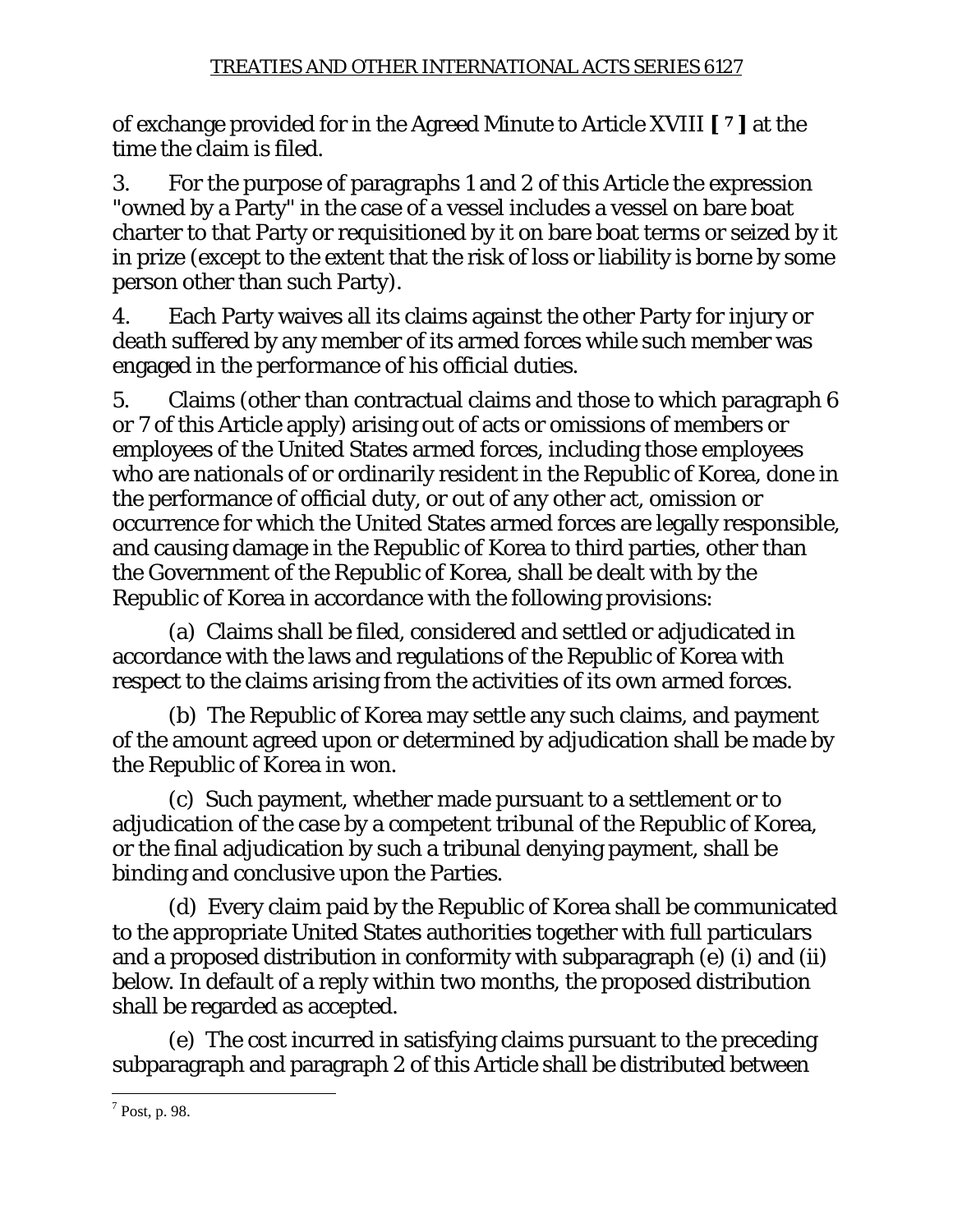the Parties as follows:

 (i) Where the United States alone is responsible, the amount awarded or adjudged shall be distributed in the proportion of 25 percent chargeable to the Republic of Korea and 75 percent chargeable to the United States:

 (ii) Where the Republic of Korea and the United States are responsible for the damage, the amount awarded or adjudged shall be distributed equally between them. Where the damage was caused by the armed forces of the Republic of Korea or of the United States and it is not possible to attribute it specifically to one or both of those armed forces, the amount awarded or adjudged shall be distributed equally between the Republic of Korea and the United States.

 (iii) Every half year, a statement of the sums paid by the Republic of Korea in the course of the half-yearly period in respect of every case regarding which the liability, amount and proposed distribution on a percentage basis has been approved by both Governments shall be sent to the appropriate authorities of the United States, together with a request for reimbursement. Such reimbursement shall be made in won within the shortest possible time. The approval by both Governments as referred to in this subparagraph shall not prejudice any decision taken by the arbitrator or adjudication by a competent tribunal of the Republic of Korea as set forth in paragraphs 2(c) and 5(c), respectively.

 (f) Members or employees of the United States armed forces, including those employees who are nationals of or ordinarily resident in the Republic of Korea, shall not be subject to any proceedings for the enforcement of any judgment given against them in the Republic of Korea in a matter arising from the performance of their official duties.

 (g) Except insofar as subparagraph (e) of this paragraph applies to claims covered by paragraph 2 of this Article, the provisions of this paragraph shall not apply to any claim arising out of or in connection with the navigation or operation of a ship or the loading, carriage, or discharge of a cargo, other than claims for death or personal injury to which paragraph 4 of this Article does not apply.

6. Claims against members or employees of the United States armed forces (except employees who are nationals of or ordinarily resident in the Republic of Korea) arising out of tortious acts or omissions in the Republic of Korea not done in the performance of official duty shall be dealt with in the following manner: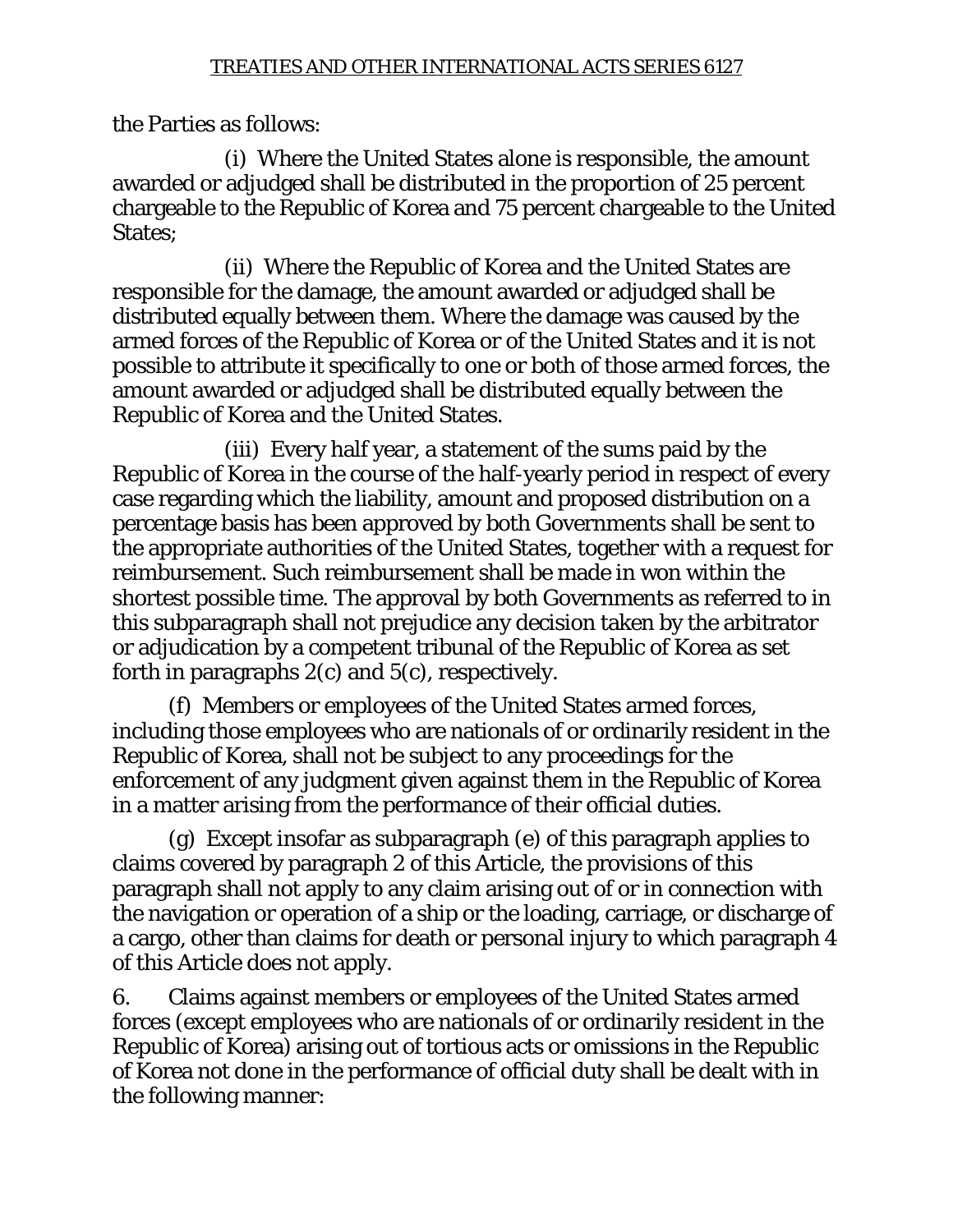(a) The authorities of the Republic of Korea shall consider the claim and assess compensation to the claimant in a fair and just manner, taking into account all the circumstances of the case, including the conduct of the injured person, and shall prepare a report on the matter.

 (b) The report shall be delivered to the appropriate United States authorities, who shall then decide without delay whether they will offer an *ex gratia* payment, and if so, of what amount.

 (c) If an offer of *ex gratia* payment is made, and accepted by the claimant in full satisfaction of his claim, the United States authorities shall make the payment themselves and inform the authorities of the Republic of Korea of their decision and of the sum paid.

 (d) Nothing in this paragraph shall affect the jurisdiction of the courts of the Republic of Korea to entertain an action against a member or employee of the United States armed forces unless and until there has been payment in full satisfaction of the claim.

7. Claims arising out of the unauthorized use of any vehicle of the United States armed forces shall be dealt with in accordance with paragraph 6 of this Article, except insofar as the United States armed forces are legally responsible.

8. If a dispute arises as to whether a tortious act or omission of a member or an employee of the United States armed forces was done in the performance of official duty or as to whether the use of any vehicle of the United States armed forces was unauthorized, the question shall be submitted to an arbitrator appointed in accordance with paragraph 2(b) of this Article, whose decision on this point shall be final and conclusive.

9. (a) The United States shall not claim immunity from the jurisdiction of the courts of the Republic of Korea for members or employees of the United States armed forces in respect of the civil jurisdiction of the courts of the Republic of Korea except in respect of proceedings for the enforcement of any judgment given against them in the Republic of Korea in a matter arising from the performance of their official duties or except after payment in full satisfaction of a claim.

 (b) In the case of any private movable property, excluding that in use by the United States armed forces, which is subject to compulsory execution under the law of the Republic of Korea, and is within the facilities and areas in use by the United States armed forces, the authorities of the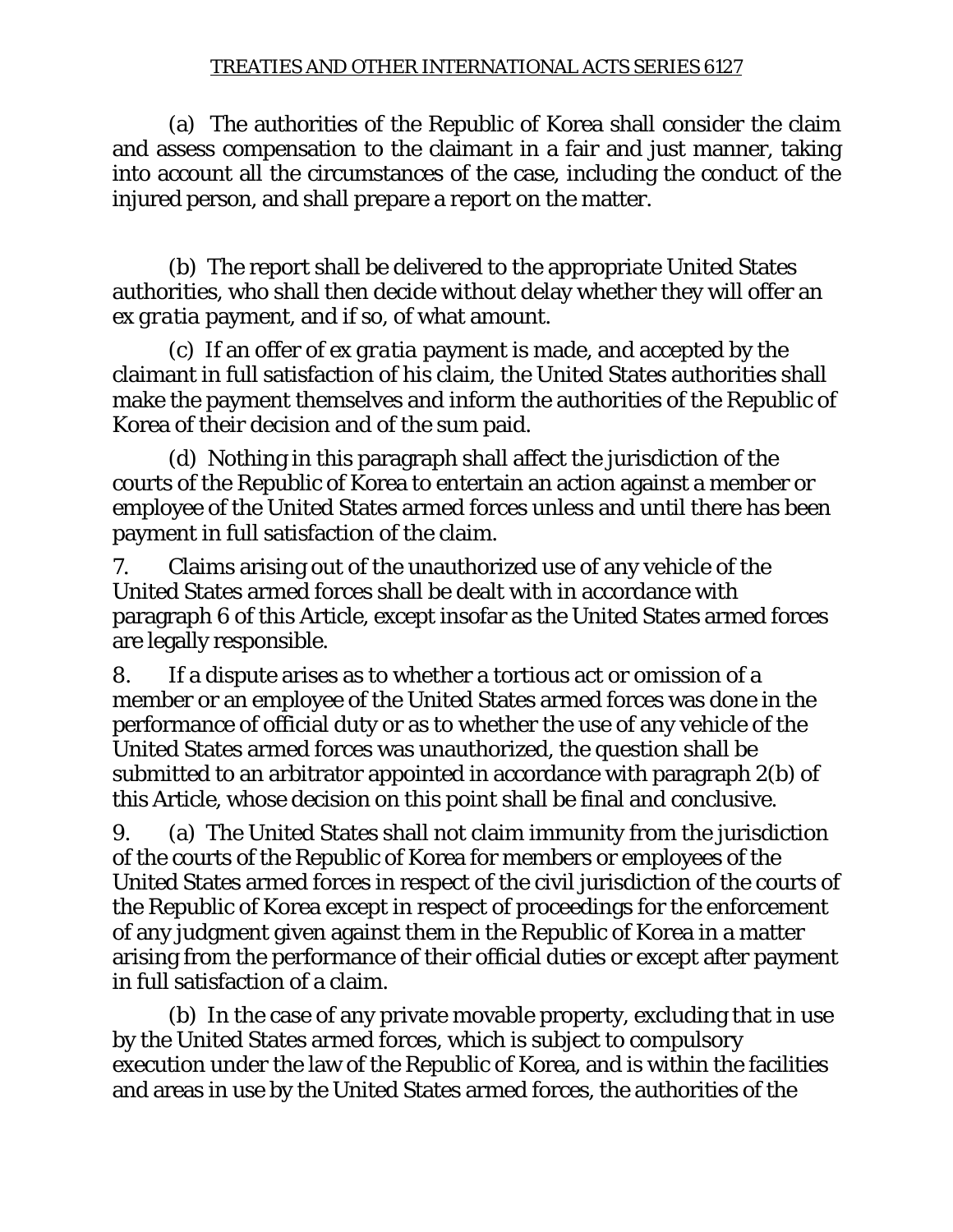United States shall, upon the request of the courts of the Republic of Korea, render all assistance within their power to see that such property is turned over to the authorities of the Republic of Korea.

 (c) The authorities of the United States and the Republic of Korea shall cooperate in the procurement of evidence for a fair disposition of claims under this Article.

10. Disputes arising out of contracts concerning the procurement of materials, supplies, equipment, or services by or for the United States armed forces, which are not resolved by the Parties to the contract concerned, may be submitted to the Joint Committee for conciliation, provided that the provisions of this paragraph shall not prejudice any right, which Parties to the contract may have, to file a civil suit.

11. Paragraphs 2 and 5 of this Article shall apply only to claims arising incident to non- combat activities.

12. For the purposes of this Article, members of the Korean Augmentation to the United States Army (KATUSA) shall be considered as members of the United States armed forces.

13. The provisions of this Article shall not apply to any claims which arose before the entry into force of this Agreement. Such claims shall be processed and settled by the authorities of the United States.

# **ARTICLE XXIV**

# Vehicle and Driver's Licenses

1. The Republic of Korea shall accept as valid, without a driving test or fee, the driving permit or license or military driving permit issued by the United States, or political subdivision thereof, to a member of the United States armed forces, the civilian component, and their dependents.

2. Official vehicles of the United States armed forces and the civilian component shall carry distinctive numbered plates or individual markings which will readily identify them.

3. The Government of the Republic of Korea will license and register those vehicles privately owned by members of the United States armed forces, the civilian component, or dependents. The names of the owners of such vehicles and such other pertinent information as is required by the law of the Republic of Korea to effect the licensing and registration of such vehicles shall be furnished to the Government of the Republic of Korea by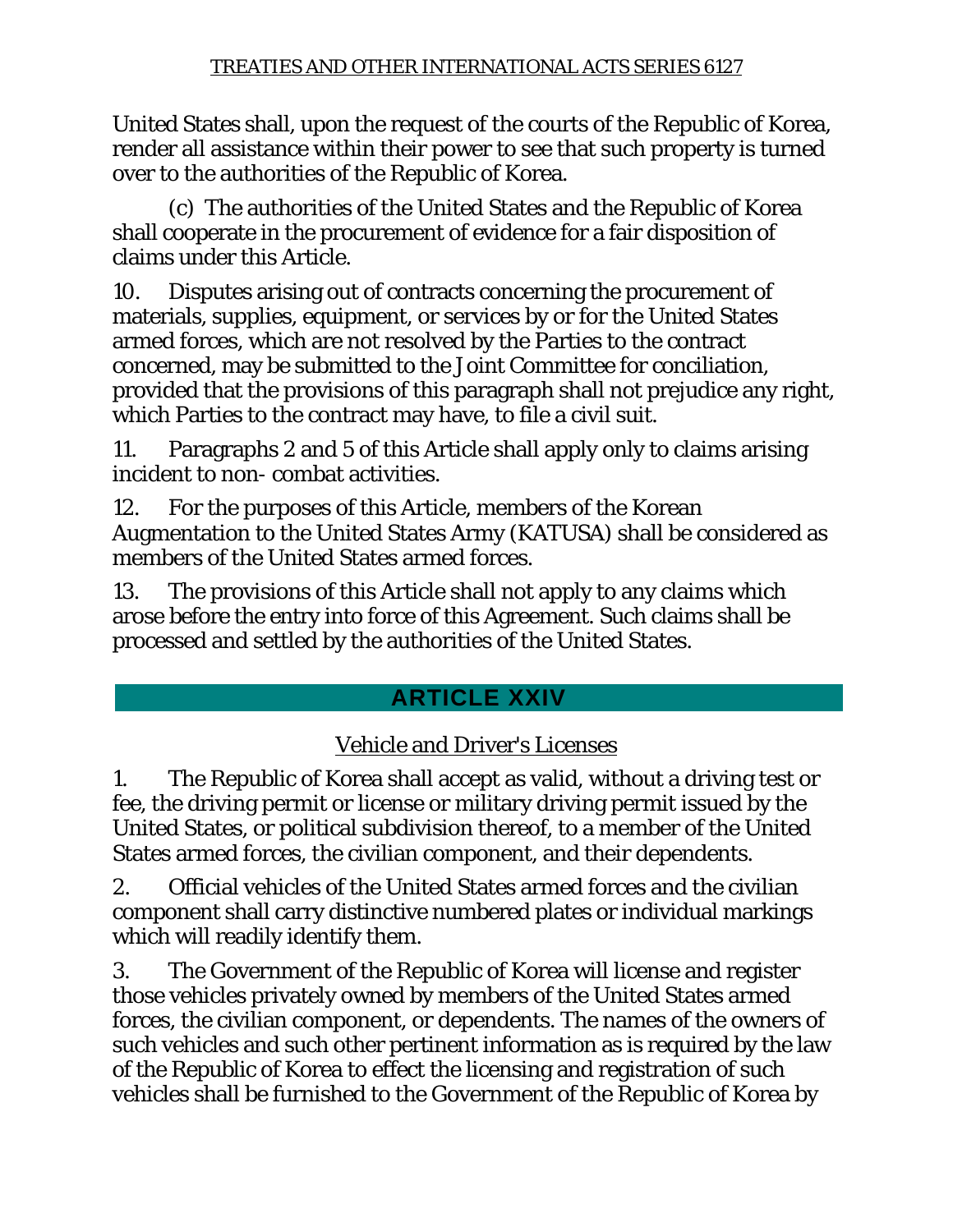officials of the Government of the United States through the Joint Committee. Except for the actual cost of the issuances of license plates, members of the United States armed forces, the civilian component, and their dependents shall be exempt from the payment of all fees and charges relating to the licensing, registration, or operation of vehicles in the Republic of Korea and, in accordance with the provisions of Article XIV, from the payment of all taxes relating thereto.

## **ARTICLE XXV**

## Security Measures

The United States and the Republic of Korea will cooperate in taking such steps as may from time to time be necessary to ensure the security of the United States armed forces, the members thereof, the civilian component, the persons who are present in the Republic of Korea pursuant to Article XV, their dependents and their property. The Government of the Republic of Korea agrees to seek such legislation and to take such other action as may be necessary to ensure the adequate security and protection within its territory of installations, equipment, property, records, and official information of the United States and, consistent with Article XXII, to ensure the punishment of offenders under the applicable laws of the Republic of Korea.

# **ARTICLE XXVI**

# Health and Sanitation

Consistent with the right of the United States to furnish medical support for its armed forces, civilian component and their dependents, matters of mutual concern pertaining to the control and prevention of diseases and the coordination of other public health, medical, sanitation, and veterinary services shall be resolved by the authorities of the two Governments in the Joint committee established under Article XXVIII.

# **ARTICLE XXVII**

## Enrollment and Training of Reservists

The United States may enroll in its reserve forces and train, in the Republic of Korea, eligible United States citizens who are in the Republic of Korea.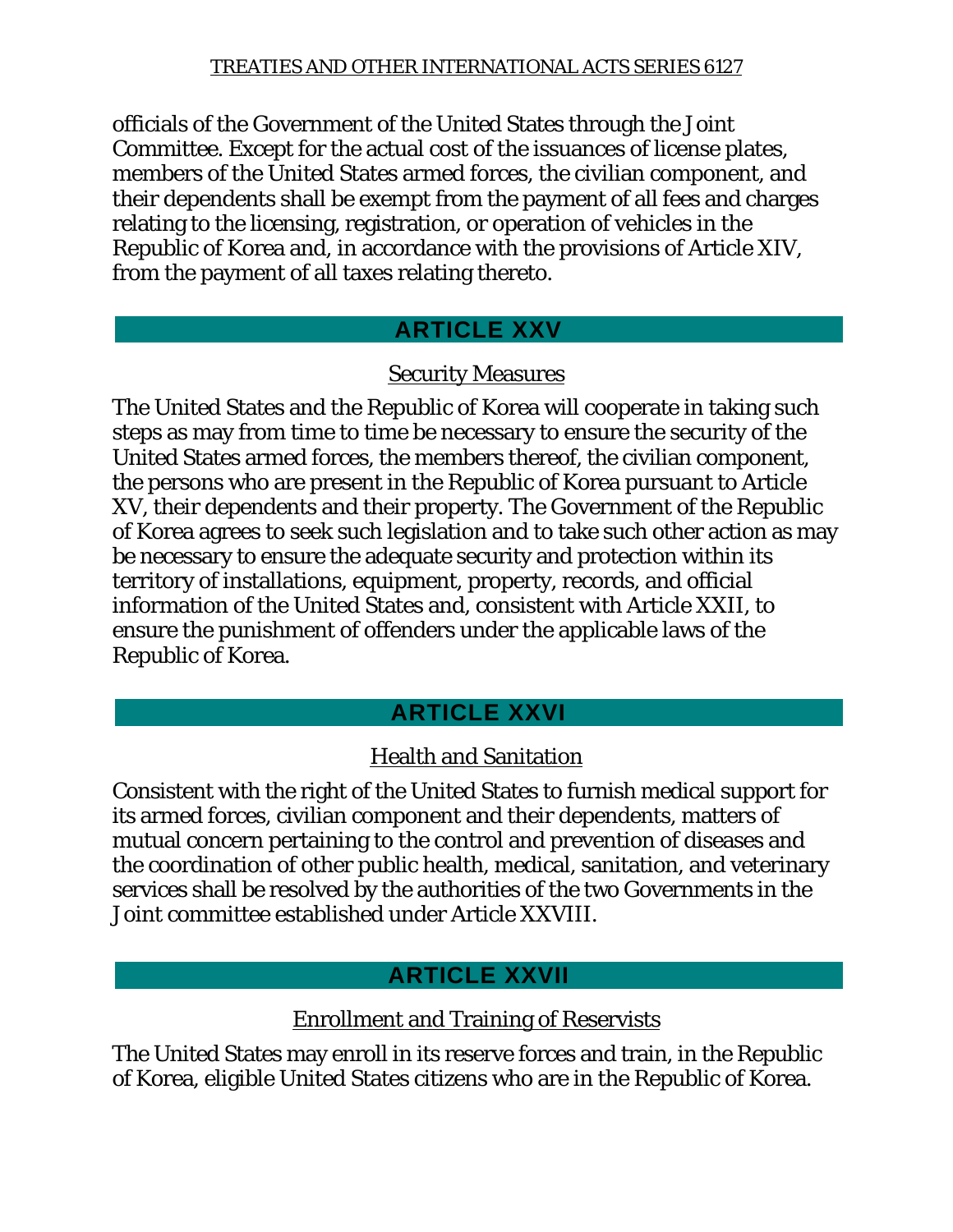## **ARTICLE XXVIII**

## Joint Committee

1. A Joint Committee shall be established as the means for consultation between the Government of the United States and the Government of the Republic of Korea on all matters requiring mutual consultation regarding the implementation of this Agreement except where otherwise provided. In particular, the Joint Committee shall serve as the means for consultation in determining the facilities and areas in the Republic of Korea which are required for the use of the United States in carrying out the purposes of this Agreement.

2. The Joint Committee shall be composed of a representative of the Government of the United States and a representative of the Government of the Republic of Korea, each of whom shall have one or more deputies and a staff. The Joint Committee shall determine its own procedures, arrange for such auxiliary organs and administrative services as may be required. The Joint Committee shall be so organized that it may meet immediately at any time at the request of the representative of either the Government of the United States or the Government of the Republic of Korea.

3. If the Joint Committee is unable to resolve any matter, it shall refer that matter to the respective Governments for further consideration through appropriate channels.

# **ARTICLE XXIX**

## Entry into Force of Agreement

1. This Agreement shall enter into force three months after the date of a written notification from the Government of the Republic of Korea to the Government of the United States that it has approved the Agreement in accordance with its legal procedures. **[8]**

2. The Government of the Republic of Korea shall undertake to seek from its legislature all legislative and budgetary action necessary to give effect to the provisions of this Agreement.

3. Subject to the provisions of Article XXII, paragraph 12, this Agreement shall, upon its entry into force, supersede and replace the

 $\overline{a}$  $8$  Feb. 9, 1967.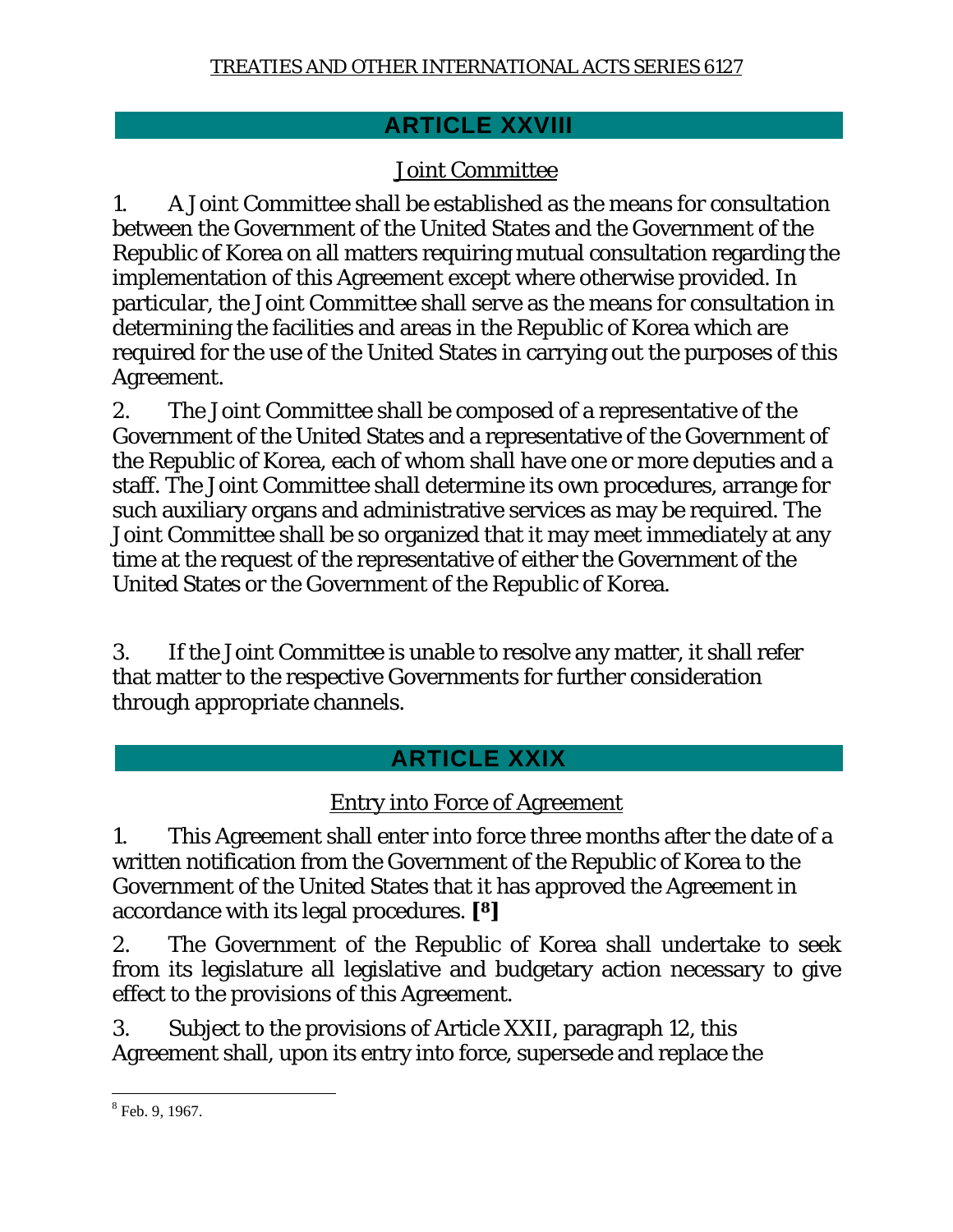Agreement between the Government of the United States and the Government of the Republic of Korea on jurisdictional matters, effected by an exchange of notes at Taejon on July 12, 1950. **[ 9 ]**

4. Within the scope of this Agreement, paragraph 13 of Article III of the Agreement on Economic Coordination between the Republic of Korea and the Unified Command of May 24, 1952, **[ 10 ]** shall not apply to members of the United States armed forces, civilian component, invited contractors, or dependents thereof.

## **ARTICLE XXX**

## Revision of Agreement

Either Government may at any time request the revision of any Article of this Agreement, in which case the two Governments shall enter into negotiations through appropriate channels.

## **ARTICLE XXXI**

## Duration of Agreement

 This Agreement, and agreed revisions thereof, shall remain in force while the Mutual Defense Treaty between the United States and the Republic of Korea remains in force unless terminated earlier by agreement between the two Governments.

 In witness whereof the undersigned, being duly authorized by their respective Governments, have signed this Agreement.

 Done in duplicate, in the English and Korean languages. Both texts shall have equal authenticity, but in case of divergence the English text shall prevail.

Done at Seoul this ninth day of July 1966.

For the United States of America For the Republic of Korea Dean Rusk Tong won Lee Winthrop G. Brown Pok Kee Min [SEAL] [SEAL]

<sup>9</sup> TIAS 3012; 5 UST 1408.

 $\overline{a}$ 

 $10$  TIAS 2593; 3 UST (pt. 4) 4432.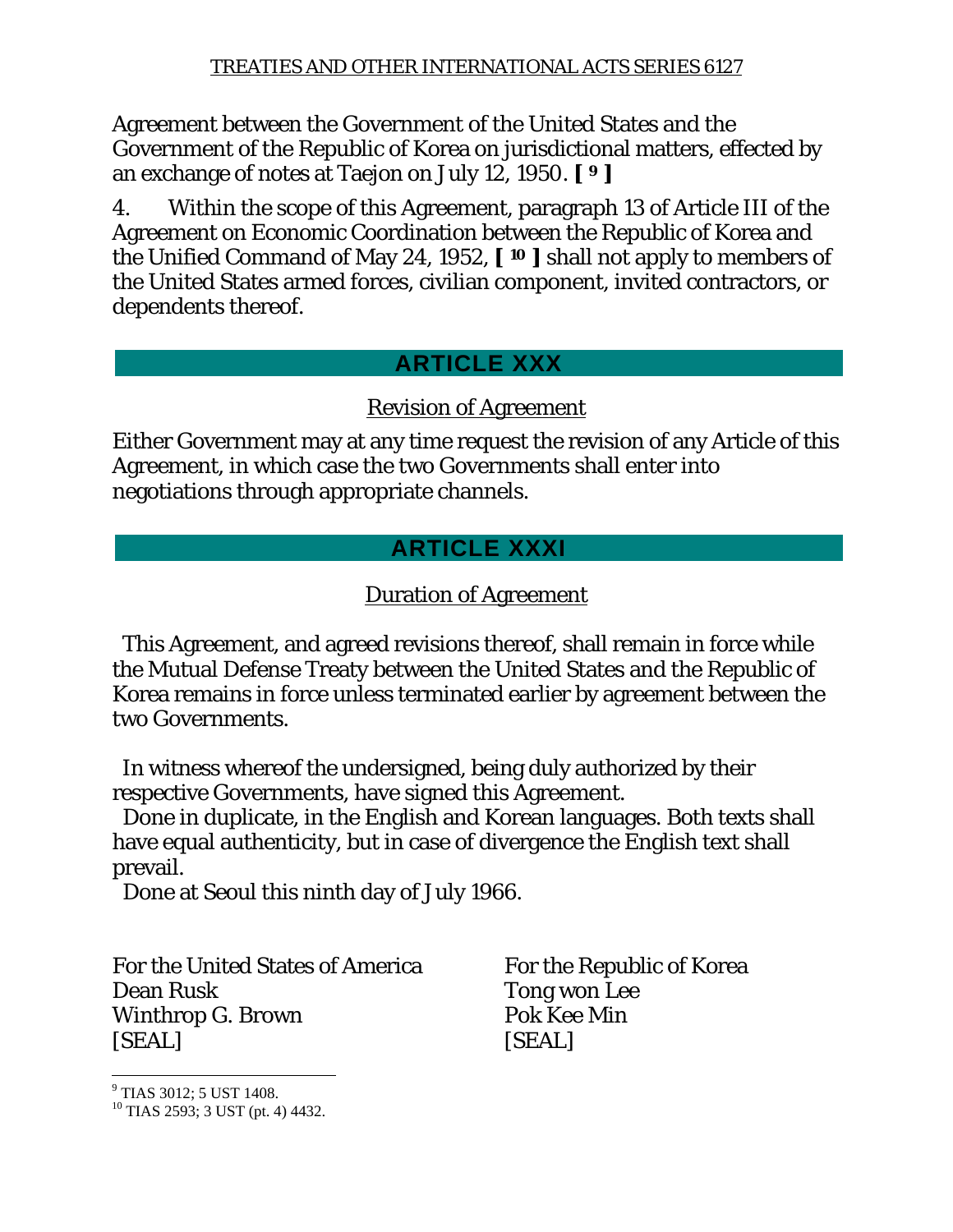AGREED MINUTES TO THE AGREEMENT UNDER ARTICLE IV OF THE MUTUAL DEFENSE TREATY BETWEEN THE UNITED STATES OF AMERICA AND THE REPUBLIC OF KOREA, REGARDING FACILITIES AND AREAS AND THE STATUS OF UNITED STATES ARMED FORCES IN THE REPUBLIC OF KOREA

 The Plenipotentiaries of the United States of America and the Republic of Korea wish to record the following understanding which they have reached during the negotiations for the Agreement under Article IV of the Mutual Defense Treaty between the United States of America and the Republic of Korea, Regarding Facilities and Areas and the Status of United States Armed Forces in the Republic of Korea, signed today: **[ 11 ]**

### Article I

With regard to subparagraph (b), it is recognized that persons possessing certain skills, not available from United States or Korean sources, who are nationals of third states, may be brought into the Republic of Korea by the United States armed forces solely for employment by the United States armed forces. Such persons, and third state nationals who are employed by, serving with, or accompanying the United States armed forces in the Republic of Korea when this Agreement becomes effective, shall be considered as members of the civilian component.

## Article III

 It is agreed that in the event of an emergency, the United States armed forces shall be authorized to take such measures in the vicinity of the facilities and areas as may be necessary to provide for their safeguarding and control.

 $\overline{a}$ <sup>11</sup> *Ante*, p.1.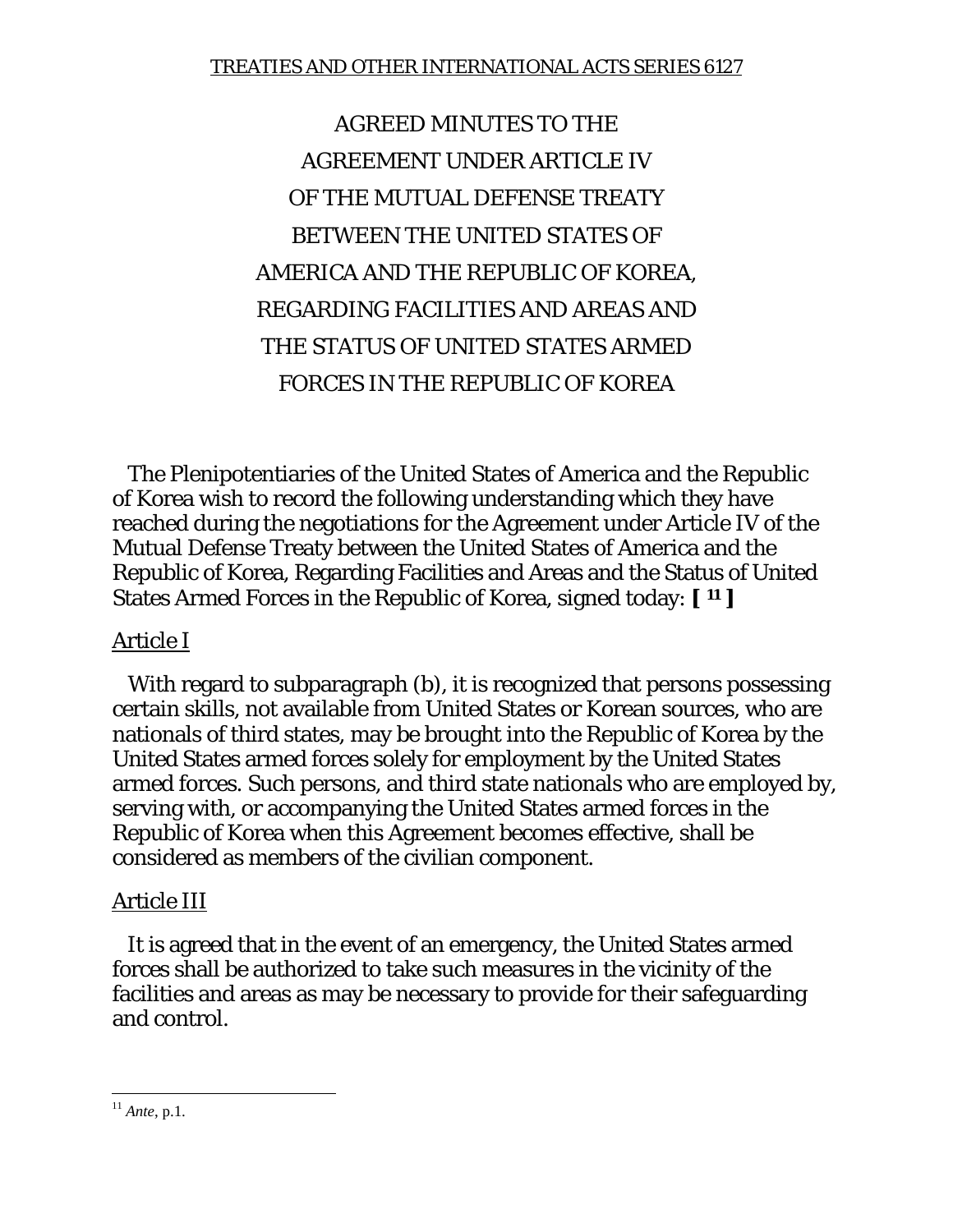### Article IV

1. All removable facilities erected or constructed by or on behalf of the United States at its expense and all equipment, material and supplies brought into or procured in the Republic of Korea by or on behalf of the United States in connection with the construction, development, operation, maintenance; safeguarding and control of the facilities and areas will remain the property of the United States Government and may be removed from the Republic of Korea.

2. All removable facilities, equipment and material or portions thereof provided by the Republic of Korea under this Agreement and located within the facilities and areas referred to in this Article shall be returned to the Republic of Korea whenever they are no longer needed for the purpose of this Agreement.

## Article VI

1. It is understood that any changes determined by the authorities of the Republic of Korea in priorities, conditions, and rates or tariffs, applicable to the United States armed forces shall be the subject of consultation in the Joint Committee prior to their effective date.

2. This Article will not be construed as in any way abrogating the Utilities Claims Settlement Agreement of December 18, 1958, **[12]** which continues in full force and effect unless otherwise agreed by the two Governments.

3. In an emergency the Republic of Korea agrees to take appropriate measures to assure provision of utilities and services necessary to meet the needs of the United States armed forces.

## Article VIII

1. With regard to paragraph 3(a), United States armed forces law enforcement personnel (such as Military Police, Shore Patrol, Air Police, Office of Special Investigations, Criminal Investigation Division, and Counterintelligence Corps), who engage in military police activities in the Republic of Korea, will carry a bilingual identity card containing the bearer's name, position, and the fact that he is a member of a law enforcement agency. This card will be shown upon request to persons

 $\overline{a}$ <sup>12</sup> TIAS 4168; 10 UST 41.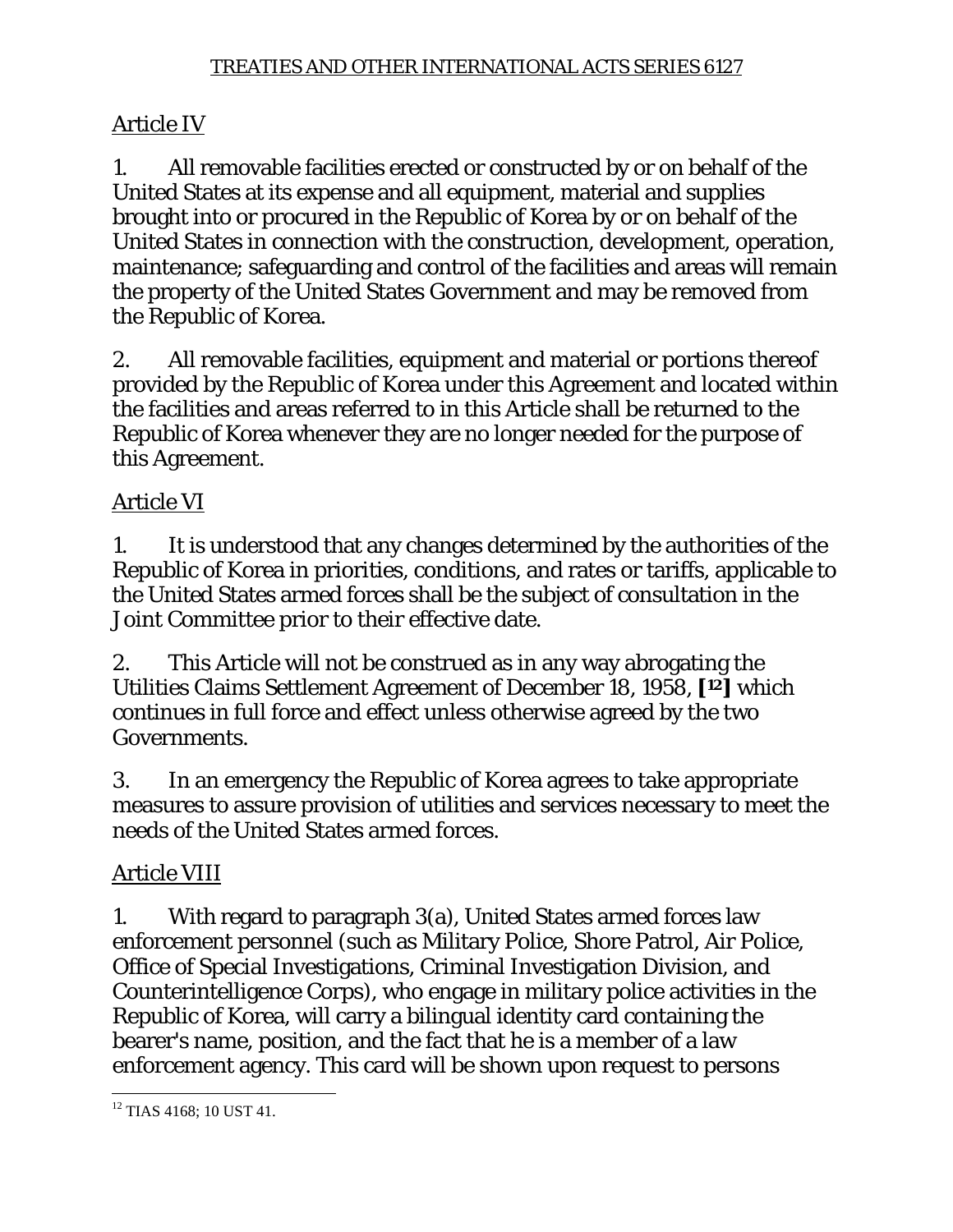concerned when the bearer is in the performance of duty.

2. The United States armed forces will furnish, upon request, to the authorities of the Republic of Korea, the form of the identification cards of the members of the United States armed forces, the civilian component, and their dependents and descriptions of the various uniforms of the United States armed forces in the Republic of Korea.

3. The final sentence of paragraph 3 means that members of the United States armed forces will display their identity cards upon request but will not be required to surrender them to authorities of the Republic of Korea.

4. Following a change of status pursuant to paragraph 5, the responsibilities of the United States authorities under paragraph 6 shall arise only if the expulsion order is issued within a reasonable time after the notice under paragraph 5 has been communicated to the authorities of the Republic of Korea.

# Article IX

1. The quantity of goods imported under paragraph 2 by nonappropriated fund organizations of the United States armed forces for the use of persons authorized by Article XIII and its Agreed Minute **[ 13 ]** shall be limited to the extent reasonably required for such use.

2. Paragraph 3(a) does not require concurrent shipment of goods with travel of owner nor does it require single loading or shipment. In this connection, members of the United States armed forces or civilian component and their dependents may import free of duty reasonable quantities of their furniture, household goods and personal effect during a period of six months from the date of their first arrival.

3. The term " military cargo" as used in paragraph 5(c) is not confined to arms and equipment but refers to all cargo consigned to the United States armed forces (including their authorized procurement agencies and their nonappropriated fund organizations provided for in Article XIII). Pertinent information on cargo consigned to non-appropriated fund organizations will be furnished on a routine basis to the authorities of the Republic of Korea. The extent of the pertinent information will be determined by the Joint Committee.

 $\overline{a}$ <sup>13</sup> *Ante*, p. 10; *post*, pp. 96, 138.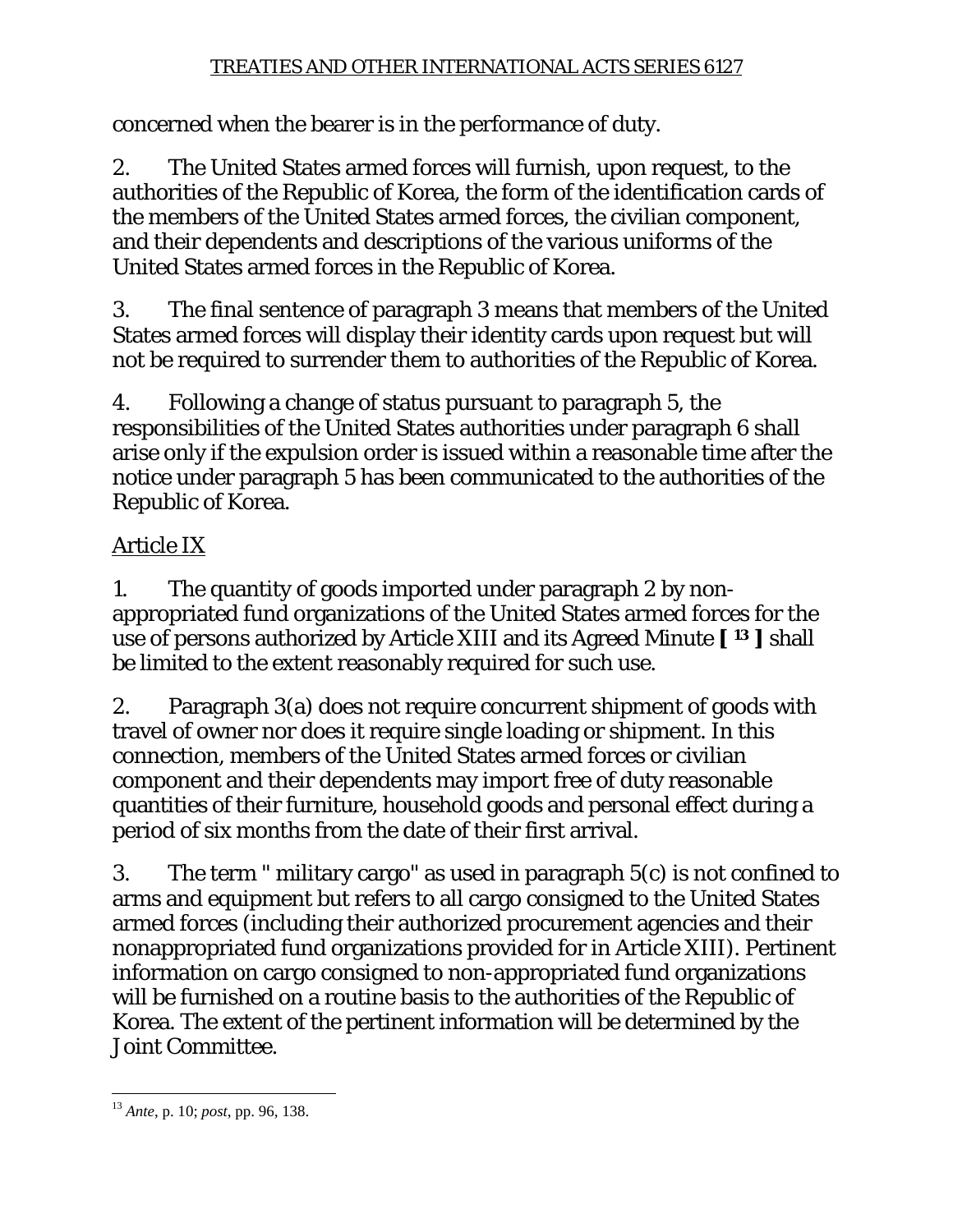4. The United States armed forces will take every practicable measure to ensure that goods will not be imported into the Republic of Korea by or for the members of the United States armed forces, the civilian component, or their dependents, the entry of which would be in violation of customs laws and regulations of the Republic of Korea. The United States armed forces will promptly notify customs authorities of the Republic of Korea whenever the entry of such goods is discovered.

5. The customs authorities of the Republic of Korea may, if they consider that there has been an abuse or infringement in connection with .entry of goods under Article IX, take up the matter with the appropriate authorities of the United States armed forces.

6. The words "The United States armed forces shall render all assistance within their power," etc., in paragraph 9(b) and (c) refer to reasonable and practicable measures by the United States armed forces.

7. It is understood that the duty-free treatment provided in paragraph 2 shall apply to materials, supplies, and equipment imported for sale through commissaries and non-appropriated fund organizations, under such regulations as the United States armed forces may promulgate, to those individuals and organizations referred to in Article XIII and its Agree Minute.

# Article X

1. "United States and foreign vessels . . . operated by, for, or under the control of the United States for official purposes" means public vessels and chartered vessels (bare boat charter, voyage charter and time charter). Space charter is not included. Commercial cargo and private passengers are carried by them only in exceptional cases.

2. The ports of the Republic of Korea mentioned herein will ordinarily mean "open ports".

3. The exemption from making the "appropriate notification" referred to in paragraph 3 will apply only in unusual cases where such is required for security of the United States armed forces or similar reasons.

4. The laws and regulations of the Republic of Korea will be applicable except as specifically provided otherwise in this Article.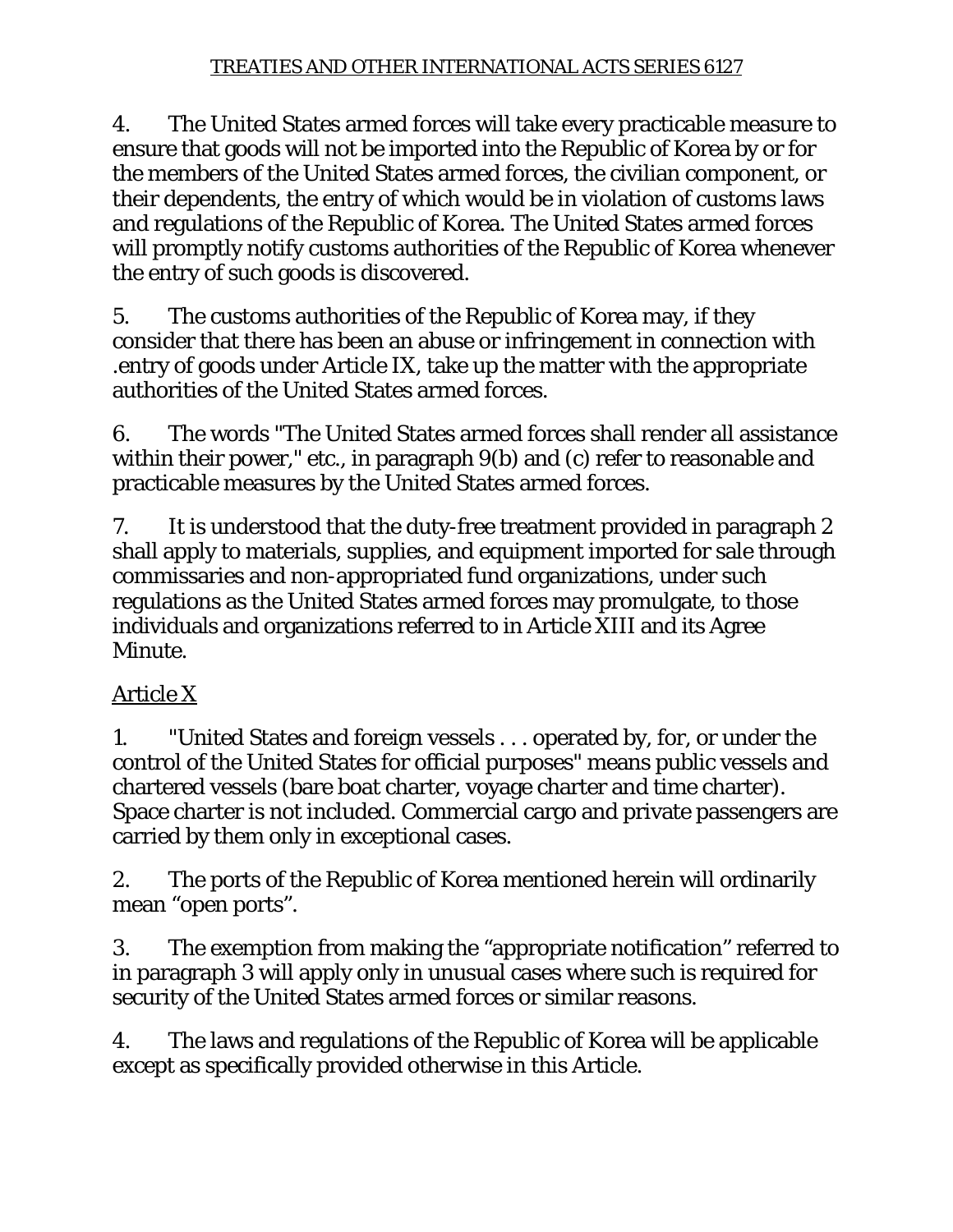## Article XII

 Installation by the United States armed forces of permanent navigational aids for vessels and aircraft outside of facilities and areas in use by the United Sates armed forces will be effected in accordance with the procedures established under paragraph 1 of Article III.

## Article XIII

 The United States armed forces may grant the use of the organizations referred to in paragraph 1 of Article XIII to: (a) other officers or personnel of the Government of the United States ordinarily accorded such privileges; (b) those other non-Korean armed forces in the Republic of Korea under the Unified Command which receive logistical support from the United States armed forces, and their members; (c) those non-Korean persons whose presence in the Republic of Korea is solely for the purpose of providing contract services financed by the Government of the United States; (d) those organizations which are present in the Republic of Korea primarily for the benefit and service of the United States armed forces, such as the American Red Cross and the United Service organizations, and their non-Korean personnel; (e) dependents of the foregoing: and (f) other persons and organizations with the express consent of the Government of the Republic of Korea.

## Article XV

1. The execution of contracts with the United States in addition to those specified in paragraph 1 of Article XV shall not exclude the persons provided for in Article XV from the application of that Article.

2. Contractor employees who are present in the Republic of Korea on the effective date of this Agreement and who would qualify for the privileges contained in Article XV but for the fact that they are not ordinarily resident in the United States shall be entitled to enjoy such privileges so long as their presence is for the purpose stated in paragraph 1 of Article XV.

## Article XVI

1. The United States armed forces will furnish the authorities of the Republic of Korea with appropriate information as far in advance as practicable on anticipated major changes in their procurement program in the Republic of Korea.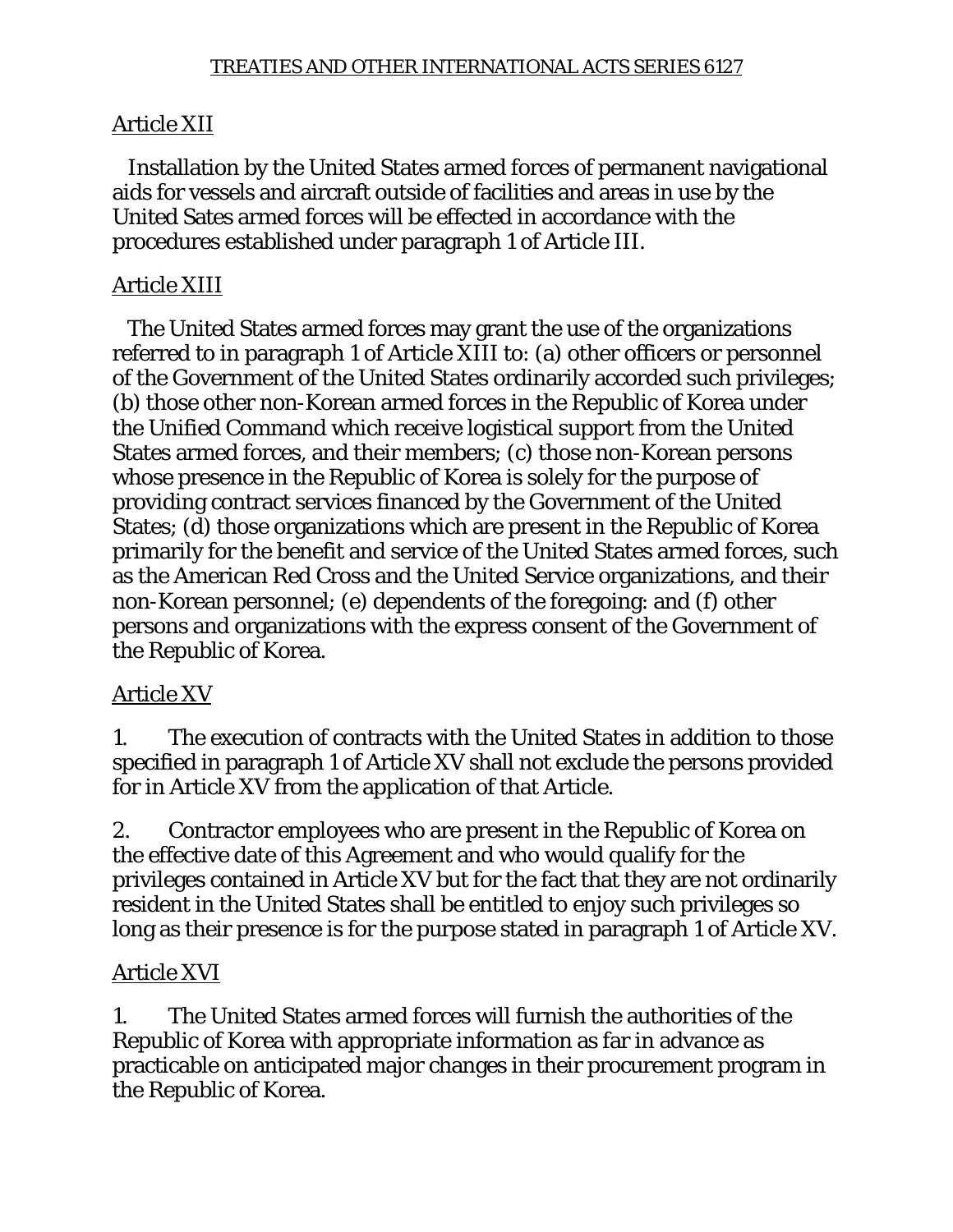2. The problem of a satisfactory settlement of difficulties with respect to procurement contracts arising out of differences between economic laws and business practices of the Republic of Korea and the United States will be studied by the Joint Committee or other appropriate representatives.

3. The procedures for securing exemptions from taxation on purchases of goods for ultimate use by the United States armed forces will be as follows:

 (a) Upon appropriate certification by the United States armed forces that materials, supplies and equipment consigned to or destined for such forces, are to be used, or wholly or partially used up, under the supervision of such forces, exclusively in the execution of contracts for the construction, maintenance or operation of the facilities and areas referred to in Article V or for the support of the forces therein, or are ultimately to be incorporated into articles or facilities used by such forces, an authorized representative of such forces shall take delivery of such materials, supplies and equipment directly from manufacturers thereof. In such circumstances the collection of taxes referred to in Article XVI, paragraph 3, shall be held in abeyance.

 (b) The receipt of such materials, supplies and equipment in the facilities and areas shall be confirmed by an authorized representative of the United States armed forces to the authorities of the Republic of Korea.

 (c) Collection of the taxes on such materials, supplies and equipment shall be held in abeyance until

 (i) the United States armed forces confirm and certify the quantity of degree of consumption of the above referred to materials, supplies and equipment, or

 (ii) the United States armed forces confirm and certify the amount of the above referred to materials, supplies, and equipment which have been incorporated into articles or facilities used by the United States armed forces.

 (d) Materials, supplies and equipment certified under (c) (i) or (ii) shall be exempt from taxes referred to in Article XVI, paragraph 3, insofar as the price thereof is paid out of appropriations of the Government of the United States or out of funds contributed by the Government of the Republic of Korea for disbursement by the Government of the United States.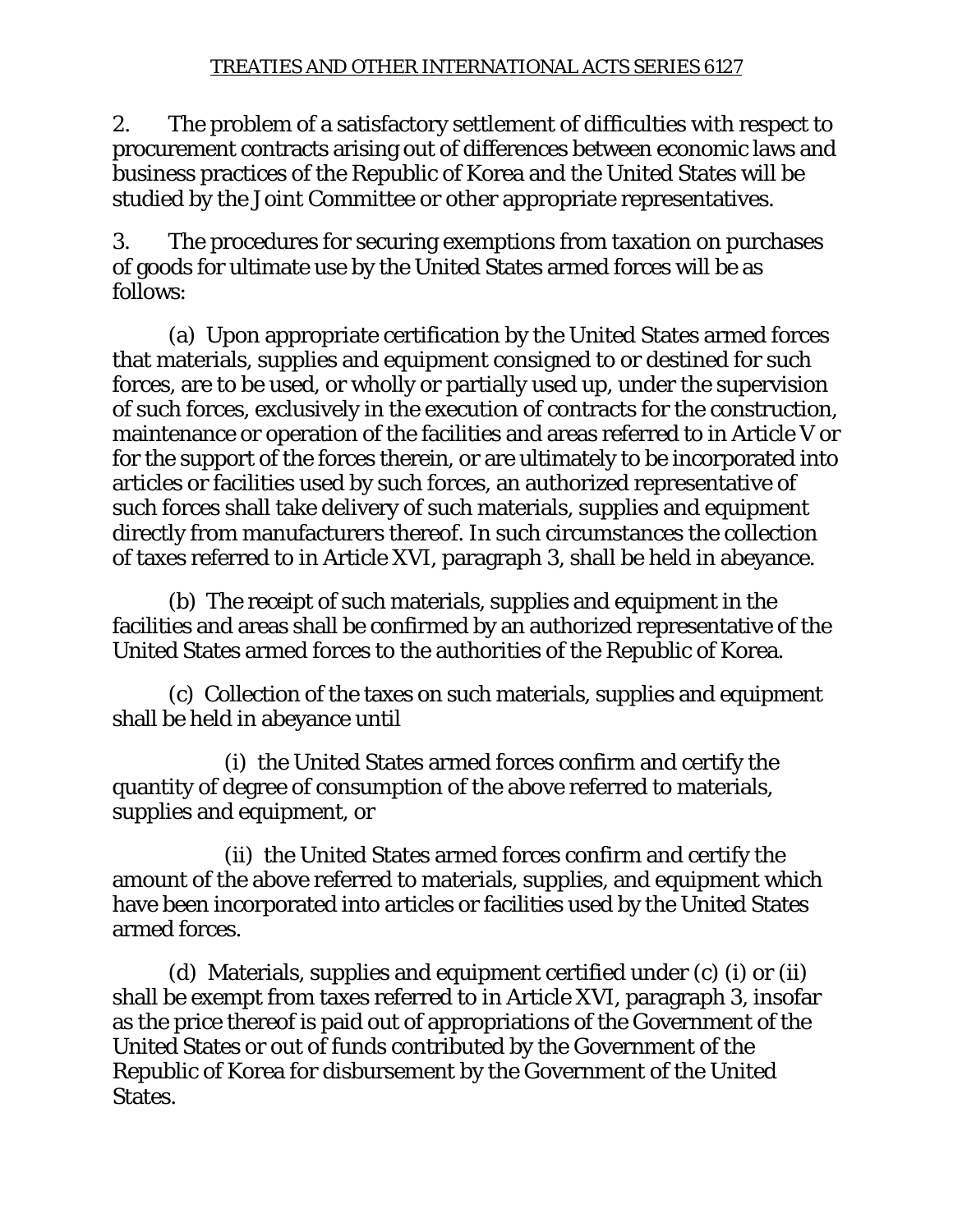4. Regarding paragraph 3 it is understood that "materials, supplies, equipment and services procured for official purposes" refers to direct procurement by the United States armed forces or their authorized procurement agencies from Korean suppliers. "Materials, supplies, equipment and services procured for ultimate use" refers to procurement by contractors of the United States armed forces from Korean suppliers of items to be incorporated into or necessary for the production of the end product of their contracts with the United States armed forces.

## Article XVII

1. It is understood that the Government of the Republic of Korea shall be reimbursed for direct costs incurred in providing assistance requested pursuant to paragraph 2.

2. The undertaking of the Government of the United States to conform to the provisions of labor legislation of the Republic of Korea does not imply any waiver by the Government of the United States of its immunities under international law. The Government of the United States may terminate employment at any time the continuation of such employment is inconsistent with the military requirements of the United States armed forces.

3. Employers will withhold from the pay of their employees, and pay over to the Government of the Republic of Korea, withholdings required by the income tax legislation of the Republic of Korea.

4. When employers cannot conform with provisions of labor legislation of the Republic of Korea applicable under this Article on account of the military requirements of the United States armed forces, the matter shall be referred, in advance, to the Joint Committee for consideration and appropriate action. In the event mutual agreement cannot be reached in the Joint Committee regarding appropriate action, the issue may be made the subject of review through discussions between appropriate officials of the Government of the Republic of Korea and the diplomatic mission of the United States of America.

5. A union or other employee group shall be recognized by the employers unless its objectives are inimical to the common interests of the United States and the Republic of Korea. Membership or non-membership in such groups shall not be a factor in employment or other actions affecting employees.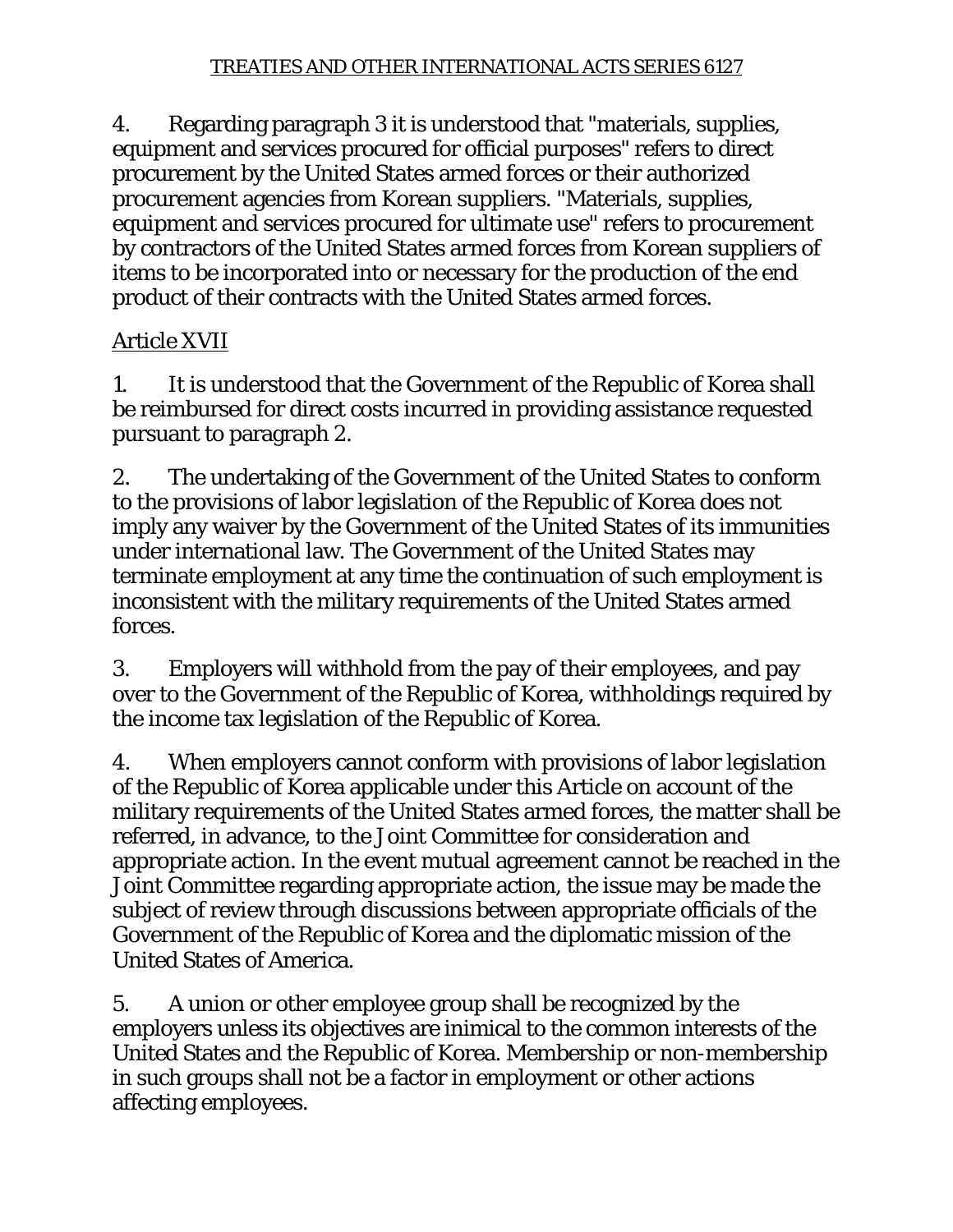## Article XVIII

 Payment in the Republic of Korea by the United States armed forces, including those organizations provided for in Article XIII, to persons other than members of the United States armed forces, civilian component, their dependents and those persons referred to in Article XV shall be effected in accordance with the Foreign Exchange Control Law and regulations of the Republic of Korea. The funds to be used for these transactions shall be convertible into currency of the Republic of Korea at the highest rate in terms of the number of Korean won per United States dollar which, at the time the conversion is made, is not unlawful in the Republic of Korea.

## Article XX

 United States military post offices may be used by the other officers and personnel of the Government of the United States, and their dependents, ordinarily accorded such privileges abroad.

## Article XXII

 The provisions of this Article shall not affect existing agreements, arrangements, or practices, relating to the exercise of jurisdiction over personnel of the United Nations forces present in the Republic of Korea other than forces of the United States.

## Re Paragraph 1(a)

 It is understood that under the present state of United States law, the military authorities of the United States have no effective criminal jurisdiction in peacetime over members of the civilian component or dependents. If the scope of United States military jurisdiction changes as a result of subsequent legislation, constitutional amendment, or decision by appropriate authorities of the United States, the Government of the United States shall inform the Government of the Republic of Korea through diplomatic channels.

## Re Paragraph 1(b)

1. In the event that martial law is declared by the Republic of Korea, the provisions of this Article shall be immediately suspended in the part of the Republic of Korea under martial law, and the military authorities of the United States shall have the right to exercise exclusive jurisdiction over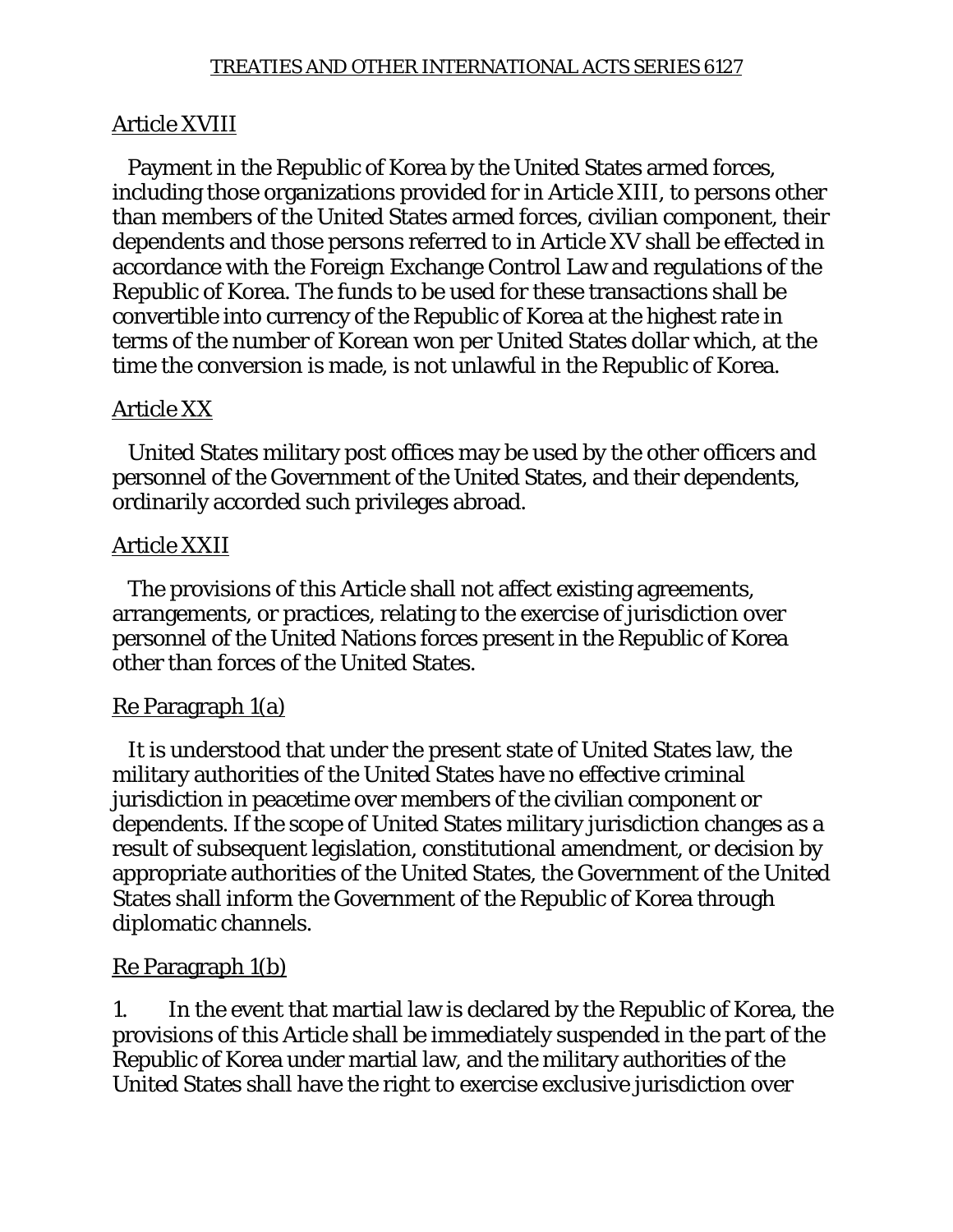members of the United States armed forces or civilian component, and their dependents, in such part until martial law is ended.

2. The jurisdiction of the authorities of the Republic of Korea over members of the United States armed forces or civilian component, and their dependents, shall not extend to any offenses committed outside the Republic of Korea.

## Re Paragraph 2

 The Republic of Korea, recognizing the effectiveness in appropriate cases of the administrative and disciplinary sanctions which may be, imposed by the United States authorities over members of the United States armed forces or civilian component, and their dependents, may, at the request of the military authorities of the United States, waive its right to exercise jurisdiction under Paragraph 2.

## Re Paragraph 2(c)

 Each Government shall inform the other of the details of all security offenses mentioned in this subparagraph, and of the provisions regarding such offenses in its legislation.

## Re Paragraph 3(a)

1. Where a member of the United States armed forces or civilian component is charged with an offense, a certificate issued by competent military authorities of the United States stating that the alleged offense, if committed by him, arose out of an act or omission done in the performance of official duty shall be sufficient evidence of the fact for the purpose of determining primary jurisdiction. The term "official duty" as used in this Article and Agreed Minute is not meant to include all acts by members of the United States armed forces and the civilian component during periods when they are on duty, but is meant to apply only to acts which are required to be done as functions of those duties which the individuals are performing.

2. In those exceptional cases where the Chief Prosecutor for the Republic of Korea considers that there is proof contrary, to a certificate of official duty, it shall be made the subject of review through discussions between appropriate officials of the Government of the Republic of Korea and the diplomatic mission of the United States in the Republic of Korea.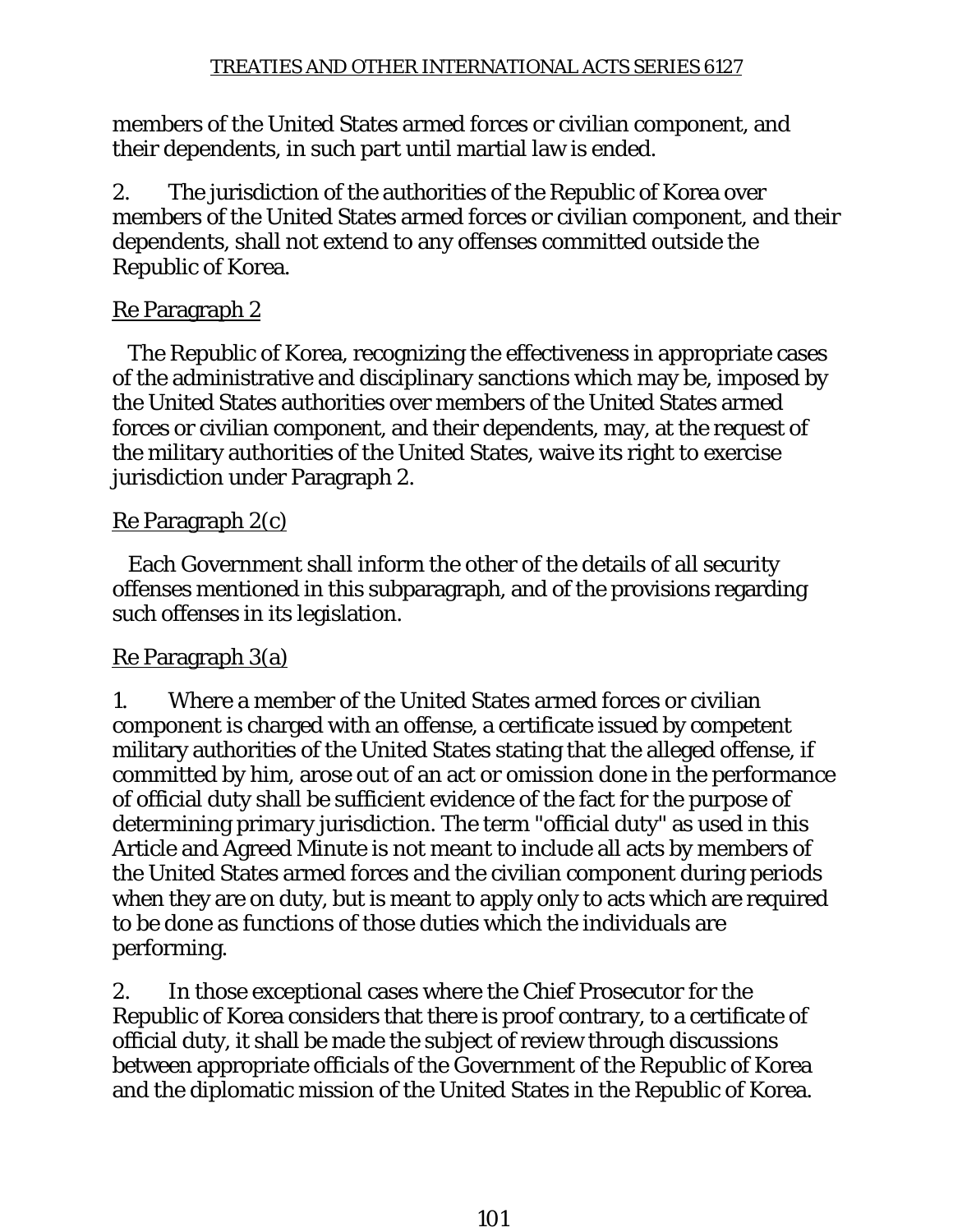### Re Paragraph 3(b)

1. The authorities of the Republic of Korea, recognizing that it is the primary responsibility of the military authorities of the United States to maintain good order and discipline where persons subject to United States military laws are concerned, will, upon the request of the military authorities of the United States pursuant to paragraph 3(c), waive their primary right to exercise jurisdiction under paragraph 3(b) , except when they determine that it is of particular importance that jurisdiction be exercised by the authorities of the Republic of Korea.

2. With the consent ,of the competent authorities of the Republic of Korea, the military authorities of the United States may transfer to the courts or authorities of the Republic of Korea for investigation, trial and decision, particular criminal cases in which jurisdiction rests with the United States.

 With the consent of the military authorities of the United States, the competent authorities of the Republic of Korea may transfer to the military authorities of the United States for investigation, trial and decision, particular criminal cases in which jurisdiction rests with the Republic of Korea.

3. (a) Where a member of the United States armed forces or civilian component, or a dependent, is arraigned before a court of the United States, for an offense committed in the Republic of Korea against Korean interests, the trial shall be held within the Republic of Korea.

 (i) except where the law of the United States requires otherwise, or

 (ii) except where, in cases of military exigency or in the interests of justice, the military authorities of the United States intend to hold the trail outside the Republic of Korea. In this event they shall afford the authorities of the Republic of Korea timely opportunity to comment on such intention and shall five due consideration to any comments the latter may make.

 (b) Where the trial is held outside of the Republic of Korea the military authorities of the United States shall inform the authorities of the Republic of Korea of the place and date of the trial. A representative of the Republic of Korea shall be entitled to be present at the trial. The authorities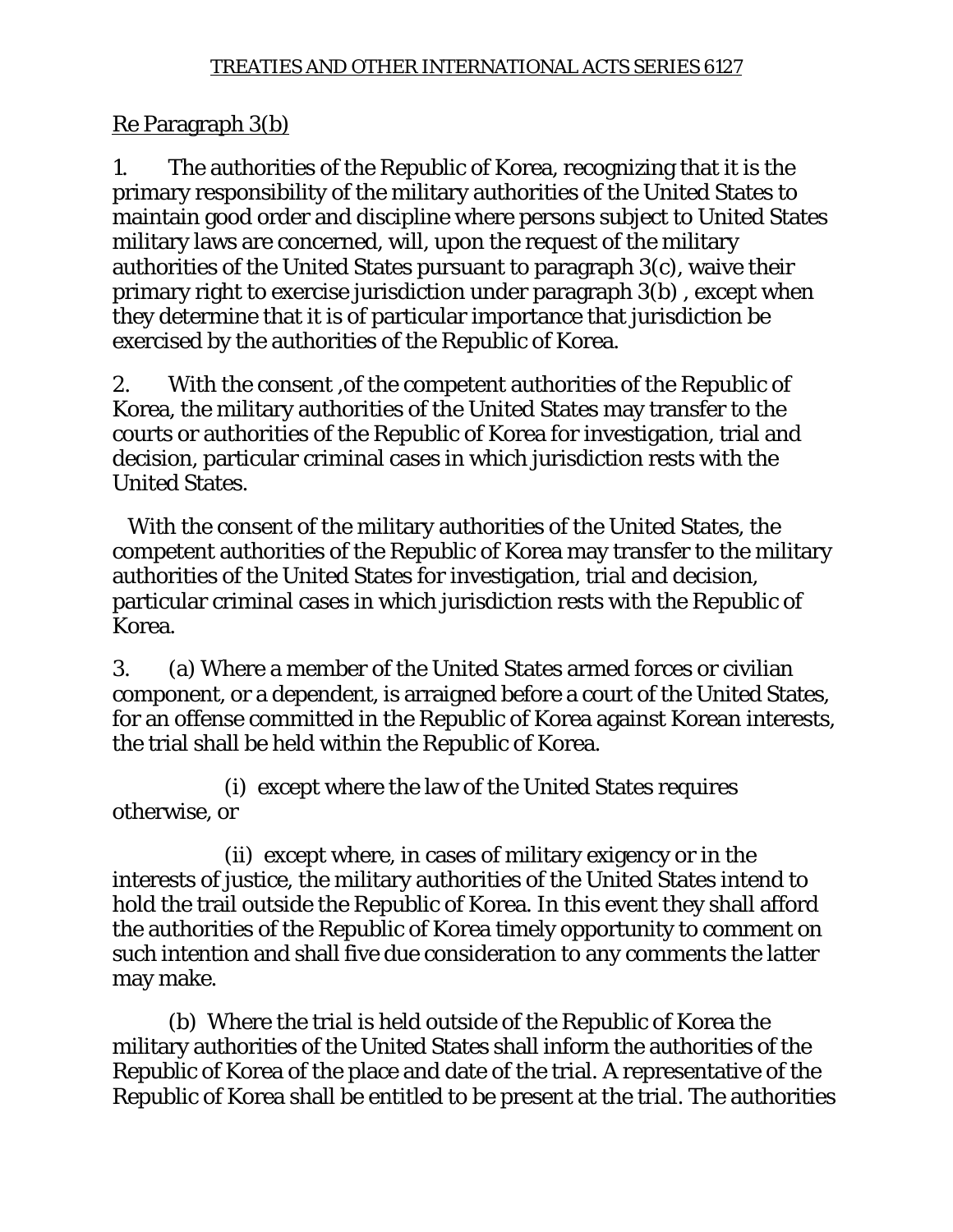of the United States shall inform the authorities of the Republic of Korea of the judgment and the final outcome of the proceedings.

4. In the implementation of the provisions of this Article, and to facilitate the expeditious disposal of offenses, arrangements may be made between the competent authorities of the Republic of Korea and the military authorities of the United States.

## Re Paragraph 6

1. The military authorities of the United States and the Authorities of the Republic of Korea shall assist each other in obtaining the appearance of witnesses necessary for the proceedings conducted by such authorities within the Republic of Korea.

 When a member of the United States armed forces in the Republic of Korea is summoned to appear before a court of the Republic of Korea, as a witness or as a defendant, United States military authorities shall, unless military exigency requires otherwise, secure his attendance provided such attendance is compulsory under the law of the Republic of Korea. If military exigency prevents such attendance, the military authorities of the United States shall furnish a certificate stating the estimated duration of such disability.

 Service of process upon a member of the Unites States armed forces or civilian component, or a dependent required as a witness or a defendant must be personal service in the English language. Where the service of process is to be effected by a process server of the Republic of Korea upon any person who is inside a military installation or area, the military authorities of the United States shall take all measures necessary to enable the process server to effect such service

 In addition, the authorities of the Republic of Korea shall promptly give copies of all criminal writs (including warrants, summonses, indictments, and subpoenas) to an agent designated by the United States military authorities to receive them in all cases of criminal proceedings of the Republic of Korea involving a member of the United States armed forces or civilian component, or a dependent.

 When citizens or residents of the Republic of Korea are required as witnesses or experts by the military authorities of the United States, the courts and authorities of the Republic of Korea shall, in accordance with the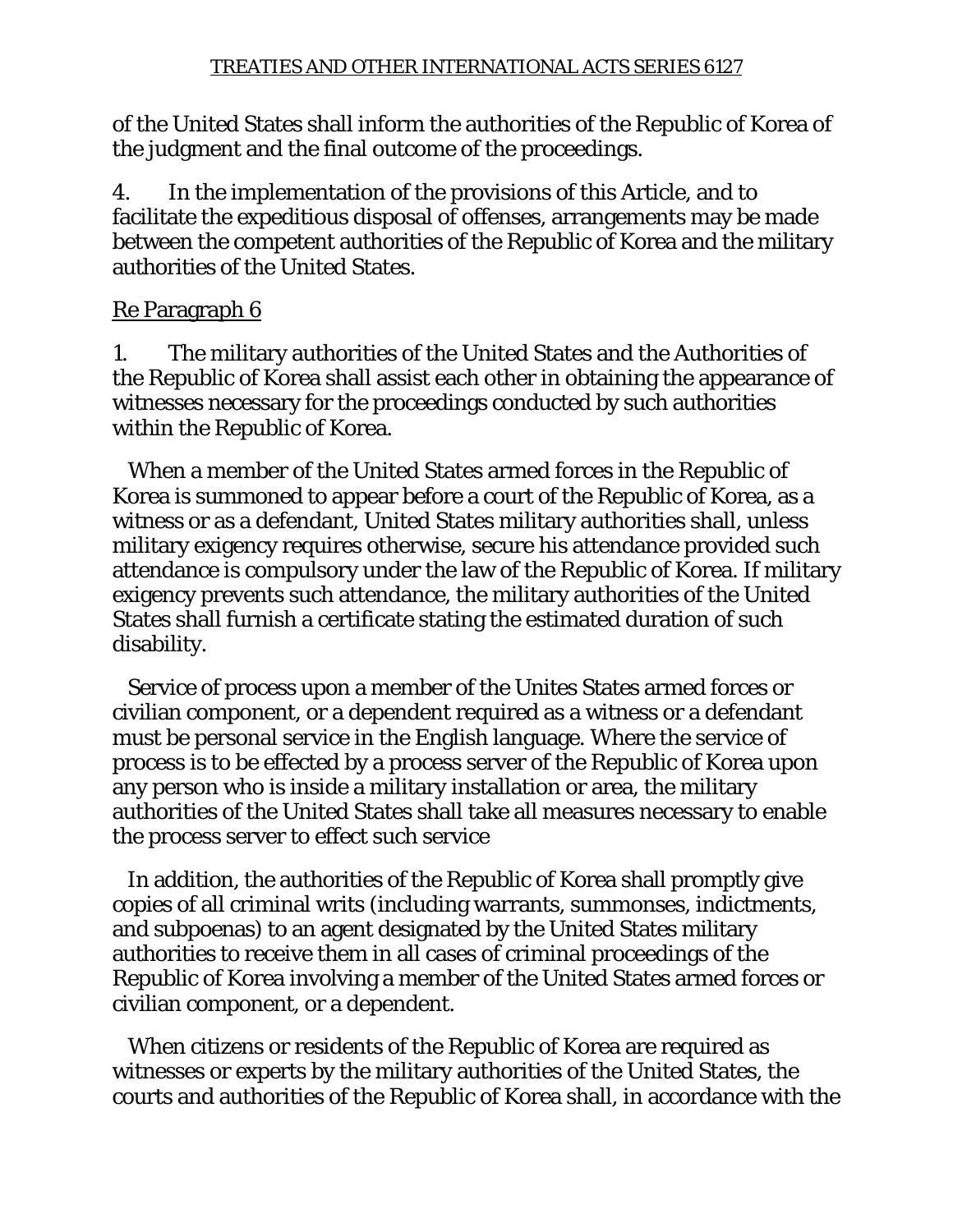law of the Republic of Korea, secure the attendance of such persons. In these cases the military authorities of the United States shall act through the Attorney General of the Republic of Korea, or such other agency as is designated by the authorities of the Republic of Korea. Fees and other payments for witnesses shall be determined by the Joint Committee established under Article XXVIII.

2. The privileges and immunities of witnesses shall be those accorded by the law of the court, tribunal or authority before which they appear. In no event shall a witness be required to provide testimony which may tend to incriminate him.

3. If, in the course of criminal proceedings before authorities of the United States or the Republic of Korea, the disclosure of an official secret of either of these States or the disclosure to any information which may prejudice the security of either appears necessary for the just disposition of the proceedings, the authorities concerned shall seek written permission to make such disclosure from the appropriate authority of the State concerned.

## Re Paragraph 9(a)

 The right to a prompt and speedy trial by the courts of the Republic of Korea shall include public trial by an impartial tribunal composed exclusively of judges who have completed their probationary period. A member of the United States armed forces, of civilian component, or a dependent, shall not be tried by a military tribunal of the Republic of Korea.

## Re Paragraph 9(b)

 A member of the United States armed forces or civilian component, or a dependent, shall not be arrested or detained by the authorities of the Republic of Korea without adequate cause, and he shall be entitled to an immediate hearing at which such cause must be shown in open court in his presence and the presence of his counsel. His immediate release shall be ordered if adequate cause is not shown. Immediately upon arrest or detention he shall be informed of the charges against him in a language which he understands.

 He shall also be informed a reasonable time prior to trial of the nature of the evidence that is to be used against him. Counsel for the accused shall, upon request, be afforded the opportunity before trial to examine and copy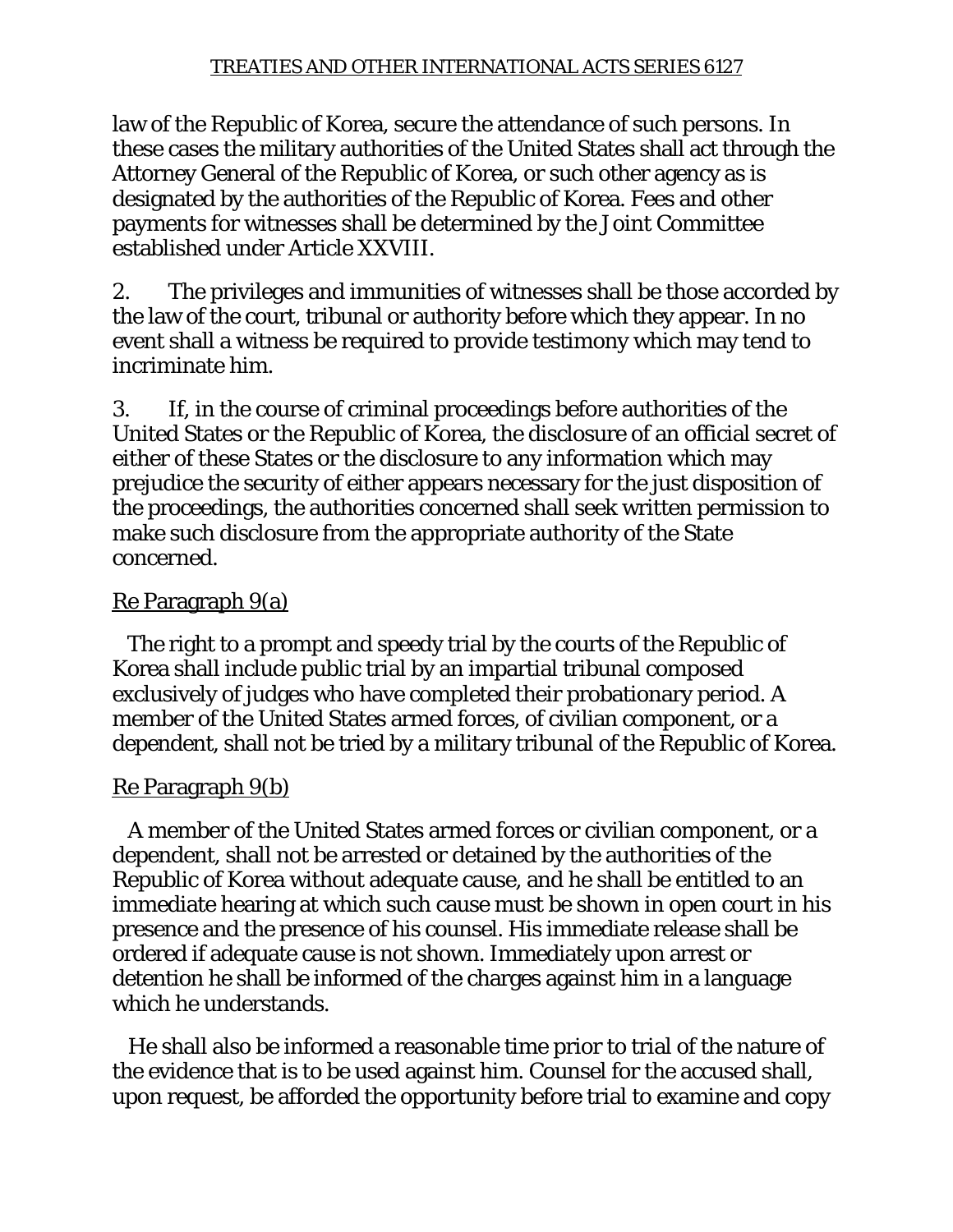the statements of witnesses obtained by authorities of the Republic of Korea which are included in the file forwarded to the court of the Republic of Korea scheduled to try the case.

## Re Paragraph 9(c) and (d)

 A member of the United States armed forces or civilian component, or a dependent, who is prosecuted by the authorities of the Republic of Korea shall have the right to be present throughout the testimony of all witnesses, for and against him, in all judicial examinations, pretrial hearings, the trial itself, and subsequent proceedings, and shall be permitted full opportunity to examine the witnesses.

### Re Paragraph 9(e)

 The right to legal representation shall exist from the moment of arrest or detention and shall include the right to have counsel present, and to consult confidentially with such counsel, at all preliminary investigations, examinations, pretrial hearings, the trial itself, and subsequent proceedings, at which the accused is present.

### Re Paragraph 9(f)

 The right to have the services of a competent interpreter shall exist from the moment of arrest or detention.

### Re Paragraph 9(g)

 The right to communicate with a representative of the Government of the United States shall exist from the moment of arrest or detention, and no statement of the accused taken in the absence of such a representative shall be admissible as evidence in support of the guilt of the accused. Such representative shall be entitled to be present at all preliminary investigations, examinations, pretrial hearings, the trial itself, and subsequent proceedings, at which the accused is present.

### Re Paragraph 9

 A member of the United-States armed forces or civilian component, or a dependent, tried by the authorities of the Republic of Korea shall be accorded every procedural and substantive right granted by law to the citizens of the Republic of Korea. If it- should appear that an accused has been, or is likely to be, denied any procedural or substantive right granted by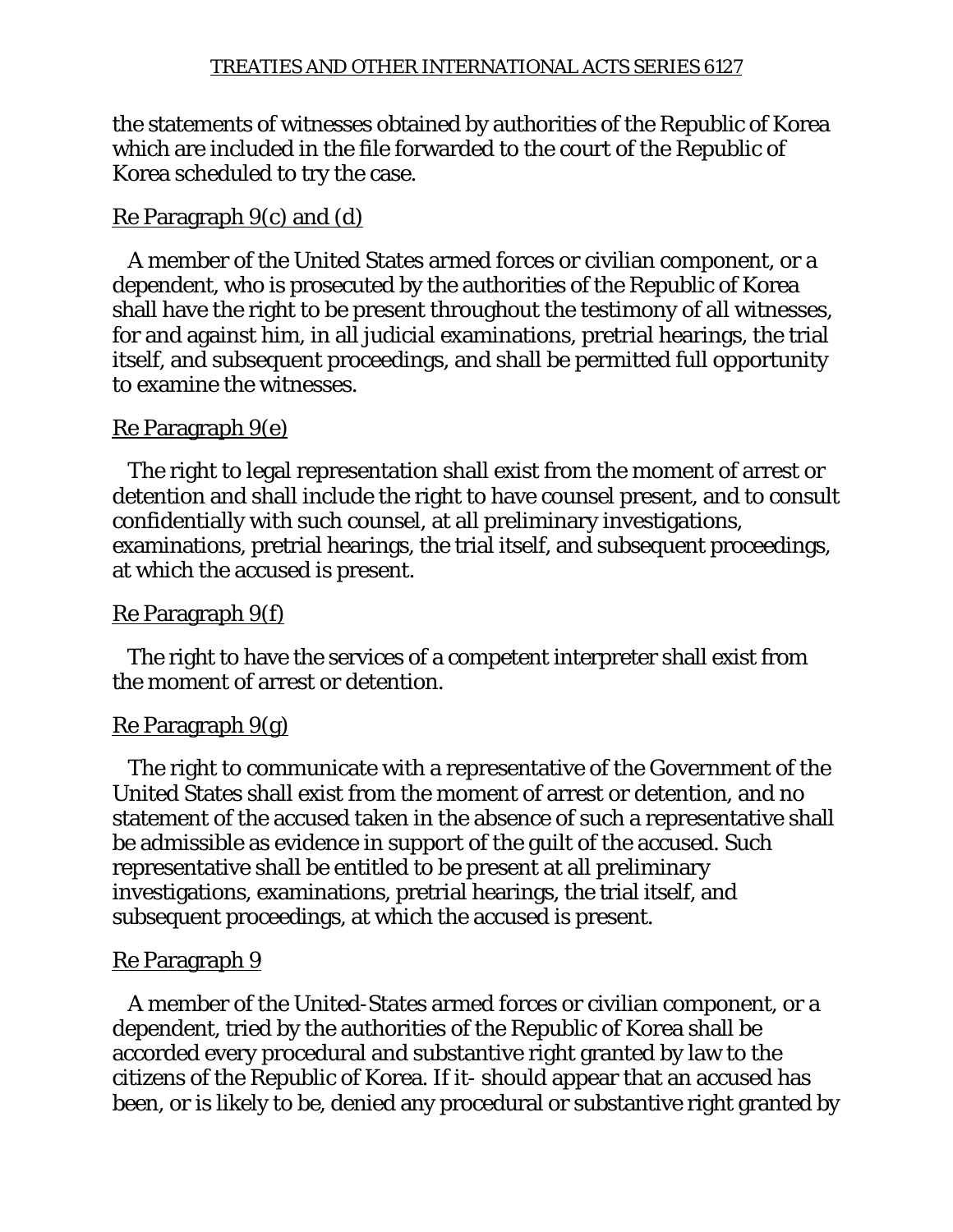law to the citizens of the Republic of Korea, representatives of the two Governments shall consult in the Joint Committee on the measures necessary to prevent or cure such denial of rights.

 In addition to the rights enumerated in items 9(a) through (g) of paragraph 9 of this Article; a member of the United States armed forces or civilian component, or a dependent, who is prosecuted by the authorities of the Republic of Korea:

(a) shall have the right to appeal a conviction or sentence:

 (b) shall have credited to any sentence of confinement his period of pretrial confinement in a confinement facility of the United States or Republic of Korea.

 (c) shall not be held guilty of a criminal offense on account of any act or omission which did not constitute a criminal offense under the law of the Republic of Korea at the time it was committed;

 (d) shall not be subject to a heaver penalty than the one that was applicable at the time the alleged criminal offense was committed or was adjudged by the court of first instance as the original sentence;

 (e) shall not be held guilty of an offense on the basis of rules of evidence or requirements of proof which have been altered to his prejudice since the date of the commission of the offense;

 (f) shall not be compelled to testify against or otherwise incriminate himself;

(g) shall not be subject to cruel or unusual punishment;

 (h) shall not be subject to prosecution or punishment by legislative or executive act;

 (i) shall not be prosecuted or punished more than once for the same offense;

 (j) shall not be required to stand trial if he is physically or mentally unfit to stand trial and participate in his defense;

 (k) shall not be subject to trial except under conditions consonant with the dignity of the United States armed forces, including appearing in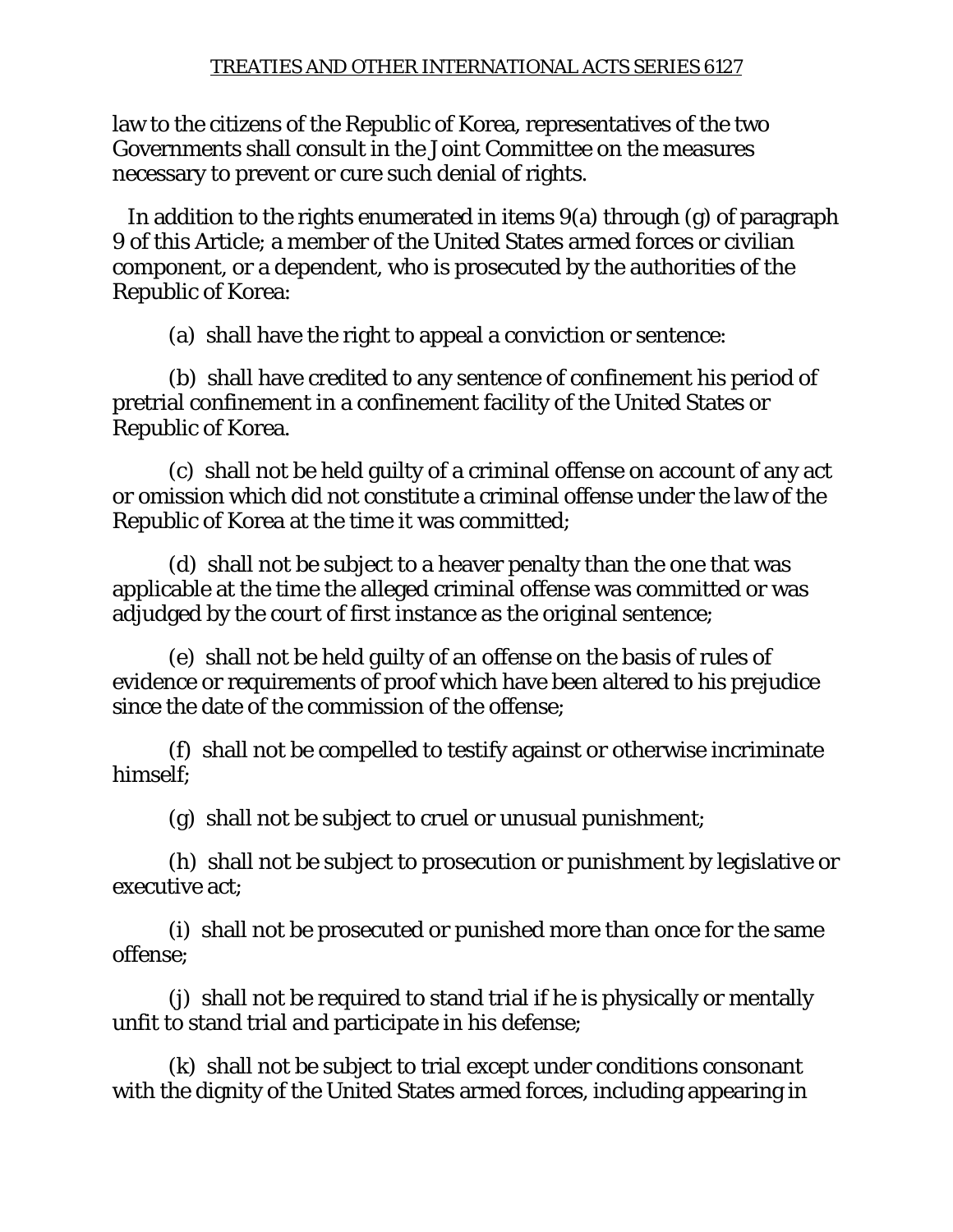appropriate military or civilian attire and unmanacled.

 No confession, admission or other statement, obtained by torture, violence, threat, deceit, or after prolonged arrest, or detention, or which has been made involuntarily, and no real evidence which has been obtained by torture, violence, threat, deceit, or as a result of an unreasonable search and seizure without a warrant, will be considered by the courts of the Republic of Korea as evidence in support of the guilt of the accused under this Article.

 In any case prosecuted by the authorities of the Republic of Korea under this Article no appeal will be taken by the prosecution from a judgment of not guilty or an acquittal nor will an appeal be taken by the prosecution from any judgment which the accused does not appeal, except upon ground of errors of law.

 The military authorities of the United States shall have the right to inspect any confinement facility of the Republic of Korea in which a member of the United States armed forces, civilian component, or a dependent is confined, or in which it is proposed to confine such an individual.

 In the event of hostilities, the Republic of Korea will take all possible measures to safeguard members of the United States armed forces, members of the civilian component, and their dependents who are confined in confinement facilities of the Republic of Korea, whether waiting trial or serving a sentence imposed by the courts of the Republic of Korea. The Republic of Korea shall give sympathetic consideration to requests for release of these persons to the custody of responsible United States military authorities. Necessary implementing provisions shall be agreed upon between the two Governments through the Joint Committee.

 Facilities utilized for the execution of a sentence to death or a period of confinement, imprisonment, or penal servitude, or for the detention of members of the United States armed forces or civilian component or dependents, will meet minimum standards as agreed by the Joint Committee. The military authorities of the United States shall have the right upon request to have access at any time to members of the United States armed forces, the civilian component, or their dependents who are confined or detained by authorities of the Republic of Korea. During the visit of these persons at confinement facilities of the Republic of Korea, military authorities of the United States shall be authorized to provide supplementary care and provisions for such persons, such as clothing, food, bedding, and medical and dental treatment.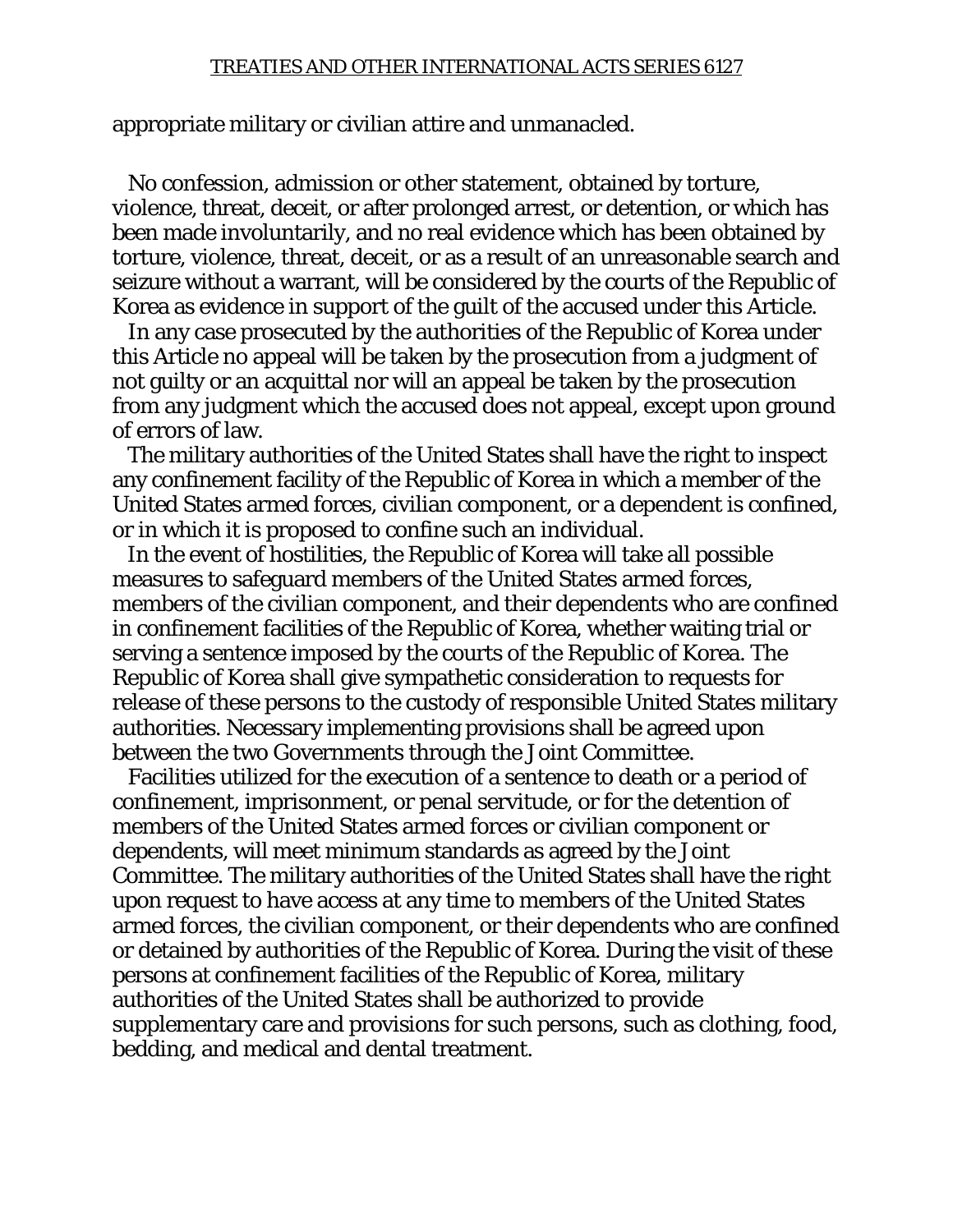#### Re Paragraph 10(a) and 10(b)

1. The military authorities of the United States will normally make all arrests within facilities and areas in use by the United States armed forces. This shall not preclude the authorities of the Republic of Korea from making arrests within facilities and areas in cases where the competent authorities of the united States armed forces have given consent, or in cases of pursuit of a flagrant offender who has committed a serious crime.

 Where persons whose arrest is desired by the authorities of the Republic of Korea, and who are not members of the United States armed forces or civilian component or dependents, are within facilities and areas in use by the United States armed forces, the military authorities of the United States will undertake, upon request, to arrest such persons. Any person arrested by the military authorities of the United States who is not a member of the United States armed forces or civilian component or a dependent shall immediately be turned over to the authorities of the Republic of Korea.

 The military authorities of the United States may arrest or detain in the vicinity of a facility or area any person in the commission or attempted commission of an offense against the security of that facility or area. Any such person who is not a member of the United States armed forces or civilian component or a dependent shall immediately be turned over to the authorities of the Republic of Korea.

2. The authorities of the Republic of Korea will normally not exercise the right of search, seizure, or inspection with respect to any person or property within facilities and areas in use by the United States armed forces or with respect to property of the United States wherever situated, except in cases where the competent military authorities of the United States consent to such search, seizure, or inspection by the authorities of the Republic of Korea of such persons or property.

 Where search, seizure, or inspection with respect to persons or property within facilities and areas in use by the United States armed forces or with respect to property of the United States in the Republic of Korea is desired by the authorities of the Republic of Korea, the military authorities of the United States will undertake, upon request, to make such search, seizure, or inspection. In the event of a judgment concerning such property, except property owned or utilized by the Government of the United States or its instrumentalities, the United States will in accordance with its laws turn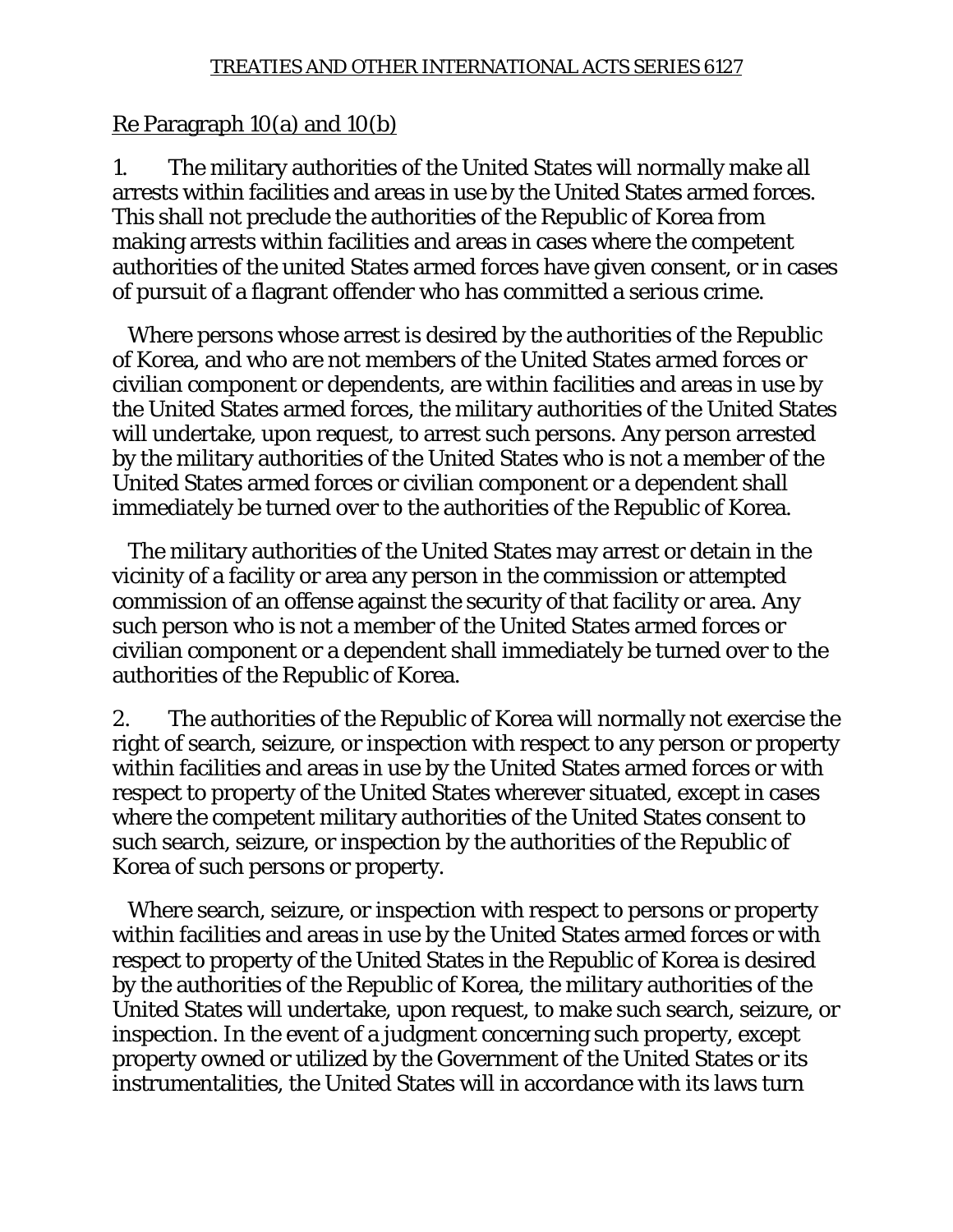over such property to the authorities of the Republic of Korea for disposition in accordance with the judgment.

## Article XXIII

1. Unless otherwise provided, the provisions of paragraphs 5, 6, 7 and .8 of this Article will become effective six months from the date of entry into force of this Agreement with respect to claims arising from incidents in the Seoul Special City area, and one year from that date with respect to claims arising elsewhere in the Republic of Korea.

2. Until such time as the provisions of paragraphs 5, 6, 7 and 8 become effective in any given area,

 (a) The United States shall process and settle claims (other than contractual claims) arising out of the acts or omissions of members or employees of the United States armed forces done in the performance of official duty or out of any other act, omission or occurrence for which the United States armed forces are legally responsible, which cause damage in the Republic of Korea to Parties other than the two Governments;

 (b) The United States shall entertain other non-contractual claims against members or employees of the armed forces and may offer an ex gratia payment in such cases and in such amounts as is determined by the appropriate United States authorities; and

 (c) Each Party shall have the right to determine whether a member or employee of its armed forces was engaged in the performance of the official duties and whether property owned by it was being used by its armed forces for official purposes.

3. For the purposes of subparagraph 2(d), subparagraph 5(e) shall be effective throughout the Republic of Korea from the date of entry into force of this Agreement.

### Article XXVIII

 The exception provided for in the first sentence of paragraph 1 is relevant only to paragraph 2, subparagraph (b) and (c) of Article III.

Seoul, July 9, 1966

/Initialed/Winthrop G. Brown Ambassador /Initialed/Tong Won Lee Minister of Foreign Affairs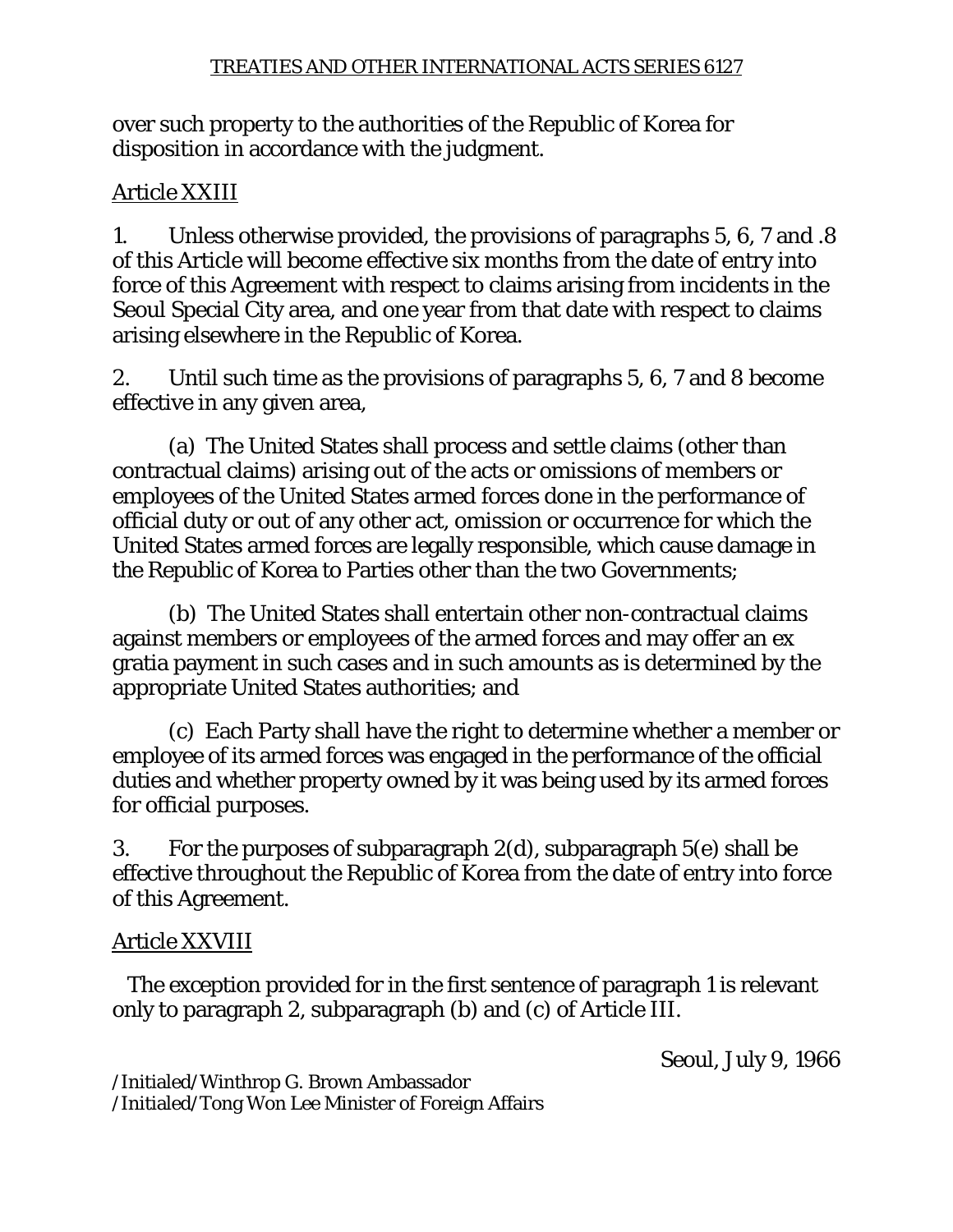# AGREED UNDERSTANDINGS TO THE AGREEMENT UNDER ARTICLE IV OF THE MUTUAL DEFENSE TREATY BETWEEN THE UNITED STATES OF AMERICA AND THE REPUBLIC OF KOREA, REGARDING FACILITIES AND AREAS AND THE STATUS OF UNITED STATES ARMED FORCES IN THE REPUBLIC OF KOREA AND RELATED AGREED MINUTES

## Article IX

### PARAGRAPH 5

1. Examination of parcels in the United States military post office mails in the Republic of Korea by customs inspectors of the Republic of Korea will be conducted so as not to damage the contents of the parcels inspected or delay delivery of the mail.

2. Such examinations will be conducted in United States military post office installations in the presence of United States officials.

3. No parcel in the military post office mails will be removed from United States postal channels except as mutually agreed.

4. It is understood that the right of inspection will be exercised on a "sample check" basis so as not to unduly delay delivery or increase the administrative burden of the postal authorities.

### AGREED MINUTE 3

1. Pertinent information shall include cargo manifests and shipping documents.

2. In addition to information provided on a routine basis, other pertinent information will be provided on request through the Joint Committee.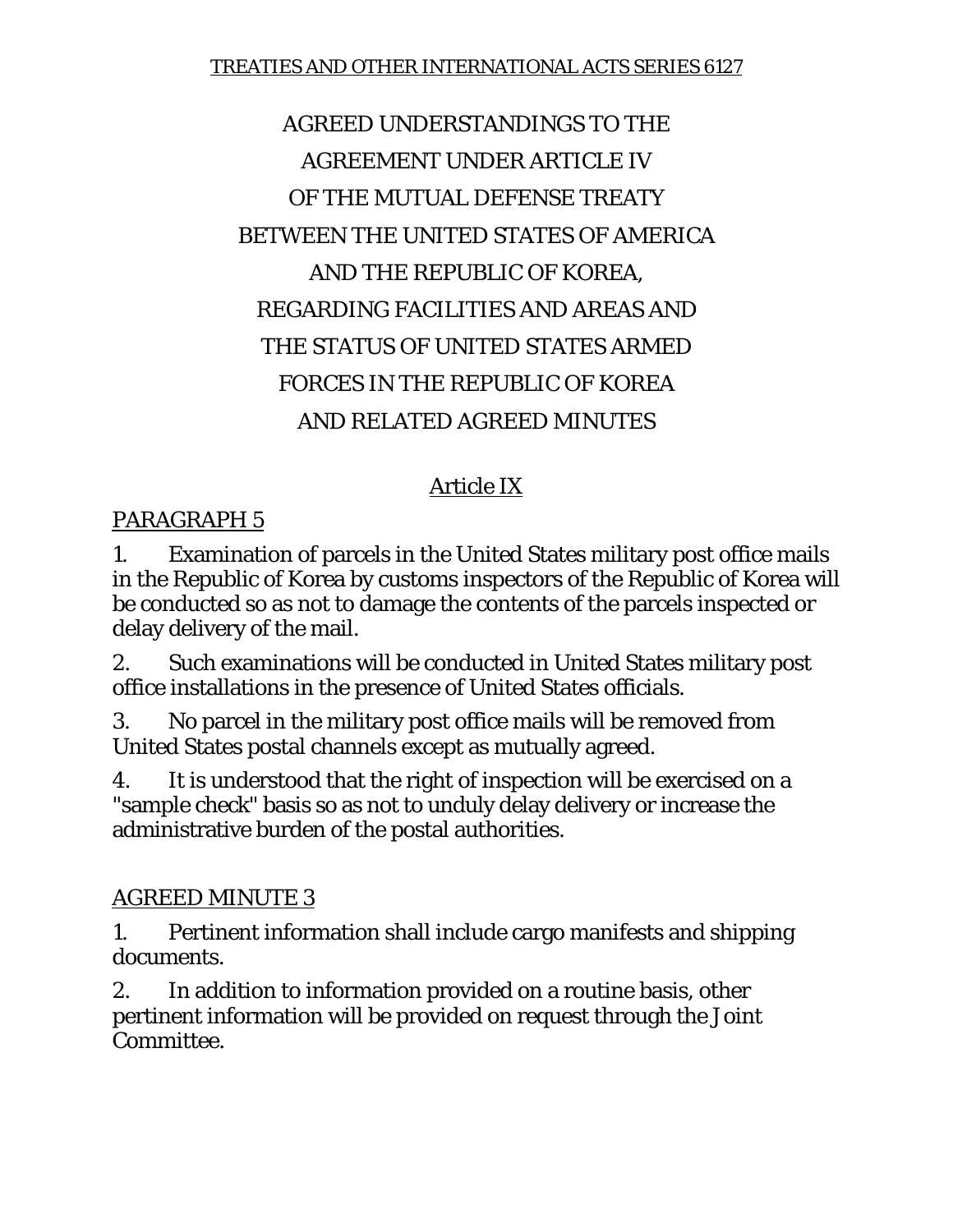### Article XIII

#### AGREED MINUTE

 It is understood that the present use of non-appropriated fund organizations by organizations and persons other than those referred to in items (a), (b), (c), (d), and (e) shall immediately be suspended at the time of the entry into force of this Agreement. The extent of organizations and persons to be granted the use of such organizations under item (f) of this Minute shall be left to further negotiations between the appropriate authorities of the two Governments.

### Article XV

### PARAGRAPH 1

 If the United States authorities determine that there would be significant advantage for United States-Republic of Korea mutual defense to utilize one or more third-country corporations as United States armed forces invited contractors, the authorities of the Government of the Republic of Korea shall give sympathetic consideration to a United States request to extend the benefits of this Agreement to such non-United States corporations.

### PARAGRAPH 8

 Unless otherwise agreed in the Joint Committee, the privileges provided for in the second sentence of paragraph 8 of this Article shall be extended only to United States nationals.

### Article XVII

### PARAGRAPH 1 (b)

1. Local residents, who .are third-country nationals and are also localhire United States armed forces employees, and local-hire invited contractor employees paid in won, on the effective date of the Agreement, shall be excluded from the application of this provision.

2. The provisions of paragraph 1 (b) do not preclude the United States armed forces from bringing into the Republic of Korea, without privileges, third country contractor employees possessing special skills not available from the Korean labor force.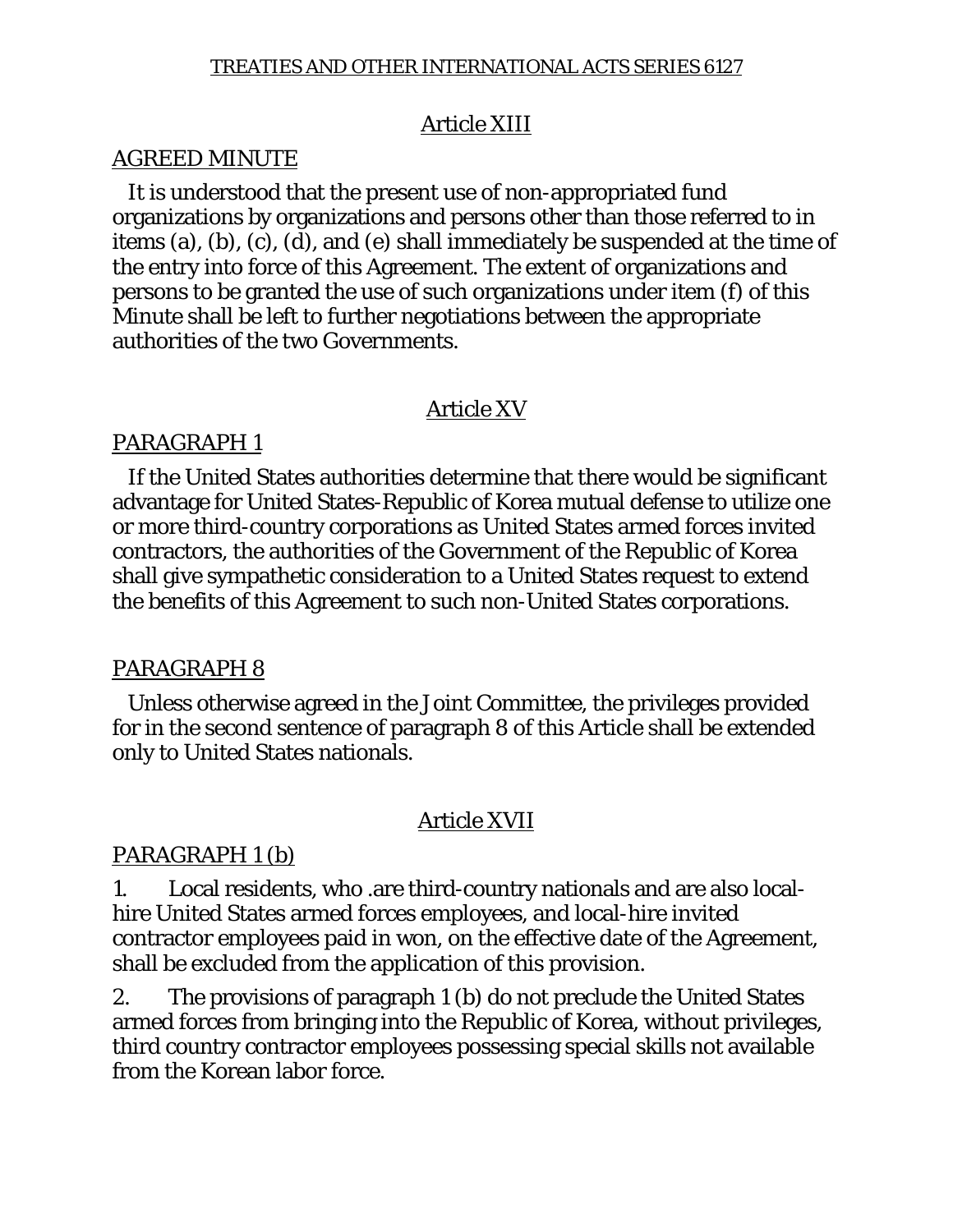#### PARAGRAPH 3 AND AGREED MINUTE 4

 It is understood that the deviation from labor legislation of the Republic of Korea need not be referred to the Joint Committee in cases when such referral would seriously hamper military operations in an emergency.

#### Article XIX

 The United States and the Republic of Korea agree that nothing in this Agreement in any way prevents the appropriate authorities of either the United States or the Republic of Korea from raising any appropriate matter at any time with each other. The United States authorities recognize the desire of the authorities of the Republic of Korea to discuss the disposal of military payment certificates under custody of the Government of the Republic of Korea. However, both the United States and Republic of Korea authorities have agreed to remove from the text of the Status of Forces Agreement any reference to the question of compensation for military payment certificates held by unauthorized persons. This agreement does not prejudice the position of either Party in connection with discussion of this question through other channels.

#### Article XXII

#### AGREED MINUTE RE PARAGRAPH 1 (a)

 The Government of the Republic of Korea agrees that, upon notification under the second sentence of the Agreed Minute Re Paragraph 1 (a), the military authorities of the United States may exercise jurisdiction over such persons in accordance with the terms of the Criminal Jurisdiction Article.

#### PARAGRAPH 1 (b)

 The civil authorities of the Republic of Korea will retain full control over the arrest, investigation and trial of a member of the United States armed forces or civilian component or a dependent.

#### AGREED MINUTE RE PARAGRAPH 2

 It is understood that the United States authorities shall exercise utmost restraint in requesting waivers of exclusive jurisdiction as provided for in the Agreed Minute Re Paragraph 2 of this Article.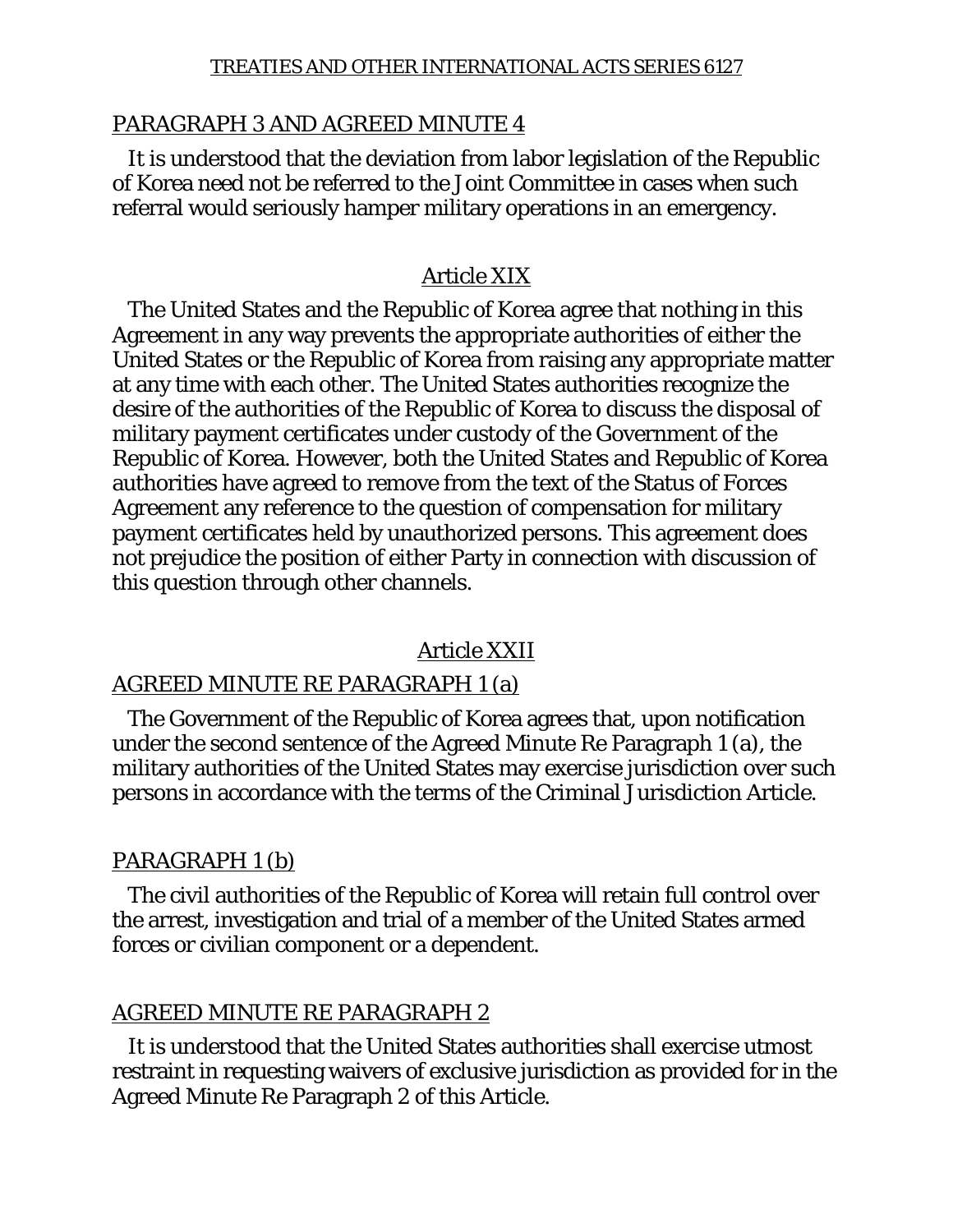## AGREED MINUTE RE PARAGRAPH 3 (a)

1. With regard to the Agreed Minute Re Paragraph 3 (a) , a substantial departure from the acts a person is required to perform in a particular duty usually will indicate an act outside of his ,"official duty."

2. A duty certificate shall be issued only upon the advice of a Staff Judge Advocate, and the competent authority issuing the duty certificate shall be a general grade officer.

3. (a) The certificate will be conclusive unless modification is agreed upon. The United States authorities shall give due consideration to any objection which may be raised by the Chief Prosecutor for the Republic of Korea.

 (b) The accused should not be deprived of his entitlement to a prompt sand speedy trial as a result of protracted reconsideration of the duty certificate.

# AGREED MINUTE RE PARAGRAPH 3 (b)

1. It is understood that the term "of particular importance" has reference to those cases in which, after a careful examination of each specific case, the 'exercise of jurisdiction by the Republic of Korea is deemed essential, and the term has reference, in general but not exclusively, to the following types of offense:

(a) security offenses against the Republic of Korea;

 (b) offenses causing the death of a human being, robbery, and rape, except where the offenses are directed against a member of the United States armed forces, the civilian component, or a dependent; and

(c) attempts to commit such offenses or participation therein.

2. In respect of the offenses referred to in the above paragraph, the authorities concerned shall proceed in particularly close cooperation from the beginning of the preliminary investigation in order to provide the mutual assistance envisaged in paragraph 6 of Article XXII.

3. In cases where, in the view of the United States authorities, any question arises concerning the determination that a case is one "of particular importance," the United States diplomatic mission reserves the right and expects to be afforded an opportunity to confer with the proper authorities of the Republic of Korea.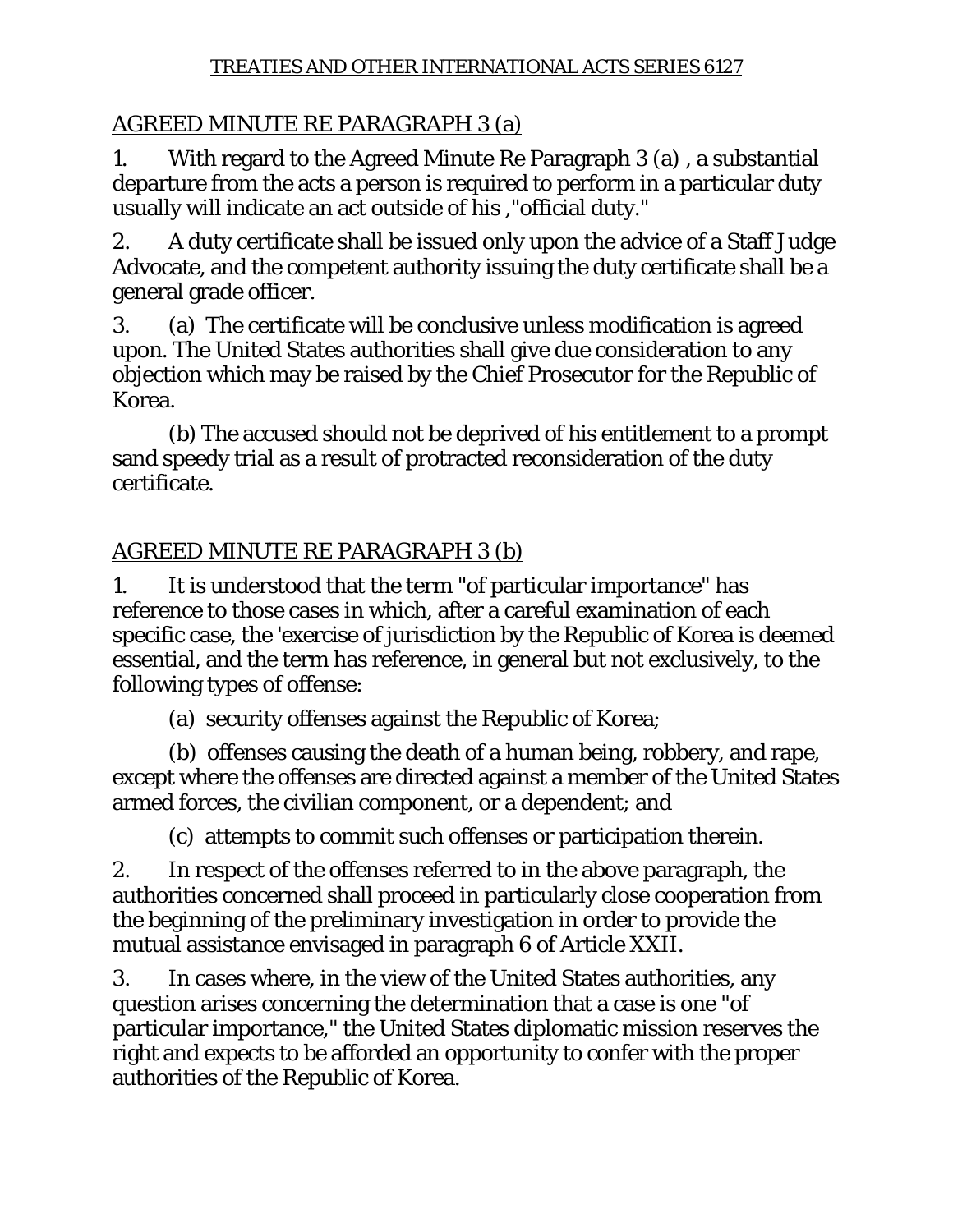#### PARAGRAPH 5

 With regard to the custody of the accused in the hands of the authorities of the Republic of Korea in connection with security offenses:

 1. There must be mutual United States-Republic of Korea agreement as to the circumstances in which such custody is appropriate.

 2. Confinement facilities of the Republic of Korea must be adequate by United States standards.

#### AGREED MINUTE RE PARAGRAPH 9, SUB-PARAGRAPH (a) OF SECOND UNNUMBERED PARAGRAPH

 Under the appellate procedure of the courts of the Republic of Korea, the accused may request a re-examination of the evidence, including new evidence and witnesses, as a basis for new findings of fact by the appellate court.

#### Article XXIII

#### PARAGRAPH 12

 The liability for claims generated by Korean Service Corps personnel will be determined by other negotiations between the United States and the Republic of Korea.

### Article XXV

 In cooperating with each other under this Article, the two Governments agree that each will take such measures -as may be necessary to ensue the security and protection of the United States armed forces, the members thereof, the civilian component, the persons who are present in the Republic of Korea pursuant to the Article dealing with invited contractors, their dependents and their property.

/Initialed/Winthrop G. Brown Ambassador /Initialed/Tong Won Lee Minister of Foreign Affairs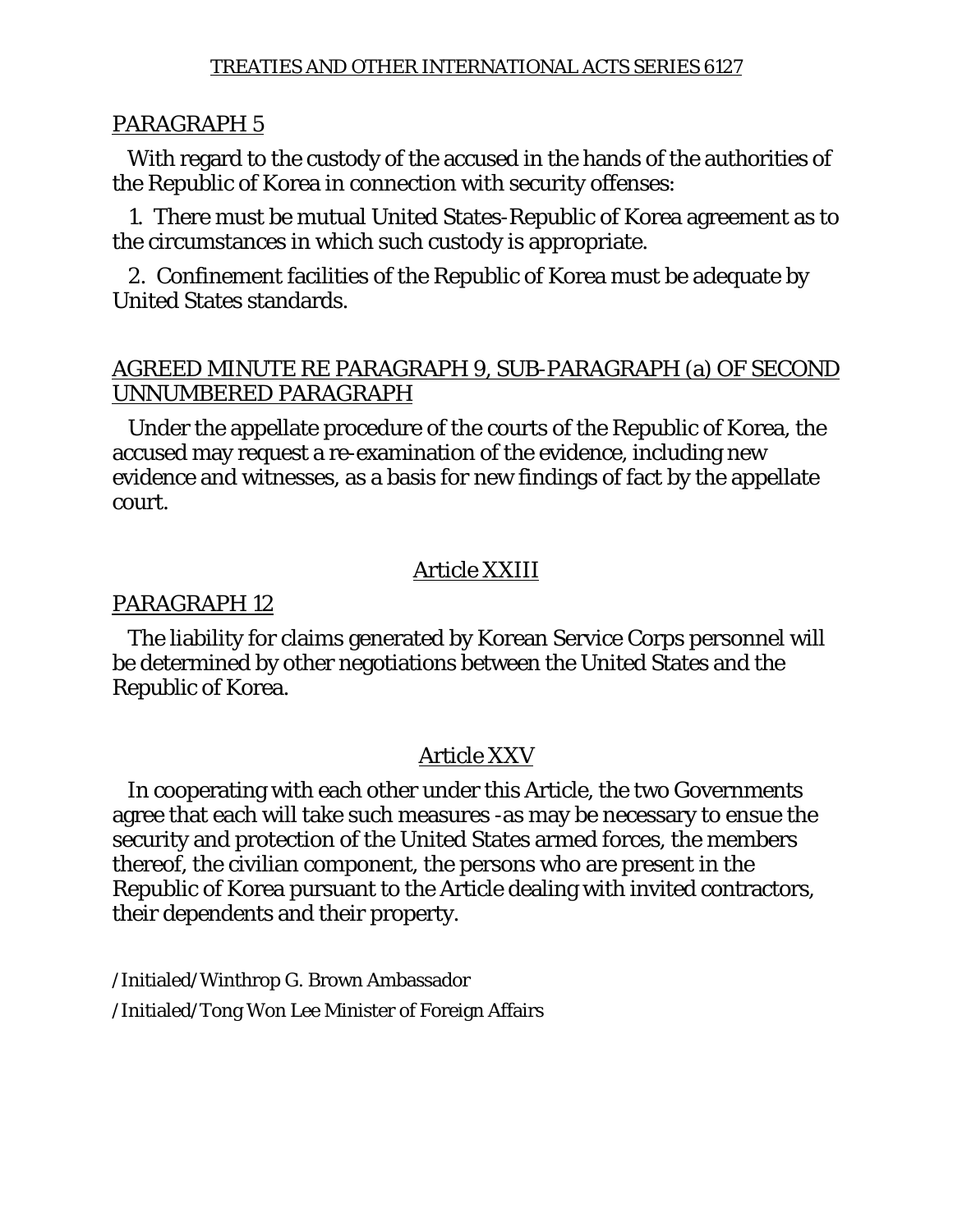## *Translation*

### REPUBLIC OF KOREA

#### MINISTRY OF FOREIGN AFFAIRS

JULY 9, 1966

### DEAR MR. AMBASSADOR:

Today the Governments of the Republic of Korea and the United States have formally signed the agreement between the United States of America and the Republic of Korea regarding facilities and areas and the status of United States armed forces in the Republic of Korea. Article XXII of that Agreement and its Agreed Minutes **[14]** provide for the exercise of jurisdiction over members of the United States armed forces, the civilian component, and their dependents in the Republic of Korea. In this regard, the Government of the Republic of Korea., conscious of the strong ties of mutual respect and friendship which bind our two countries, and recognizing the vital role which United States armed forces play in the defense of the Republic of Korea, proposes the following understandings for procedural arrangements pursuant to Paragraph 4 of the Agreed Minute Re Paragraph 3 (b) : **[15]**

I would be grateful for your confirmation of the above understandings.

Sincerely yours,

 TONG WON LEE Minister of Foreign Affairs

His Excellency Winthrop G. Brown Ambassador of the United States of America Seoul, Korea

 $\overline{a}$ 

 $14$  Ante, pp. 19, 99, 139.

 $15$  Ante, pp. 101, 140.